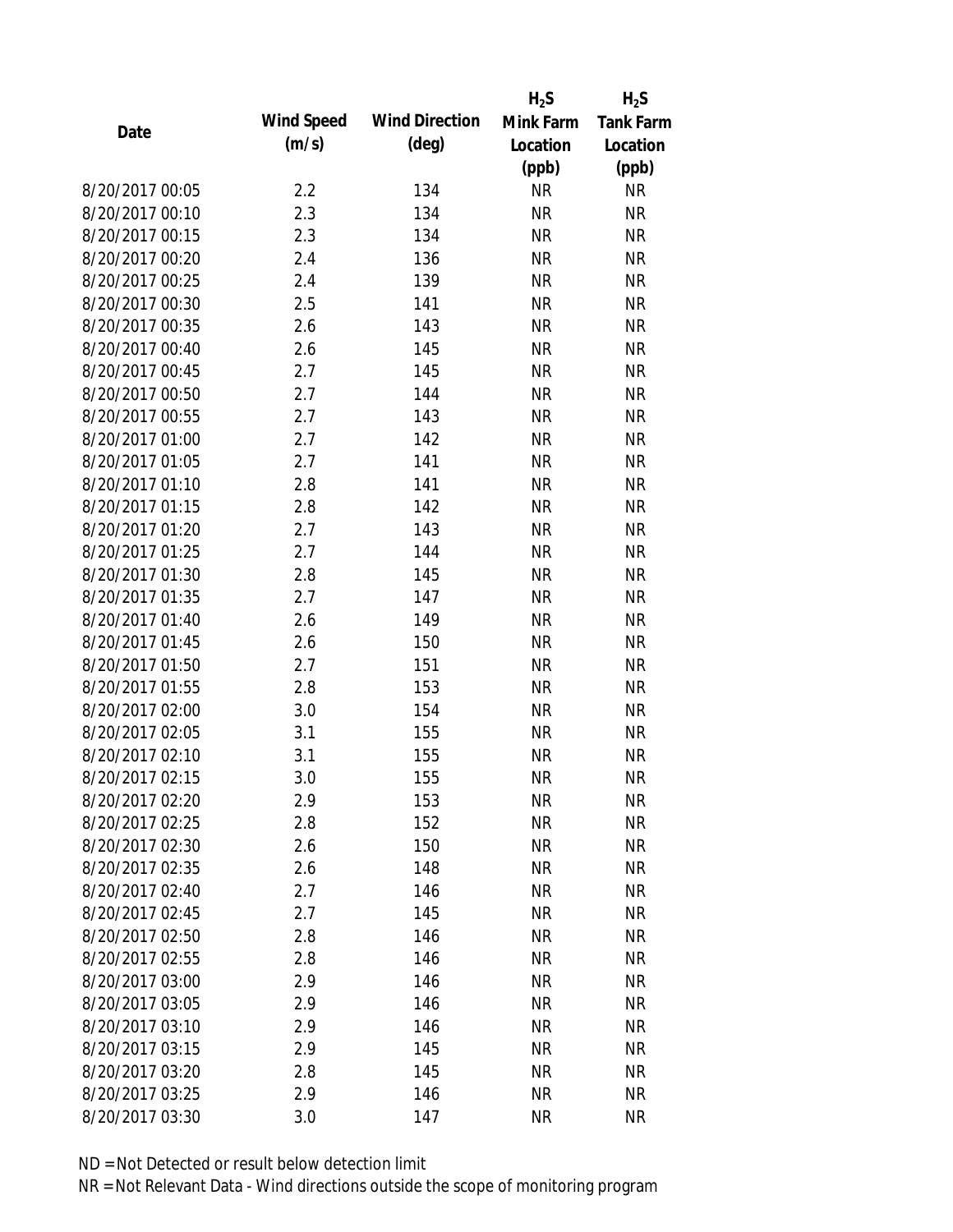|                 |            |                       | $H_2S$    | $H_2S$           |
|-----------------|------------|-----------------------|-----------|------------------|
| Date            | Wind Speed | <b>Wind Direction</b> | Mink Farm | <b>Tank Farm</b> |
|                 | (m/s)      | $(\text{deg})$        | Location  | Location         |
|                 |            |                       | (ppb)     | (ppb)            |
| 8/20/2017 03:35 | 3.0        | 149                   | <b>NR</b> | <b>NR</b>        |
| 8/20/2017 03:40 | 3.0        | 150                   | <b>NR</b> | <b>NR</b>        |
| 8/20/2017 03:45 | 3.1        | 151                   | <b>NR</b> | <b>NR</b>        |
| 8/20/2017 03:50 | 3.0        | 152                   | <b>NR</b> | <b>NR</b>        |
| 8/20/2017 03:55 | 2.9        | 151                   | <b>NR</b> | <b>NR</b>        |
| 8/20/2017 04:00 | 2.9        | 149                   | <b>NR</b> | <b>NR</b>        |
| 8/20/2017 04:05 | 2.8        | 149                   | <b>NR</b> | <b>NR</b>        |
| 8/20/2017 04:10 | 2.9        | 149                   | <b>NR</b> | <b>NR</b>        |
| 8/20/2017 04:15 | 2.9        | 147                   | <b>NR</b> | <b>NR</b>        |
| 8/20/2017 04:20 | 3.0        | 145                   | <b>NR</b> | <b>NR</b>        |
| 8/20/2017 04:25 | 2.9        | 144                   | <b>NR</b> | <b>NR</b>        |
| 8/20/2017 04:30 | 2.7        | 146                   | <b>NR</b> | <b>NR</b>        |
| 8/20/2017 04:35 | 2.7        | 147                   | <b>NR</b> | <b>NR</b>        |
| 8/20/2017 04:40 | 2.7        | 148                   | <b>NR</b> | <b>NR</b>        |
| 8/20/2017 04:45 | 2.6        | 151                   | <b>NR</b> | <b>NR</b>        |
| 8/20/2017 04:50 | 2.6        | 154                   | <b>NR</b> | <b>NR</b>        |
| 8/20/2017 04:55 | 2.5        | 157                   | <b>NR</b> | <b>NR</b>        |
| 8/20/2017 05:00 | 2.5        | 158                   | <b>NR</b> | <b>NR</b>        |
| 8/20/2017 05:05 | 2.5        | 158                   | <b>NR</b> | <b>NR</b>        |
| 8/20/2017 05:10 | 2.5        | 158                   | <b>NR</b> | <b>NR</b>        |
| 8/20/2017 05:15 | 2.5        | 158                   | <b>NR</b> | <b>NR</b>        |
| 8/20/2017 05:20 | 2.6        | 158                   | <b>NR</b> | <b>NR</b>        |
| 8/20/2017 05:25 | 2.6        | 158                   | <b>NR</b> | <b>NR</b>        |
| 8/20/2017 05:30 | 2.6        | 158                   | <b>NR</b> | <b>NR</b>        |
| 8/20/2017 05:35 | 2.5        | 157                   | <b>NR</b> | <b>NR</b>        |
| 8/20/2017 05:40 | 2.4        | 157                   | <b>NR</b> | <b>NR</b>        |
| 8/20/2017 05:45 | 2.2        | 156                   | <b>NR</b> | <b>NR</b>        |
| 8/20/2017 05:50 | 2.0        | 155                   | <b>NR</b> | <b>NR</b>        |
| 8/20/2017 05:55 | 1.9        | 152                   | <b>NR</b> | <b>NR</b>        |
| 8/20/2017 06:00 | 2.0        | 150                   | <b>NR</b> | <b>NR</b>        |
| 8/20/2017 06:05 | 2.0        | 149                   | <b>NR</b> | <b>NR</b>        |
| 8/20/2017 06:10 | 2.1        | 147                   | <b>NR</b> | <b>NR</b>        |
| 8/20/2017 06:15 | 2.3        | 145                   | <b>NR</b> | <b>NR</b>        |
| 8/20/2017 06:20 | 2.4        | 143                   | <b>NR</b> | <b>NR</b>        |
| 8/20/2017 06:25 | 2.4        | 141                   | <b>NR</b> | <b>NR</b>        |
| 8/20/2017 06:30 | 2.3        | 141                   | <b>NR</b> | <b>NR</b>        |
| 8/20/2017 06:35 | 2.2        | 140                   | <b>NR</b> | <b>NR</b>        |
| 8/20/2017 06:40 | 2.1        | 140                   | <b>NR</b> | <b>NR</b>        |
| 8/20/2017 06:45 | 2.0        | 140                   | <b>NR</b> | <b>NR</b>        |
| 8/20/2017 06:50 | 2.0        | 139                   | ΝR        | <b>NR</b>        |
| 8/20/2017 06:55 | 2.0        | 140                   | <b>NR</b> | <b>NR</b>        |
| 8/20/2017 07:00 | 2.0        | 141                   | <b>NR</b> | <b>NR</b>        |
|                 |            |                       |           |                  |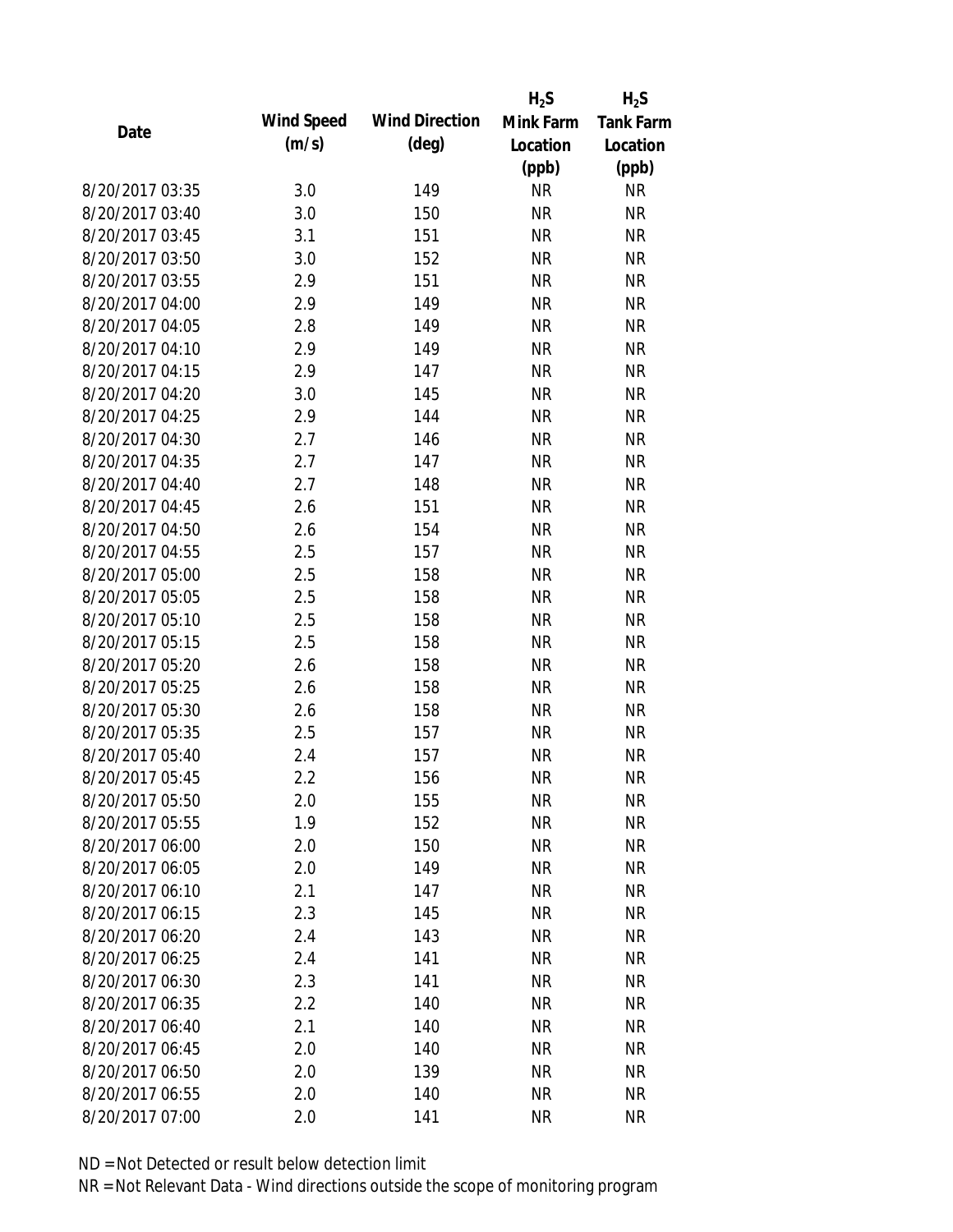|                 |            |                       | $H_2S$    | $H_2S$           |
|-----------------|------------|-----------------------|-----------|------------------|
| Date            | Wind Speed | <b>Wind Direction</b> | Mink Farm | <b>Tank Farm</b> |
|                 | (m/s)      | $(\text{deg})$        | Location  | Location         |
|                 |            |                       | (ppb)     | (ppb)            |
| 8/20/2017 07:05 | 2.2        | 143                   | <b>NR</b> | <b>NR</b>        |
| 8/20/2017 07:10 | 2.3        | 145                   | <b>NR</b> | <b>NR</b>        |
| 8/20/2017 07:15 | 2.3        | 147                   | <b>NR</b> | <b>NR</b>        |
| 8/20/2017 07:20 | 2.4        | 151                   | <b>NR</b> | <b>NR</b>        |
| 8/20/2017 07:25 | 2.4        | 153                   | <b>NR</b> | <b>NR</b>        |
| 8/20/2017 07:30 | 2.5        | 153                   | <b>NR</b> | <b>NR</b>        |
| 8/20/2017 07:35 | 2.4        | 153                   | <b>NR</b> | <b>NR</b>        |
| 8/20/2017 07:40 | 2.5        | 154                   | <b>NR</b> | <b>NR</b>        |
| 8/20/2017 07:45 | 2.6        | 156                   | <b>NR</b> | <b>NR</b>        |
| 8/20/2017 07:50 | 2.7        | 156                   | <b>NR</b> | <b>NR</b>        |
| 8/20/2017 07:55 | 2.8        | 157                   | <b>NR</b> | <b>NR</b>        |
| 8/20/2017 08:00 | 2.9        | 159                   | <b>NR</b> | <b>NR</b>        |
| 8/20/2017 08:05 | 3.0        | 159                   | <b>NR</b> | <b>NR</b>        |
| 8/20/2017 08:10 | 3.1        | 160                   | <b>NR</b> | <b>NR</b>        |
| 8/20/2017 08:15 | 3.3        | 160                   | <b>NR</b> | <b>NR</b>        |
| 8/20/2017 08:20 | 3.4        | 160                   | <b>NR</b> | <b>NR</b>        |
| 8/20/2017 08:25 | 3.4        | 160                   | <b>NR</b> | <b>NR</b>        |
| 8/20/2017 08:30 | 3.5        | 160                   | <b>NR</b> | <b>NR</b>        |
| 8/20/2017 08:35 | 3.4        | 161                   | <b>NR</b> | <b>NR</b>        |
| 8/20/2017 08:40 | 3.3        | 161                   | <b>NR</b> | <b>NR</b>        |
| 8/20/2017 08:45 | 3.2        | 162                   | <b>NR</b> | <b>NR</b>        |
| 8/20/2017 08:50 | 3.1        | 163                   | <b>NR</b> | <b>NR</b>        |
| 8/20/2017 08:55 | 2.9        | 165                   | <b>NR</b> | <b>NR</b>        |
| 8/20/2017 09:00 | 3.0        | 169                   | <b>NR</b> | <b>NR</b>        |
| 8/20/2017 09:05 | 2.9        | 172                   | <b>NR</b> | <b>ND</b>        |
| 8/20/2017 09:10 | 3.1        | 173                   | <b>NR</b> | <b>ND</b>        |
| 8/20/2017 09:15 | 3.2        | 172                   | <b>NR</b> | <b>ND</b>        |
| 8/20/2017 09:20 | 3.3        | 173                   | <b>NR</b> | <b>ND</b>        |
| 8/20/2017 09:25 | 3.5        | 177                   | <b>NR</b> | <b>ND</b>        |
| 8/20/2017 09:30 | 3.6        | 177                   | <b>NR</b> | <b>ND</b>        |
| 8/20/2017 09:35 | 3.7        | 179                   | <b>NR</b> | <b>ND</b>        |
| 8/20/2017 09:40 | 3.7        | 183                   | <b>NR</b> | <b>ND</b>        |
| 8/20/2017 09:45 | 3.4        | 185                   | <b>NR</b> | <b>ND</b>        |
| 8/20/2017 09:50 | 3.4        | 189                   | <b>NR</b> | <b>ND</b>        |
| 8/20/2017 09:55 | 3.2        | 185                   | <b>NR</b> | <b>ND</b>        |
| 8/20/2017 10:00 | 3.0        | 180                   | <b>NR</b> | <b>ND</b>        |
| 8/20/2017 10:05 | 3.0        | 184                   | <b>NR</b> | <b>ND</b>        |
| 8/20/2017 10:10 | 2.9        | 186                   | <b>NR</b> | <b>ND</b>        |
| 8/20/2017 10:15 | 2.9        | 185                   | <b>NR</b> | <b>ND</b>        |
| 8/20/2017 10:20 | 2.9        | 184                   | <b>NR</b> | <b>ND</b>        |
| 8/20/2017 10:25 | 2.8        | 186                   | <b>NR</b> | <b>ND</b>        |
| 8/20/2017 10:30 | 2.8        | 192                   | <b>NR</b> | <b>ND</b>        |
|                 |            |                       |           |                  |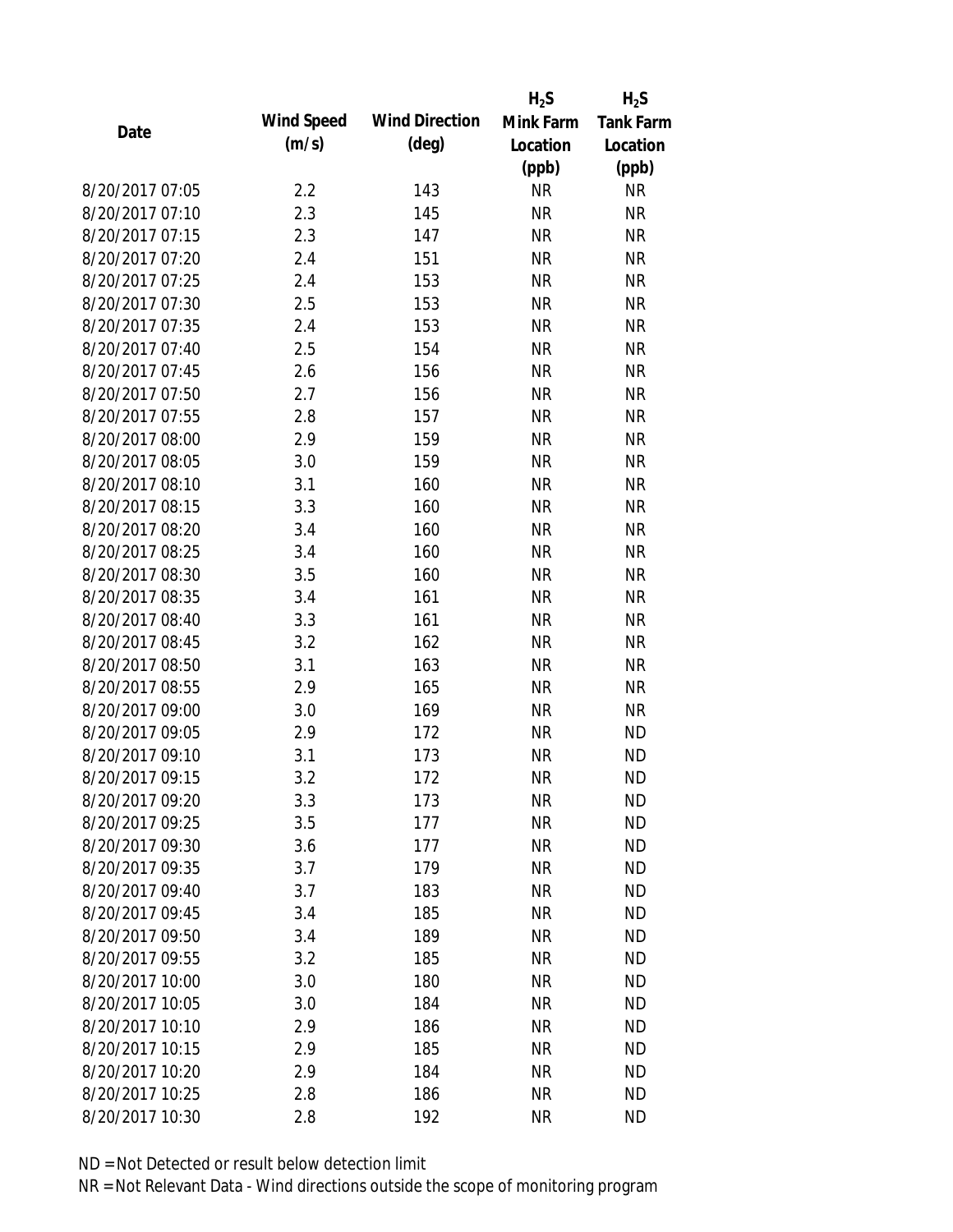|                 |            |                       | $H_2S$    | $H_2S$           |
|-----------------|------------|-----------------------|-----------|------------------|
| Date            | Wind Speed | <b>Wind Direction</b> | Mink Farm | <b>Tank Farm</b> |
|                 | (m/s)      | $(\text{deg})$        | Location  | Location         |
|                 |            |                       | (ppb)     | (ppb)            |
| 8/20/2017 10:35 | 2.7        | 190                   | <b>NR</b> | <b>ND</b>        |
| 8/20/2017 10:40 | 2.6        | 187                   | <b>NR</b> | <b>ND</b>        |
| 8/20/2017 10:45 | 2.7        | 188                   | <b>NR</b> | <b>ND</b>        |
| 8/20/2017 10:50 | 2.7        | 187                   | <b>NR</b> | <b>ND</b>        |
| 8/20/2017 10:55 | 2.8        | 191                   | <b>NR</b> | <b>ND</b>        |
| 8/20/2017 11:00 | 2.8        | 185                   | <b>NR</b> | <b>ND</b>        |
| 8/20/2017 11:05 | 2.8        | 176                   | <b>NR</b> | <b>ND</b>        |
| 8/20/2017 11:10 | 2.8        | 170                   | <b>NR</b> | <b>ND</b>        |
| 8/20/2017 11:15 | 2.7        | 169                   | <b>NR</b> | <b>NR</b>        |
| 8/20/2017 11:20 | 2.7        | 165                   | <b>NR</b> | <b>NR</b>        |
| 8/20/2017 11:25 | 2.6        | 157                   | <b>NR</b> | <b>NR</b>        |
| 8/20/2017 11:30 | 2.6        | 161                   | <b>NR</b> | <b>NR</b>        |
| 8/20/2017 11:35 | 2.7        | 161                   | <b>NR</b> | <b>NR</b>        |
| 8/20/2017 11:40 | 2.7        | 160                   | <b>NR</b> | <b>NR</b>        |
| 8/20/2017 11:45 | 2.6        | 160                   | <b>NR</b> | <b>NR</b>        |
| 8/20/2017 11:50 | 2.5        | 158                   | <b>NR</b> | <b>NR</b>        |
| 8/20/2017 11:55 | 2.5        | 159                   | <b>NR</b> | <b>NR</b>        |
| 8/20/2017 12:00 | 2.5        | 162                   | <b>NR</b> | <b>NR</b>        |
| 8/20/2017 12:05 | 2.5        | 165                   | <b>NR</b> | <b>NR</b>        |
| 8/20/2017 12:10 | 2.6        | 173                   | <b>NR</b> | <b>ND</b>        |
| 8/20/2017 12:15 | 2.8        | 176                   | <b>NR</b> | <b>ND</b>        |
| 8/20/2017 12:20 | 2.9        | 178                   | <b>NR</b> | <b>ND</b>        |
| 8/20/2017 12:25 | 3.0        | 181                   | <b>NR</b> | <b>ND</b>        |
| 8/20/2017 12:30 | 3.2        | 174                   | <b>NR</b> | <b>ND</b>        |
| 8/20/2017 12:35 | 3.2        | 178                   | <b>NR</b> | <b>ND</b>        |
| 8/20/2017 12:40 | 3.3        | 178                   | <b>NR</b> | <b>ND</b>        |
| 8/20/2017 12:45 | 3.2        | 175                   | <b>NR</b> | <b>ND</b>        |
| 8/20/2017 12:50 | 3.2        | 180                   | <b>NR</b> | <b>ND</b>        |
| 8/20/2017 12:55 | 3.2        | 185                   | <b>NR</b> | <b>ND</b>        |
| 8/20/2017 13:00 | 3.1        | 191                   | <b>NR</b> | <b>ND</b>        |
| 8/20/2017 13:05 | 3.0        | 192                   | <b>NR</b> | <b>ND</b>        |
| 8/20/2017 13:10 | 2.9        | 196                   | <b>NR</b> | <b>ND</b>        |
| 8/20/2017 13:15 | 3.0        | 196                   | <b>NR</b> | <b>ND</b>        |
| 8/20/2017 13:20 | 3.0        | 196                   | <b>NR</b> | <b>ND</b>        |
| 8/20/2017 13:25 | 2.9        | 192                   | <b>NR</b> | <b>ND</b>        |
| 8/20/2017 13:30 | 3.0        | 190                   | <b>NR</b> | <b>ND</b>        |
| 8/20/2017 13:35 | 3.2        | 191                   | <b>NR</b> | <b>ND</b>        |
| 8/20/2017 13:40 | 3.0        | 192                   | <b>NR</b> | <b>ND</b>        |
| 8/20/2017 13:45 | 3.1        | 196                   | <b>NR</b> | <b>ND</b>        |
| 8/20/2017 13:50 | 3.1        | 202                   | ΝR        | <b>ND</b>        |
| 8/20/2017 13:55 | 3.2        | 204                   | <b>NR</b> | <b>ND</b>        |
| 8/20/2017 14:00 | 3.1        | 204                   | <b>NR</b> | <b>ND</b>        |
|                 |            |                       |           |                  |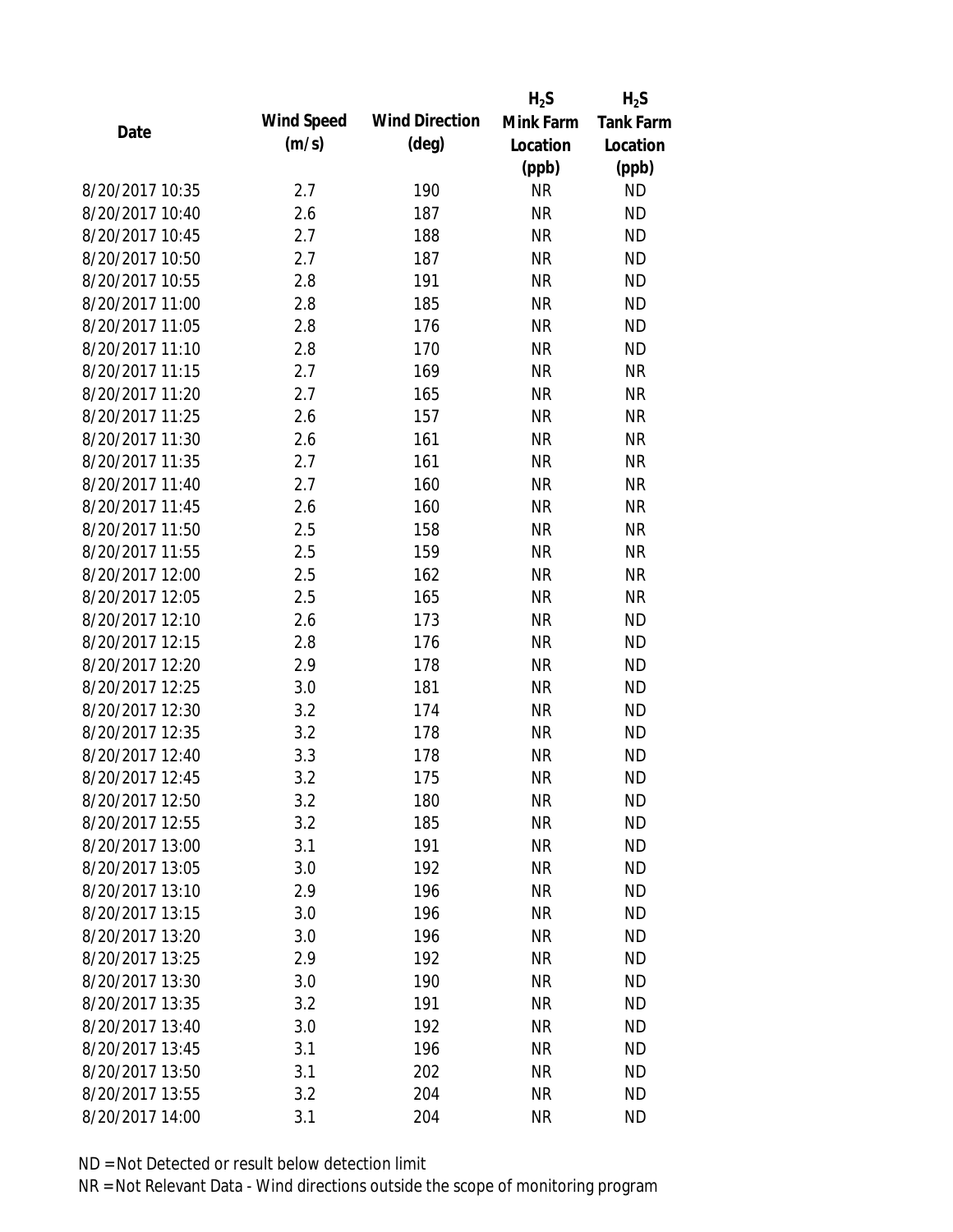|                 |            |                       | $H_2S$    | $H_2S$           |
|-----------------|------------|-----------------------|-----------|------------------|
| Date            | Wind Speed | <b>Wind Direction</b> | Mink Farm | <b>Tank Farm</b> |
|                 | (m/s)      | $(\text{deg})$        | Location  | Location         |
|                 |            |                       | (ppb)     | (ppb)            |
| 8/20/2017 14:05 | 3.3        | 199                   | <b>NR</b> | <b>ND</b>        |
| 8/20/2017 14:10 | 3.5        | 196                   | <b>NR</b> | <b>ND</b>        |
| 8/20/2017 14:15 | 3.6        | 201                   | <b>NR</b> | <b>ND</b>        |
| 8/20/2017 14:20 | 3.7        | 199                   | <b>NR</b> | <b>ND</b>        |
| 8/20/2017 14:25 | 3.8        | 201                   | <b>NR</b> | <b>ND</b>        |
| 8/20/2017 14:30 | 3.9        | 202                   | <b>NR</b> | <b>ND</b>        |
| 8/20/2017 14:35 | 3.8        | 204                   | <b>NR</b> | <b>ND</b>        |
| 8/20/2017 14:40 | 3.9        | 203                   | <b>NR</b> | <b>ND</b>        |
| 8/20/2017 14:45 | 3.8        | 200                   | <b>NR</b> | <b>ND</b>        |
| 8/20/2017 14:50 | 3.8        | 200                   | <b>NR</b> | <b>ND</b>        |
| 8/20/2017 14:55 | 3.8        | 202                   | <b>NR</b> | <b>ND</b>        |
| 8/20/2017 15:00 | 3.8        | 206                   | <b>NR</b> | <b>ND</b>        |
| 8/20/2017 15:05 | 3.8        | 205                   | <b>NR</b> | <b>ND</b>        |
| 8/20/2017 15:10 | 3.8        | 208                   | <b>NR</b> | <b>ND</b>        |
| 8/20/2017 15:15 | 3.9        | 209                   | <b>NR</b> | <b>ND</b>        |
| 8/20/2017 15:20 | 3.8        | 208                   | <b>NR</b> | <b>ND</b>        |
| 8/20/2017 15:25 | 3.7        | 206                   | <b>NR</b> | <b>ND</b>        |
| 8/20/2017 15:30 | 3.6        | 203                   | <b>NR</b> | <b>ND</b>        |
| 8/20/2017 15:35 | 3.5        | 203                   | <b>NR</b> | <b>ND</b>        |
| 8/20/2017 15:40 | 3.5        | 202                   | <b>NR</b> | <b>ND</b>        |
| 8/20/2017 15:45 | 3.4        | 203                   | <b>NR</b> | <b>ND</b>        |
| 8/20/2017 15:50 | 3.3        | 204                   | <b>NR</b> | <b>ND</b>        |
| 8/20/2017 15:55 | 3.3        | 201                   | <b>NR</b> | <b>ND</b>        |
| 8/20/2017 16:00 | 3.2        | 202                   | <b>NR</b> | <b>ND</b>        |
| 8/20/2017 16:05 | 3.2        | 204                   | <b>NR</b> | <b>ND</b>        |
| 8/20/2017 16:10 | 3.1        | 203                   | <b>NR</b> | <b>ND</b>        |
| 8/20/2017 16:15 | 3.0        | 202                   | <b>NR</b> | <b>ND</b>        |
| 8/20/2017 16:20 | 2.9        | 201                   | <b>NR</b> | <b>ND</b>        |
| 8/20/2017 16:25 | 2.8        | 201                   | <b>NR</b> | <b>ND</b>        |
| 8/20/2017 16:30 | 2.7        | 198                   | <b>NR</b> | <b>ND</b>        |
| 8/20/2017 16:35 | 2.5        | 193                   | <b>NR</b> | <b>ND</b>        |
| 8/20/2017 16:40 | 2.4        | 190                   | <b>NR</b> | <b>ND</b>        |
| 8/20/2017 16:45 | 2.2        | 184                   | <b>NR</b> | <b>ND</b>        |
| 8/20/2017 16:50 | 2.2        | 173                   | <b>NR</b> | <b>ND</b>        |
| 8/20/2017 16:55 | 2.2        | 162                   | <b>NR</b> | <b>NR</b>        |
| 8/20/2017 17:00 | 2.1        | 147                   | <b>NR</b> | <b>NR</b>        |
| 8/20/2017 17:05 | 2.0        | 136                   | <b>NR</b> | <b>NR</b>        |
| 8/20/2017 17:10 | 2.0        | 125                   | <b>NR</b> | <b>NR</b>        |
| 8/20/2017 17:15 | 2.1        | 119                   | <b>NR</b> | <b>NR</b>        |
| 8/20/2017 17:20 | 1.9        | 121                   | <b>NR</b> | <b>NR</b>        |
| 8/20/2017 17:25 | 1.6        | 121                   | <b>NR</b> | <b>NR</b>        |
| 8/20/2017 17:30 | 1.3        | 138                   | <b>NR</b> | <b>NR</b>        |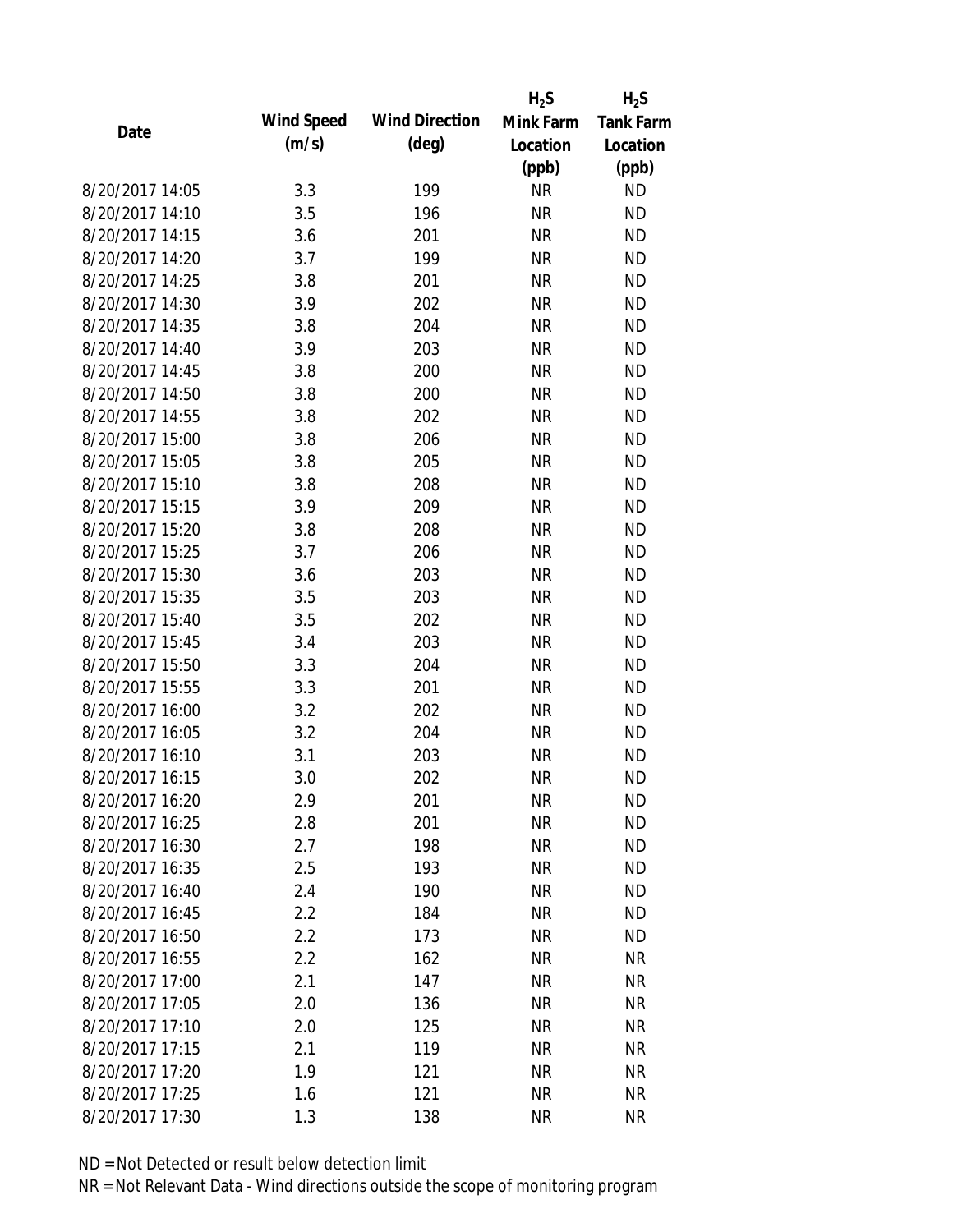|                 |            |                       | $H_2S$    | $H_2S$           |
|-----------------|------------|-----------------------|-----------|------------------|
| Date            | Wind Speed | <b>Wind Direction</b> | Mink Farm | <b>Tank Farm</b> |
|                 | (m/s)      | $(\text{deg})$        | Location  | Location         |
|                 |            |                       | (ppb)     | (ppb)            |
| 8/20/2017 17:35 | 1.5        | 154                   | <b>NR</b> | <b>NR</b>        |
| 8/20/2017 17:40 | 1.4        | 163                   | <b>NR</b> | <b>NR</b>        |
| 8/20/2017 17:45 | 1.4        | 170                   | <b>NR</b> | <b>ND</b>        |
| 8/20/2017 17:50 | 1.5        | 166                   | <b>NR</b> | <b>NR</b>        |
| 8/20/2017 17:55 | 1.7        | 160                   | <b>NR</b> | <b>NR</b>        |
| 8/20/2017 18:00 | 1.9        | 160                   | <b>NR</b> | <b>NR</b>        |
| 8/20/2017 18:05 | 2.0        | 164                   | <b>NR</b> | <b>NR</b>        |
| 8/20/2017 18:10 | 2.0        | 171                   | <b>NR</b> | <b>ND</b>        |
| 8/20/2017 18:15 | 2.1        | 174                   | <b>NR</b> | <b>ND</b>        |
| 8/20/2017 18:20 | 2.4        | 177                   | <b>NR</b> | <b>ND</b>        |
| 8/20/2017 18:25 | 2.6        | 178                   | <b>NR</b> | <b>ND</b>        |
| 8/20/2017 18:30 | 2.8        | 174                   | <b>NR</b> | <b>ND</b>        |
| 8/20/2017 18:35 | 2.8        | 161                   | <b>NR</b> | <b>NR</b>        |
| 8/20/2017 18:40 | 2.8        | 148                   | <b>NR</b> | <b>NR</b>        |
| 8/20/2017 18:45 | 2.7        | 136                   | <b>NR</b> | <b>NR</b>        |
| 8/20/2017 18:50 | 2.5        | 126                   | <b>NR</b> | <b>NR</b>        |
| 8/20/2017 18:55 | 2.3        | 116                   | <b>NR</b> | <b>NR</b>        |
| 8/20/2017 19:00 | 2.1        | 106                   | <b>NR</b> | <b>NR</b>        |
| 8/20/2017 19:05 | 1.9        | 100                   | <b>NR</b> | <b>NR</b>        |
| 8/20/2017 19:10 | 1.7        | 103                   | <b>NR</b> | <b>NR</b>        |
| 8/20/2017 19:15 | 1.6        | 112                   | <b>NR</b> | <b>NR</b>        |
| 8/20/2017 19:20 | 1.7        | 124                   | <b>NR</b> | <b>NR</b>        |
| 8/20/2017 19:25 | 1.8        | 135                   | <b>NR</b> | <b>NR</b>        |
| 8/20/2017 19:30 | 1.8        | 145                   | <b>NR</b> | <b>NR</b>        |
| 8/20/2017 19:35 | 1.8        | 154                   | <b>NR</b> | <b>NR</b>        |
| 8/20/2017 19:40 | 1.5        | 157                   | <b>NR</b> | <b>NR</b>        |
| 8/20/2017 19:45 | 1.2        | 156                   | <b>NR</b> | <b>NR</b>        |
| 8/20/2017 19:50 | 1.0        | 134                   | <b>NR</b> | <b>NR</b>        |
| 8/20/2017 19:55 | 0.9        | 73                    | <b>NR</b> | <b>NR</b>        |
| 8/20/2017 20:00 | 0.9        | 47                    | <b>NR</b> | <b>NR</b>        |
| 8/20/2017 20:05 | 1.0        | 46                    | <b>NR</b> | <b>NR</b>        |
| 8/20/2017 20:10 | 1.3        | 50                    | <b>NR</b> | <b>NR</b>        |
| 8/20/2017 20:15 | 1.5        | 55                    | <b>NR</b> | <b>NR</b>        |
| 8/20/2017 20:20 | 1.6        | 64                    | <b>NR</b> | <b>NR</b>        |
| 8/20/2017 20:25 | 1.6        | 72                    | <b>NR</b> | <b>NR</b>        |
| 8/20/2017 20:30 | 1.6        | 77                    | <b>NR</b> | <b>NR</b>        |
| 8/20/2017 20:35 | 1.5        | 84                    | <b>NR</b> | <b>NR</b>        |
| 8/20/2017 20:40 | 1.6        | 93                    | <b>NR</b> | <b>NR</b>        |
| 8/20/2017 20:45 | 1.7        | 102                   | <b>NR</b> | <b>NR</b>        |
| 8/20/2017 20:50 | 1.7        | 111                   | <b>NR</b> | <b>NR</b>        |
| 8/20/2017 20:55 | 1.7        | 118                   | <b>NR</b> | <b>NR</b>        |
| 8/20/2017 21:00 | 1.8        | 122                   | <b>NR</b> | <b>NR</b>        |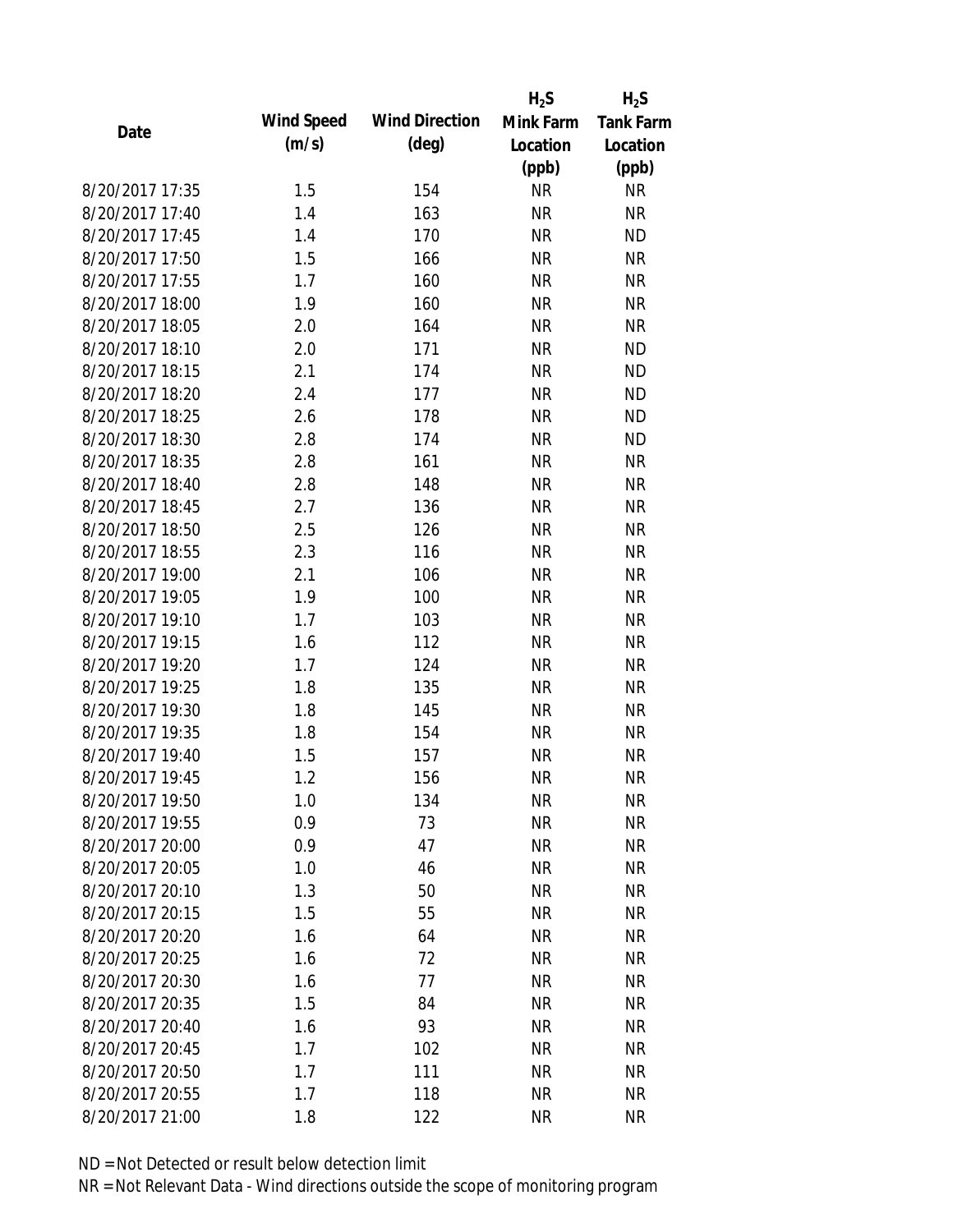|                 |            |                       | $H_2S$    | $H_2S$           |
|-----------------|------------|-----------------------|-----------|------------------|
| Date            | Wind Speed | <b>Wind Direction</b> | Mink Farm | <b>Tank Farm</b> |
|                 | (m/s)      | $(\text{deg})$        | Location  | Location         |
|                 |            |                       | (ppb)     | (ppb)            |
| 8/20/2017 21:05 | 1.8        | 124                   | <b>NR</b> | <b>NR</b>        |
| 8/20/2017 21:10 | 1.9        | 125                   | <b>NR</b> | <b>NR</b>        |
| 8/20/2017 21:15 | 1.9        | 125                   | <b>NR</b> | <b>NR</b>        |
| 8/20/2017 21:20 | 2.1        | 124                   | <b>NR</b> | <b>NR</b>        |
| 8/20/2017 21:25 | 2.2        | 124                   | <b>NR</b> | <b>NR</b>        |
| 8/20/2017 21:30 | 2.3        | 123                   | <b>NR</b> | <b>NR</b>        |
| 8/20/2017 21:35 | 2.4        | 123                   | <b>NR</b> | <b>NR</b>        |
| 8/20/2017 21:40 | 2.3        | 124                   | <b>NR</b> | <b>NR</b>        |
| 8/20/2017 21:45 | 2.3        | 123                   | <b>NR</b> | <b>NR</b>        |
| 8/20/2017 21:50 | 2.2        | 123                   | <b>NR</b> | <b>NR</b>        |
| 8/20/2017 21:55 | 2.2        | 122                   | <b>NR</b> | <b>NR</b>        |
| 8/20/2017 22:00 | 2.1        | 120                   | <b>NR</b> | <b>NR</b>        |
| 8/20/2017 22:05 | 2.1        | 116                   | <b>NR</b> | <b>NR</b>        |
| 8/20/2017 22:10 | 2.2        | 113                   | <b>NR</b> | <b>NR</b>        |
| 8/20/2017 22:15 | 2.1        | 111                   | <b>NR</b> | <b>NR</b>        |
| 8/20/2017 22:20 | 2.1        | 109                   | <b>NR</b> | <b>NR</b>        |
| 8/20/2017 22:25 | 2.0        | 106                   | <b>NR</b> | <b>NR</b>        |
| 8/20/2017 22:30 | 2.0        | 105                   | <b>NR</b> | <b>NR</b>        |
| 8/20/2017 22:35 | 2.1        | 106                   | <b>NR</b> | <b>NR</b>        |
| 8/20/2017 22:40 | 2.0        | 106                   | <b>NR</b> | <b>NR</b>        |
| 8/20/2017 22:45 | 2.2        | 107                   | <b>NR</b> | <b>NR</b>        |
| 8/20/2017 22:50 | 2.4        | 109                   | <b>NR</b> | <b>NR</b>        |
| 8/20/2017 22:55 | 2.6        | 112                   | <b>NR</b> | <b>NR</b>        |
| 8/20/2017 23:00 | 2.8        | 115                   | <b>NR</b> | <b>NR</b>        |
| 8/20/2017 23:05 | 3.0        | 116                   | <b>NR</b> | <b>NR</b>        |
| 8/20/2017 23:10 | 3.1        | 116                   | <b>NR</b> | <b>NR</b>        |
| 8/20/2017 23:15 | 3.1        | 116                   | <b>NR</b> | <b>NR</b>        |
| 8/20/2017 23:20 | 3.0        | 116                   | <b>NR</b> | <b>NR</b>        |
| 8/20/2017 23:25 | 3.0        | 118                   | <b>NR</b> | <b>NR</b>        |
| 8/20/2017 23:30 | 2.9        | 118                   | NR        | <b>NR</b>        |
| 8/20/2017 23:35 | 2.6        | 121                   | <b>NR</b> | <b>NR</b>        |
| 8/20/2017 23:40 | 2.3        | 128                   | <b>NR</b> | <b>NR</b>        |
| 8/20/2017 23:45 | 2.4        | 132                   | NR        | <b>NR</b>        |
| 8/20/2017 23:50 | 2.4        | 153                   | <b>NR</b> | <b>NR</b>        |
| 8/20/2017 23:55 | 2.3        | 323                   | 1         | <b>NR</b>        |
| 8/20/2017 24:00 | 2.2        | 327                   | 1         | <b>NR</b>        |
| 8/21/2017 00:05 | 2.2        | 325                   | 1         | <b>NR</b>        |
| 8/21/2017 00:10 | 2.3        | 330                   | 1         | <b>NR</b>        |
| 8/21/2017 00:15 | 2.1        | 341                   | 1         | <b>NR</b>        |
| 8/21/2017 00:20 | 2.1        | 355                   | 1         | <b>NR</b>        |
| 8/21/2017 00:25 | 2.0        | 5                     | 1         | <b>NR</b>        |
| 8/21/2017 00:30 | 1.8        | 9                     | 1         | <b>NR</b>        |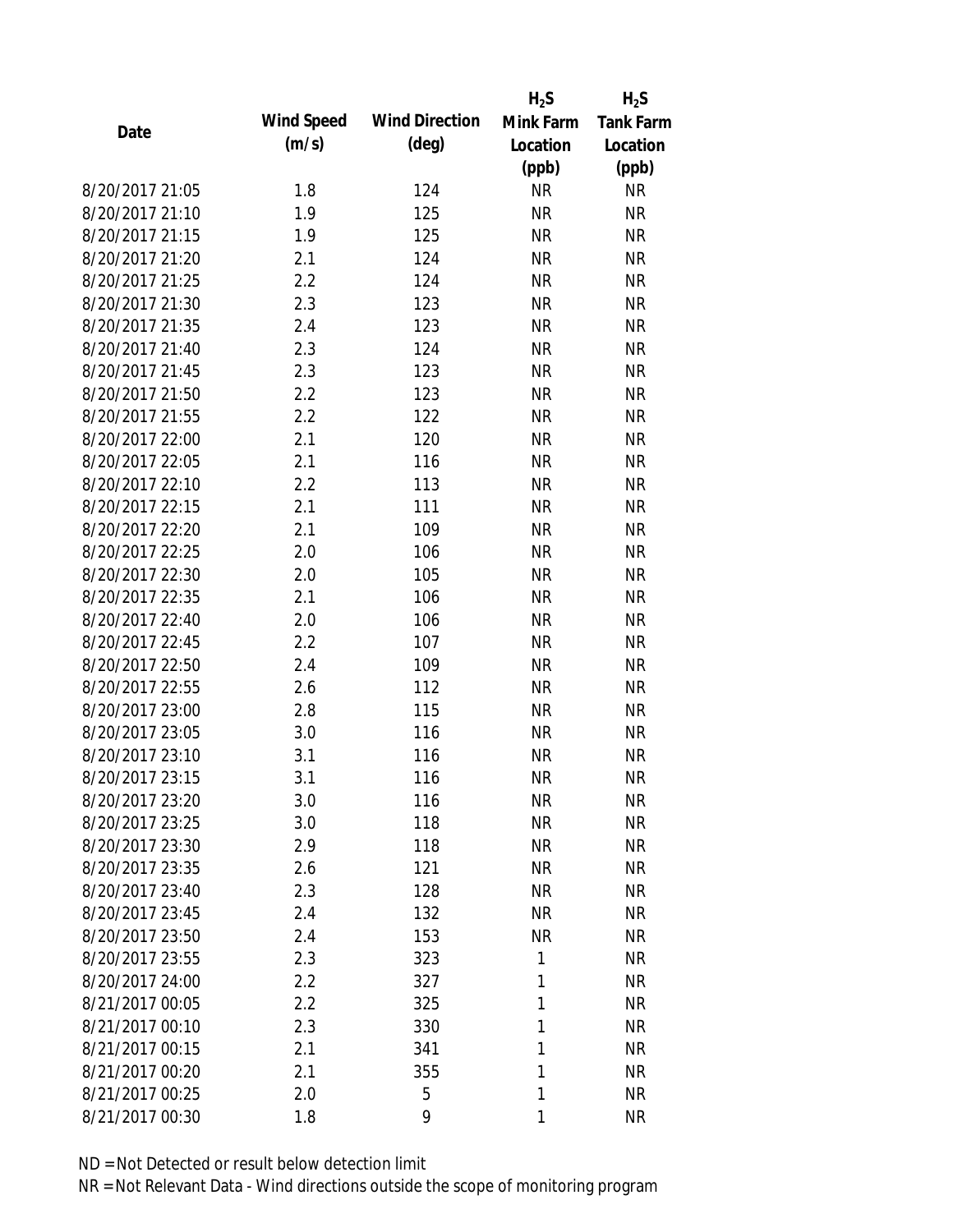|                 |            |                       | $H_2S$    | $H_2S$           |
|-----------------|------------|-----------------------|-----------|------------------|
| Date            | Wind Speed | <b>Wind Direction</b> | Mink Farm | <b>Tank Farm</b> |
|                 | (m/s)      | $(\text{deg})$        | Location  | Location         |
|                 |            |                       | (ppb)     | (ppb)            |
| 8/21/2017 00:35 | 1.6        | 31                    | 1         | <b>NR</b>        |
| 8/21/2017 00:40 | 1.5        | 60                    | <b>NR</b> | <b>NR</b>        |
| 8/21/2017 00:45 | 1.4        | 85                    | <b>NR</b> | <b>NR</b>        |
| 8/21/2017 00:50 | 1.5        | 114                   | <b>NR</b> | <b>NR</b>        |
| 8/21/2017 00:55 | 2.0        | 140                   | <b>NR</b> | <b>NR</b>        |
| 8/21/2017 01:00 | 2.6        | 153                   | <b>NR</b> | <b>NR</b>        |
| 8/21/2017 01:05 | 3.2        | 167                   | <b>NR</b> | <b>NR</b>        |
| 8/21/2017 01:10 | 3.9        | 175                   | <b>NR</b> | <b>ND</b>        |
| 8/21/2017 01:15 | 4.4        | 181                   | <b>NR</b> | <b>ND</b>        |
| 8/21/2017 01:20 | 4.8        | 181                   | <b>NR</b> | <b>ND</b>        |
| 8/21/2017 01:25 | 4.7        | 179                   | <b>NR</b> | <b>ND</b>        |
| 8/21/2017 01:30 | 4.5        | 175                   | <b>NR</b> | <b>ND</b>        |
| 8/21/2017 01:35 | 4.3        | 175                   | <b>NR</b> | <b>ND</b>        |
| 8/21/2017 01:40 | 4.1        | 174                   | <b>NR</b> | <b>ND</b>        |
| 8/21/2017 01:45 | 3.9        | 171                   | <b>NR</b> | <b>ND</b>        |
| 8/21/2017 01:50 | 3.6        | 166                   | <b>NR</b> | <b>NR</b>        |
| 8/21/2017 01:55 | 3.7        | 162                   | <b>NR</b> | <b>NR</b>        |
| 8/21/2017 02:00 | 3.6        | 160                   | <b>NR</b> | <b>NR</b>        |
| 8/21/2017 02:05 | 3.4        | 153                   | <b>NR</b> | <b>NR</b>        |
| 8/21/2017 02:10 | 3.0        | 150                   | <b>NR</b> | <b>NR</b>        |
| 8/21/2017 02:15 | 2.6        | 147                   | <b>NR</b> | <b>NR</b>        |
| 8/21/2017 02:20 | 2.4        | 148                   | <b>NR</b> | <b>NR</b>        |
| 8/21/2017 02:25 | 2.0        | 148                   | <b>NR</b> | <b>NR</b>        |
| 8/21/2017 02:30 | 2.0        | 146                   | <b>NR</b> | <b>NR</b>        |
| 8/21/2017 02:35 | 2.1        | 145                   | <b>NR</b> | <b>NR</b>        |
| 8/21/2017 02:40 | 2.2        | 144                   | <b>NR</b> | <b>NR</b>        |
| 8/21/2017 02:45 | 2.5        | 144                   | <b>NR</b> | <b>NR</b>        |
| 8/21/2017 02:50 | 2.8        | 142                   | <b>NR</b> | <b>NR</b>        |
| 8/21/2017 02:55 | 3.1        | 141                   | <b>NR</b> | <b>NR</b>        |
| 8/21/2017 03:00 | 3.3        | 142                   | <b>NR</b> | <b>NR</b>        |
| 8/21/2017 03:05 | 3.5        | 144                   | <b>NR</b> | <b>NR</b>        |
| 8/21/2017 03:10 | 3.7        | 144                   | <b>NR</b> | <b>NR</b>        |
| 8/21/2017 03:15 | 4.0        | 146                   | <b>NR</b> | <b>NR</b>        |
| 8/21/2017 03:20 | 4.1        | 145                   | <b>NR</b> | <b>NR</b>        |
| 8/21/2017 03:25 | 4.1        | 145                   | <b>NR</b> | <b>NR</b>        |
| 8/21/2017 03:30 | 4.2        | 143                   | <b>NR</b> | <b>NR</b>        |
| 8/21/2017 03:35 | 4.3        | 143                   | <b>NR</b> | <b>NR</b>        |
| 8/21/2017 03:40 | 4.2        | 143                   | <b>NR</b> | <b>NR</b>        |
| 8/21/2017 03:45 | 4.0        | 145                   | <b>NR</b> | <b>NR</b>        |
| 8/21/2017 03:50 | 4.0        | 147                   | <b>NR</b> | <b>NR</b>        |
| 8/21/2017 03:55 | 4.0        | 150                   | <b>NR</b> | <b>NR</b>        |
| 8/21/2017 04:00 | 4.1        | 152                   | <b>NR</b> | <b>NR</b>        |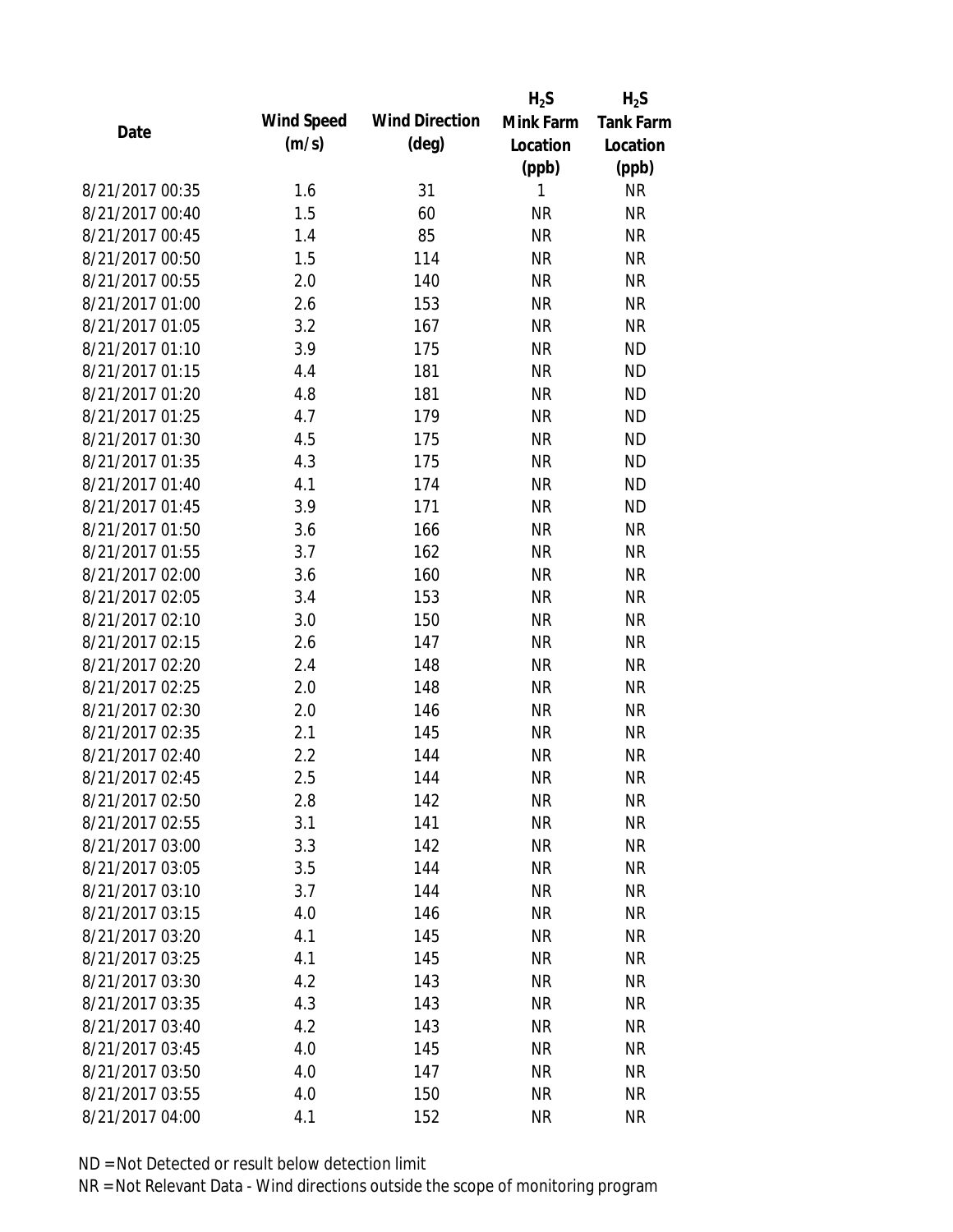|                 |            |                       | $H_2S$    | $H_2S$           |
|-----------------|------------|-----------------------|-----------|------------------|
| Date            | Wind Speed | <b>Wind Direction</b> | Mink Farm | <b>Tank Farm</b> |
|                 | (m/s)      | $(\text{deg})$        | Location  | Location         |
|                 |            |                       | (ppb)     | (ppb)            |
| 8/21/2017 04:05 | 4.1        | 153                   | <b>NR</b> | <b>NR</b>        |
| 8/21/2017 04:10 | 4.3        | 155                   | <b>NR</b> | <b>NR</b>        |
| 8/21/2017 04:15 | 4.6        | 156                   | <b>NR</b> | <b>NR</b>        |
| 8/21/2017 04:20 | 4.6        | 157                   | <b>NR</b> | <b>NR</b>        |
| 8/21/2017 04:25 | 4.6        | 157                   | <b>NR</b> | <b>NR</b>        |
| 8/21/2017 04:30 | 4.5        | 157                   | <b>NR</b> | <b>NR</b>        |
| 8/21/2017 04:35 | 4.5        | 157                   | <b>NR</b> | <b>NR</b>        |
| 8/21/2017 04:40 | 4.4        | 157                   | <b>NR</b> | <b>NR</b>        |
| 8/21/2017 04:45 | 4.4        | 157                   | <b>NR</b> | <b>NR</b>        |
| 8/21/2017 04:50 | 4.5        | 157                   | <b>NR</b> | <b>NR</b>        |
| 8/21/2017 04:55 | 4.5        | 157                   | <b>NR</b> | <b>NR</b>        |
| 8/21/2017 05:00 | 4.4        | 157                   | <b>NR</b> | <b>NR</b>        |
| 8/21/2017 05:05 | 4.2        | 158                   | <b>NR</b> | <b>NR</b>        |
| 8/21/2017 05:10 | 3.9        | 159                   | <b>NR</b> | <b>NR</b>        |
| 8/21/2017 05:15 | 3.5        | 164                   | <b>NR</b> | <b>NR</b>        |
| 8/21/2017 05:20 | 3.1        | 171                   | <b>NR</b> | <b>ND</b>        |
| 8/21/2017 05:25 | 2.7        | 181                   | <b>NR</b> | <b>ND</b>        |
| 8/21/2017 05:30 | 2.3        | 191                   | <b>NR</b> | <b>ND</b>        |
| 8/21/2017 05:35 | 2.2        | 200                   | <b>NR</b> | <b>ND</b>        |
| 8/21/2017 05:40 | 2.1        | 206                   | <b>NR</b> | <b>ND</b>        |
| 8/21/2017 05:45 | 2.0        | 207                   | <b>NR</b> | <b>ND</b>        |
| 8/21/2017 05:50 | 1.9        | 205                   | <b>NR</b> | <b>ND</b>        |
| 8/21/2017 05:55 | 1.9        | 199                   | <b>NR</b> | <b>ND</b>        |
| 8/21/2017 06:00 | 1.8        | 192                   | <b>NR</b> | <b>ND</b>        |
| 8/21/2017 06:05 | 1.7        | 186                   | <b>NR</b> | <b>ND</b>        |
| 8/21/2017 06:10 | 1.7        | 181                   | <b>NR</b> | <b>ND</b>        |
| 8/21/2017 06:15 | 1.8        | 178                   | <b>NR</b> | <b>ND</b>        |
| 8/21/2017 06:20 | 2.0        | 177                   | <b>NR</b> | <b>ND</b>        |
| 8/21/2017 06:25 | 2.2        | 174                   | <b>NR</b> | <b>ND</b>        |
| 8/21/2017 06:30 | 2.3        | 174                   | <b>NR</b> | <b>ND</b>        |
| 8/21/2017 06:35 | 2.5        | 175                   | <b>NR</b> | <b>ND</b>        |
| 8/21/2017 06:40 | 2.7        | 175                   | <b>NR</b> | <b>ND</b>        |
| 8/21/2017 06:45 | 2.8        | 174                   | <b>NR</b> | <b>ND</b>        |
| 8/21/2017 06:50 | 2.8        | 176                   | <b>NR</b> | <b>ND</b>        |
| 8/21/2017 06:55 | 2.8        | 179                   | <b>NR</b> | <b>ND</b>        |
| 8/21/2017 07:00 | 2.9        | 180                   | <b>NR</b> | <b>ND</b>        |
| 8/21/2017 07:05 | 2.9        | 182                   | <b>NR</b> | <b>ND</b>        |
| 8/21/2017 07:10 | 2.9        | 185                   | <b>NR</b> | <b>ND</b>        |
| 8/21/2017 07:15 | 2.8        | 187                   | <b>NR</b> | <b>ND</b>        |
| 8/21/2017 07:20 | 2.8        | 188                   | <b>NR</b> | <b>ND</b>        |
| 8/21/2017 07:25 | 2.7        | 188                   | <b>NR</b> | <b>ND</b>        |
| 8/21/2017 07:30 | 2.6        | 191                   | <b>NR</b> | <b>ND</b>        |
|                 |            |                       |           |                  |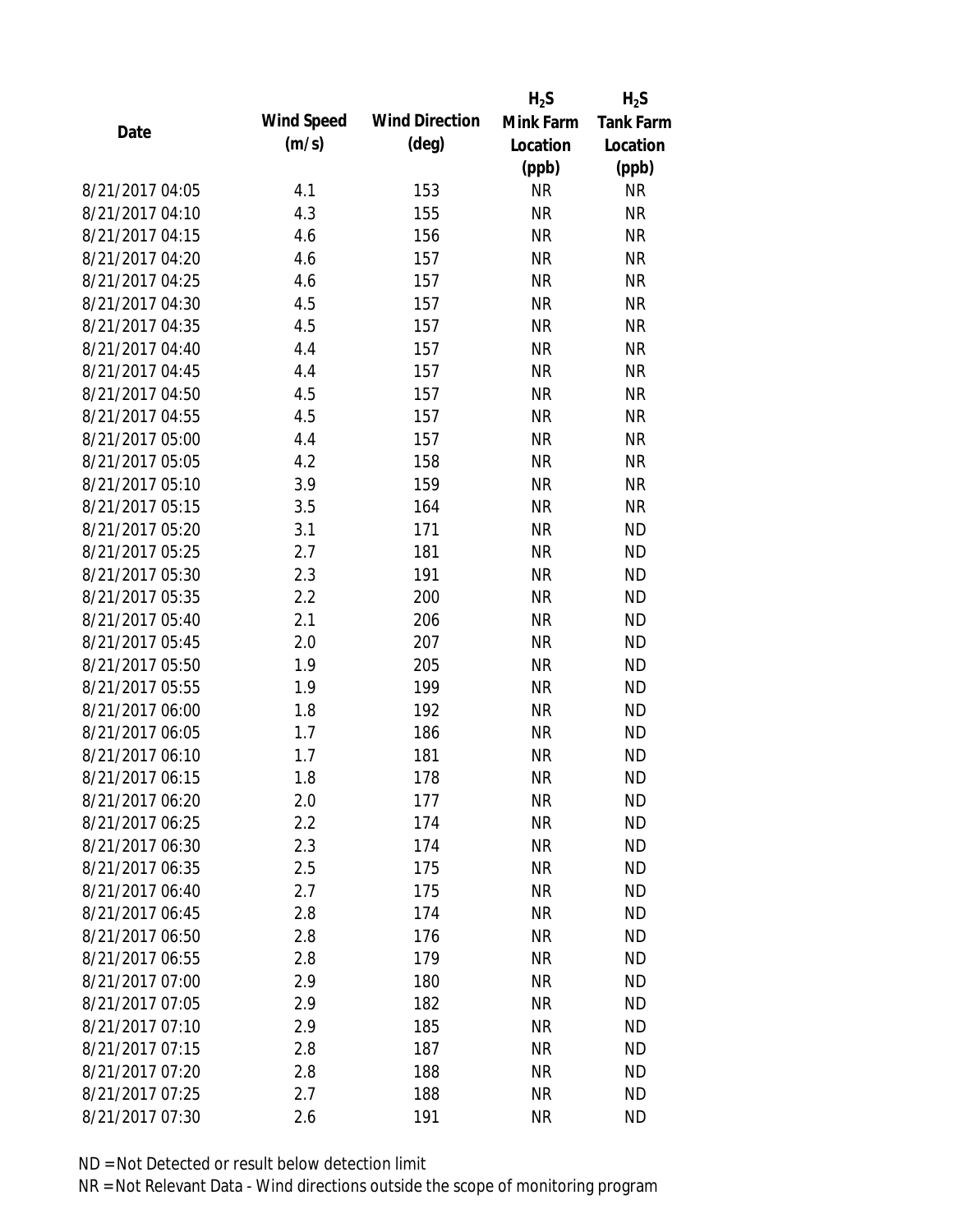|                 |            |                       | $H_2S$    | $H_2S$           |
|-----------------|------------|-----------------------|-----------|------------------|
| Date            | Wind Speed | <b>Wind Direction</b> | Mink Farm | <b>Tank Farm</b> |
|                 | (m/s)      | $(\text{deg})$        | Location  | Location         |
|                 |            |                       | (ppb)     | (ppb)            |
| 8/21/2017 07:35 | 2.5        | 193                   | <b>NR</b> | <b>ND</b>        |
| 8/21/2017 07:40 | 2.4        | 195                   | <b>NR</b> | <b>ND</b>        |
| 8/21/2017 07:45 | 2.3        | 195                   | <b>NR</b> | <b>ND</b>        |
| 8/21/2017 07:50 | 2.3        | 195                   | <b>NR</b> | <b>ND</b>        |
| 8/21/2017 07:55 | 2.3        | 195                   | <b>NR</b> | <b>ND</b>        |
| 8/21/2017 08:00 | 2.4        | 195                   | <b>NR</b> | <b>ND</b>        |
| 8/21/2017 08:05 | 2.5        | 195                   | <b>NR</b> | <b>ND</b>        |
| 8/21/2017 08:10 | 2.6        | 196                   | <b>NR</b> | <b>ND</b>        |
| 8/21/2017 08:15 | 2.7        | 198                   | <b>NR</b> | <b>ND</b>        |
| 8/21/2017 08:20 | 2.7        | 201                   | <b>NR</b> | <b>ND</b>        |
| 8/21/2017 08:25 | 2.8        | 206                   | <b>NR</b> | <b>ND</b>        |
| 8/21/2017 08:30 | 2.7        | 209                   | <b>NR</b> | <b>ND</b>        |
| 8/21/2017 08:35 | 2.7        | 211                   | <b>NR</b> | <b>ND</b>        |
| 8/21/2017 08:40 | 2.6        | 213                   | <b>NR</b> | <b>ND</b>        |
| 8/21/2017 08:45 | 2.7        | 214                   | <b>NR</b> | <b>ND</b>        |
| 8/21/2017 08:50 | 2.7        | 217                   | <b>NR</b> | <b>ND</b>        |
| 8/21/2017 08:55 | 2.7        | 218                   | <b>NR</b> | <b>ND</b>        |
| 8/21/2017 09:00 | 2.9        | 221                   | <b>NR</b> | <b>ND</b>        |
| 8/21/2017 09:05 | 3.2        | 227                   | <b>NR</b> | <b>ND</b>        |
| 8/21/2017 09:10 | 3.4        | 233                   | <b>ND</b> | <b>ND</b>        |
| 8/21/2017 09:15 | 3.4        | 241                   | 1         | <b>ND</b>        |
| 8/21/2017 09:20 | 3.5        | 247                   | 1         | <b>ND</b>        |
| 8/21/2017 09:25 | 3.5        | 252                   | 1         | <b>ND</b>        |
| 8/21/2017 09:30 | 3.5        | 257                   | 1         | <b>ND</b>        |
| 8/21/2017 09:35 | 3.3        | 261                   | 1         | <b>ND</b>        |
| 8/21/2017 09:40 | 3.3        | 265                   | 1         | <b>ND</b>        |
| 8/21/2017 09:45 | 3.3        | 267                   | 1         | <b>ND</b>        |
| 8/21/2017 09:50 | 3.3        | 271                   | 1         | <b>ND</b>        |
| 8/21/2017 09:55 | 3.3        | 274                   | 1         | <b>ND</b>        |
| 8/21/2017 10:00 | 3.2        | 275                   | 1         | <b>ND</b>        |
| 8/21/2017 10:05 | 3.2        | 274                   | 1         | <b>ND</b>        |
| 8/21/2017 10:10 | 3.4        | 271                   | 1         | <b>ND</b>        |
| 8/21/2017 10:15 | 3.5        | 272                   | 1         | <b>ND</b>        |
| 8/21/2017 10:20 | 3.6        | 273                   | 1         | <b>ND</b>        |
| 8/21/2017 10:25 | 3.6        | 271                   | 1         | <b>ND</b>        |
| 8/21/2017 10:30 | 3.8        | 270                   | 1         | <b>ND</b>        |
| 8/21/2017 10:35 | 4.0        | 270                   | 1         | <b>ND</b>        |
| 8/21/2017 10:40 | 4.0        | 274                   | 1         | <b>ND</b>        |
| 8/21/2017 10:45 | 4.0        | 275                   | 1         | <b>ND</b>        |
| 8/21/2017 10:50 | 4.0        | 273                   | 1         | <b>ND</b>        |
| 8/21/2017 10:55 | 4.1        | 276                   | 1         | <b>NR</b>        |
| 8/21/2017 11:00 | 4.0        | 280                   | 1         | <b>NR</b>        |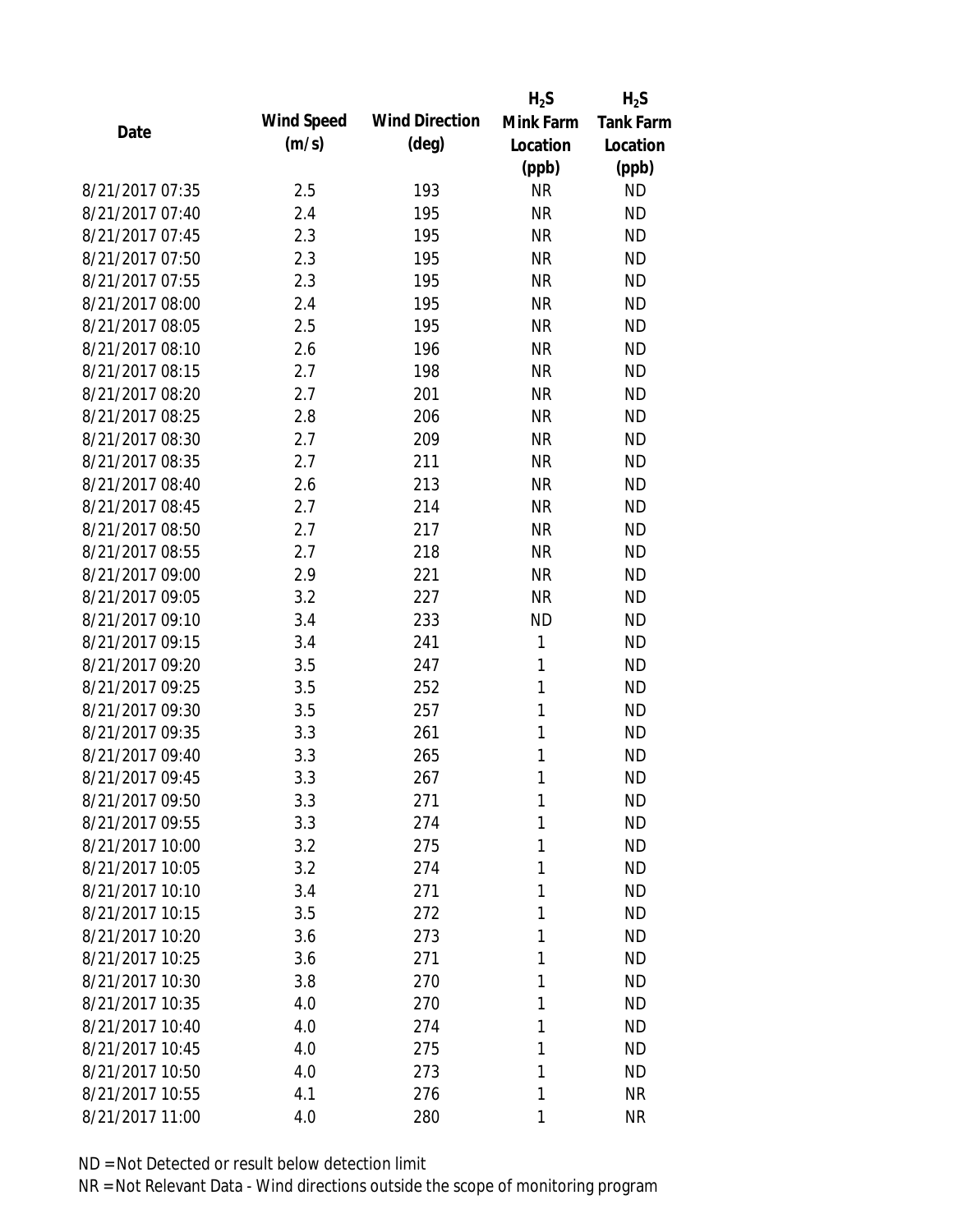|                 |            |                       | $H_2S$         | $H_2S$           |
|-----------------|------------|-----------------------|----------------|------------------|
| Date            | Wind Speed | <b>Wind Direction</b> | Mink Farm      | <b>Tank Farm</b> |
|                 | (m/s)      | $(\text{deg})$        | Location       | Location         |
|                 |            |                       | (ppb)          | (ppb)            |
| 8/21/2017 11:05 | 3.7        | 283                   | 1              | <b>NR</b>        |
| 8/21/2017 11:10 | 3.4        | 284                   | $\overline{2}$ | <b>NR</b>        |
| 8/21/2017 11:15 | 3.2        | 291                   | $\overline{2}$ | <b>NR</b>        |
| 8/21/2017 11:20 | 2.9        | 297                   | $\overline{2}$ | <b>NR</b>        |
| 8/21/2017 11:25 | 2.7        | 298                   | $\overline{2}$ | <b>NR</b>        |
| 8/21/2017 11:30 | 2.4        | 299                   | 1              | <b>NR</b>        |
| 8/21/2017 11:35 | 2.4        | 293                   | 1              | <b>NR</b>        |
| 8/21/2017 11:40 | 2.4        | 284                   | 1              | <b>NR</b>        |
| 8/21/2017 11:45 | 2.3        | 277                   | 1              | <b>NR</b>        |
| 8/21/2017 11:50 | 2.3        | 270                   | 1              | <b>ND</b>        |
| 8/21/2017 11:55 | 2.5        | 262                   | 1              | <b>ND</b>        |
| 8/21/2017 12:00 | 2.7        | 256                   | 1              | <b>ND</b>        |
| 8/21/2017 12:05 | 2.9        | 258                   | 1              | <b>ND</b>        |
| 8/21/2017 12:10 | 3.2        | 260                   | 1              | <b>ND</b>        |
| 8/21/2017 12:15 | 3.6        | 255                   | 1              | <b>ND</b>        |
| 8/21/2017 12:20 | 3.7        | 247                   | 1              | <b>ND</b>        |
| 8/21/2017 12:25 | 3.8        | 243                   | 1              | <b>ND</b>        |
| 8/21/2017 12:30 | 3.9        | 241                   | <b>ND</b>      | <b>ND</b>        |
| 8/21/2017 12:35 | 3.8        | 237                   | <b>ND</b>      | <b>ND</b>        |
| 8/21/2017 12:40 | 3.3        | 237                   | <b>ND</b>      | <b>ND</b>        |
| 8/21/2017 12:45 | 3.0        | 231                   | 1              | <b>ND</b>        |
| 8/21/2017 12:50 | 2.8        | 225                   | <b>NR</b>      | <b>ND</b>        |
| 8/21/2017 12:55 | 2.4        | 219                   | <b>NR</b>      | <b>ND</b>        |
| 8/21/2017 13:00 | 1.9        | 200                   | <b>NR</b>      | <b>ND</b>        |
| 8/21/2017 13:05 | 1.9        | 176                   | <b>NR</b>      | <b>ND</b>        |
| 8/21/2017 13:10 | 2.1        | 160                   | <b>NR</b>      | <b>NR</b>        |
| 8/21/2017 13:15 | 1.8        | 146                   | <b>NR</b>      | <b>NR</b>        |
| 8/21/2017 13:20 | 1.5        | 140                   | <b>NR</b>      | <b>NR</b>        |
| 8/21/2017 13:25 | 1.3        | 124                   | <b>NR</b>      | <b>NR</b>        |
| 8/21/2017 13:30 | 1.1        | 116                   | <b>NR</b>      | <b>NR</b>        |
| 8/21/2017 13:35 | 0.9        | 73                    | <b>NR</b>      | <b>NR</b>        |
| 8/21/2017 13:40 | 0.8        | 56                    | <b>NR</b>      | <b>NR</b>        |
| 8/21/2017 13:45 | 0.9        | 54                    | <b>NR</b>      | <b>NR</b>        |
| 8/21/2017 13:50 | 1.1        | 49                    | <b>NR</b>      | <b>NR</b>        |
| 8/21/2017 13:55 | 1.4        | 51                    | <b>NR</b>      | <b>NR</b>        |
| 8/21/2017 14:00 | 1.7        | 48                    | <b>NR</b>      | <b>NR</b>        |
| 8/21/2017 14:05 | 2.0        | 42                    | <b>NR</b>      | <b>NR</b>        |
| 8/21/2017 14:10 | 2.3        | 31                    | 1              | <b>NR</b>        |
| 8/21/2017 14:15 | 2.5        | 27                    | 1              | <b>NR</b>        |
| 8/21/2017 14:20 | 2.6        | 25                    | 1              | <b>NR</b>        |
| 8/21/2017 14:25 |            | 25                    | 1              | <b>NR</b>        |
|                 | 2.5        |                       |                |                  |
| 8/21/2017 14:30 | 2.5        | 28                    | 1              | <b>NR</b>        |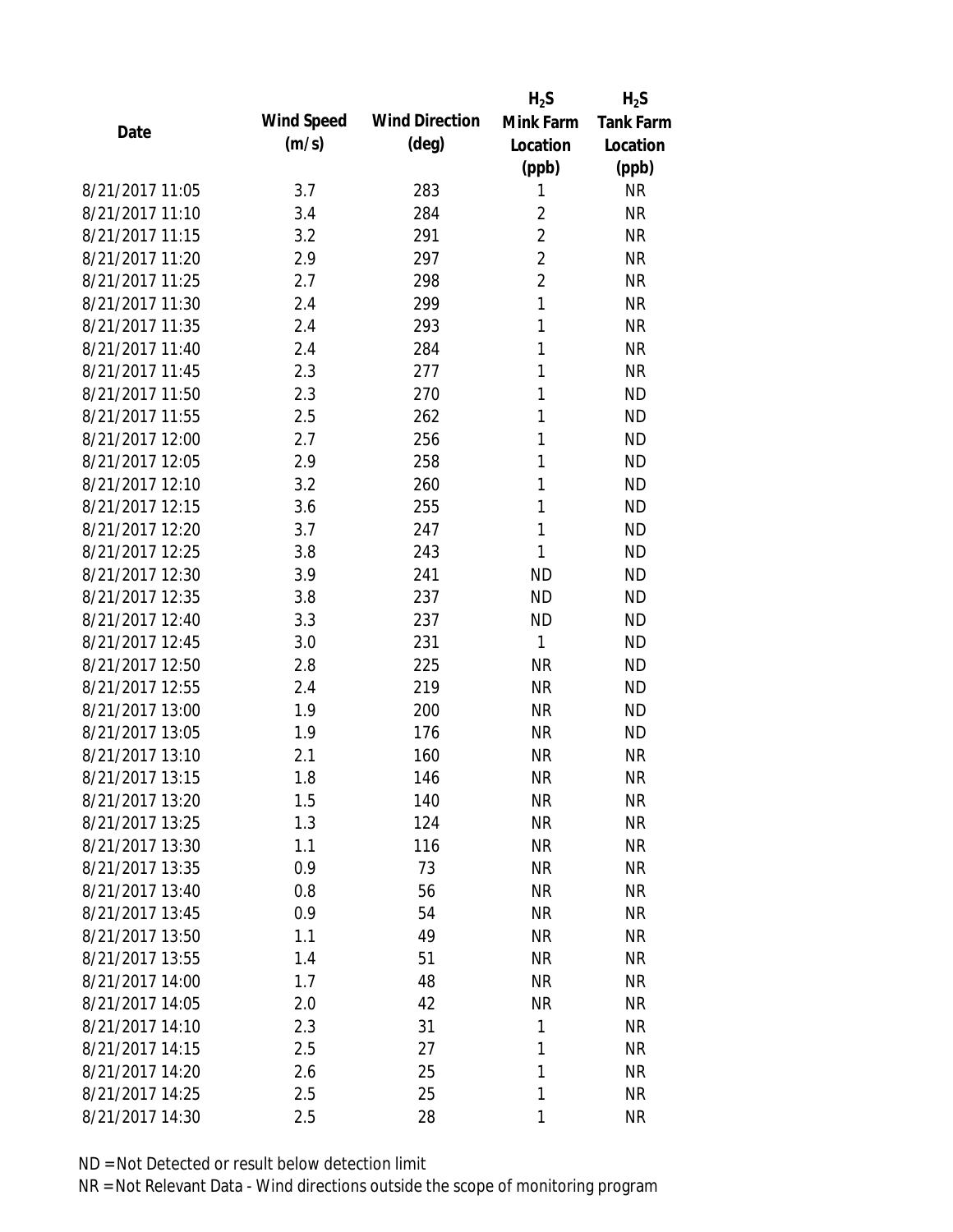|                 |            |                       | $H_2S$    | $H_2S$           |
|-----------------|------------|-----------------------|-----------|------------------|
| Date            | Wind Speed | <b>Wind Direction</b> | Mink Farm | <b>Tank Farm</b> |
|                 | (m/s)      | $(\text{deg})$        | Location  | Location         |
|                 |            |                       | (ppb)     | (ppb)            |
| 8/21/2017 14:35 | 2.2        | 37                    | 1         | <b>NR</b>        |
| 8/21/2017 14:40 | 2.0        | 50                    | <b>NR</b> | <b>NR</b>        |
| 8/21/2017 14:45 | 1.9        | 68                    | <b>NR</b> | <b>NR</b>        |
| 8/21/2017 14:50 | 2.1        | 91                    | <b>NR</b> | <b>NR</b>        |
| 8/21/2017 14:55 | 2.2        | 110                   | <b>NR</b> | <b>NR</b>        |
| 8/21/2017 15:00 | 2.2        | 124                   | <b>NR</b> | <b>NR</b>        |
| 8/21/2017 15:05 | 2.4        | 131                   | <b>NR</b> | <b>NR</b>        |
| 8/21/2017 15:10 | 2.6        | 138                   | <b>NR</b> | <b>NR</b>        |
| 8/21/2017 15:15 | 2.8        | 142                   | <b>NR</b> | <b>NR</b>        |
| 8/21/2017 15:20 | 3.0        | 147                   | <b>NR</b> | <b>NR</b>        |
| 8/21/2017 15:25 | 3.1        | 150                   | <b>NR</b> | <b>NR</b>        |
| 8/21/2017 15:30 | 3.2        | 155                   | <b>NR</b> | <b>NR</b>        |
| 8/21/2017 15:35 | 3.2        | 159                   | <b>NR</b> | <b>NR</b>        |
| 8/21/2017 15:40 | 3.2        | 158                   | <b>NR</b> | <b>NR</b>        |
| 8/21/2017 15:45 | 3.1        | 160                   | <b>NR</b> | <b>NR</b>        |
| 8/21/2017 15:50 | 3.0        | 161                   | <b>NR</b> | <b>NR</b>        |
| 8/21/2017 15:55 | 3.0        | 162                   | <b>NR</b> | <b>NR</b>        |
| 8/21/2017 16:00 | 2.8        | 167                   | <b>NR</b> | <b>NR</b>        |
| 8/21/2017 16:05 | 3.0        | 170                   | <b>NR</b> | <b>ND</b>        |
| 8/21/2017 16:10 | 3.0        | 173                   | <b>NR</b> | <b>ND</b>        |
| 8/21/2017 16:15 | 3.1        | 177                   | <b>NR</b> | <b>ND</b>        |
| 8/21/2017 16:20 | 3.1        | 182                   | <b>NR</b> | <b>ND</b>        |
| 8/21/2017 16:25 | 3.2        | 186                   | <b>NR</b> | <b>ND</b>        |
| 8/21/2017 16:30 | 3.5        | 181                   | <b>NR</b> | <b>ND</b>        |
| 8/21/2017 16:35 | 3.7        | 180                   | <b>NR</b> | <b>ND</b>        |
| 8/21/2017 16:40 | 3.9        | 180                   | <b>NR</b> | <b>ND</b>        |
| 8/21/2017 16:45 | 4.1        | 177                   | <b>NR</b> | <b>ND</b>        |
| 8/21/2017 16:50 | 4.0        | 173                   | <b>NR</b> | <b>ND</b>        |
| 8/21/2017 16:55 | 4.0        | 174                   | <b>NR</b> | <b>ND</b>        |
| 8/21/2017 17:00 | 3.9        | 181                   | <b>NR</b> | <b>ND</b>        |
| 8/21/2017 17:05 | 3.7        | 183                   | <b>NR</b> | <b>ND</b>        |
| 8/21/2017 17:10 | 3.6        | 188                   | <b>NR</b> | <b>ND</b>        |
| 8/21/2017 17:15 | 3.5        | 193                   | <b>NR</b> | <b>ND</b>        |
| 8/21/2017 17:20 | 3.5        | 197                   | <b>NR</b> | <b>ND</b>        |
| 8/21/2017 17:25 | 3.5        | 195                   | <b>NR</b> | <b>ND</b>        |
| 8/21/2017 17:30 | 3.4        | 193                   | <b>NR</b> | <b>ND</b>        |
| 8/21/2017 17:35 | 3.2        | 194                   | <b>NR</b> | <b>ND</b>        |
| 8/21/2017 17:40 | 3.2        | 195                   | <b>NR</b> | <b>ND</b>        |
| 8/21/2017 17:45 | 3.2        | 195                   | <b>NR</b> | <b>ND</b>        |
| 8/21/2017 17:50 | 3.1        | 197                   | NR        | <b>ND</b>        |
|                 |            |                       |           |                  |
| 8/21/2017 17:55 | 3.2        | 200                   | <b>NR</b> | <b>ND</b>        |
| 8/21/2017 18:00 | 3.5        | 203                   | <b>NR</b> | <b>ND</b>        |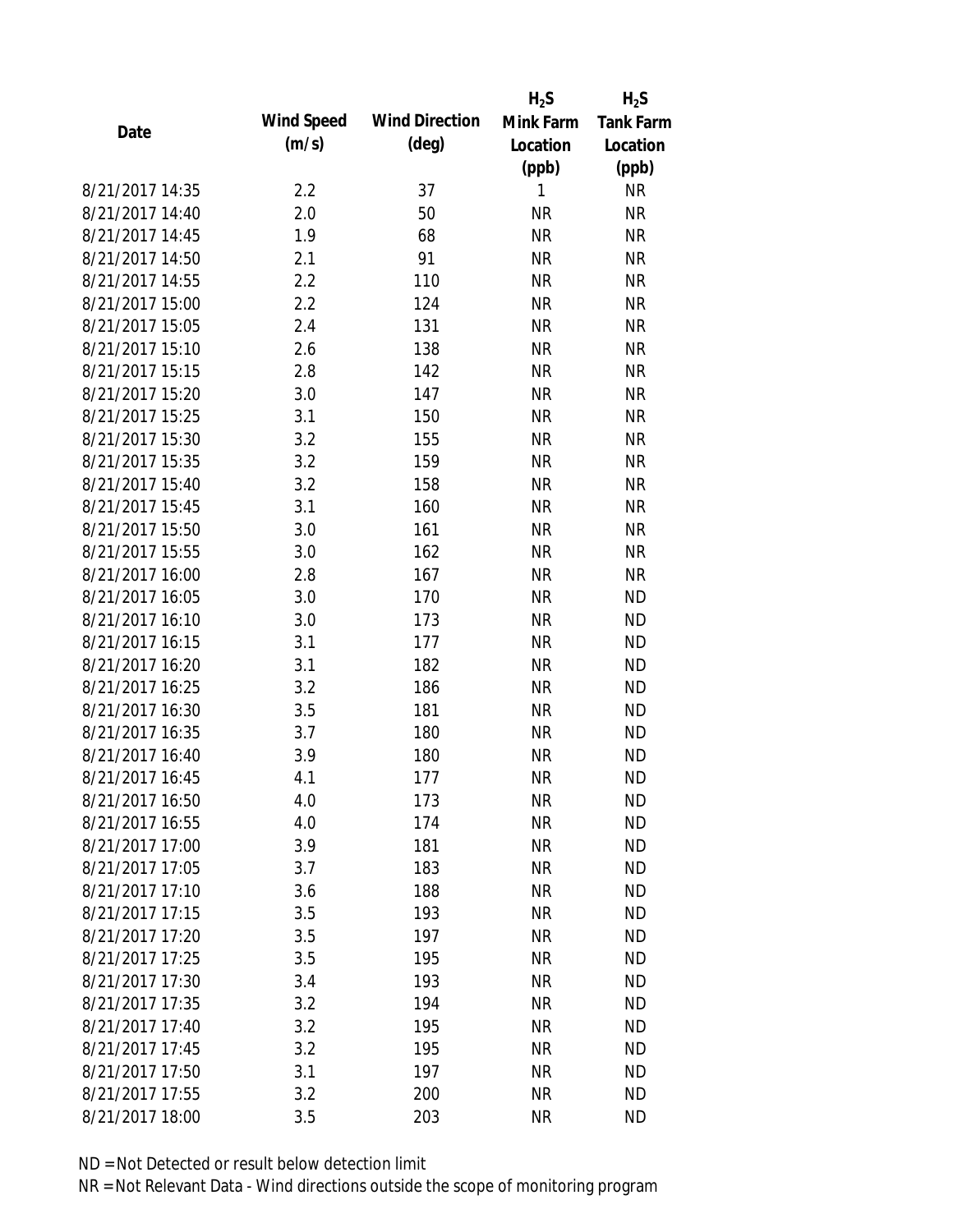|                 |            |                       | $H_2S$    | $H_2S$           |
|-----------------|------------|-----------------------|-----------|------------------|
| Date            | Wind Speed | <b>Wind Direction</b> | Mink Farm | <b>Tank Farm</b> |
|                 | (m/s)      | $(\text{deg})$        | Location  | Location         |
|                 |            |                       | (ppb)     | (ppb)            |
| 8/21/2017 18:05 | 3.8        | 208                   | <b>NR</b> | <b>ND</b>        |
| 8/21/2017 18:10 | 4.1        | 209                   | <b>NR</b> | <b>ND</b>        |
| 8/21/2017 18:15 | 4.3        | 210                   | <b>NR</b> | <b>ND</b>        |
| 8/21/2017 18:20 | 4.5        | 210                   | <b>NR</b> | <b>ND</b>        |
| 8/21/2017 18:25 | 4.7        | 212                   | <b>NR</b> | <b>ND</b>        |
| 8/21/2017 18:30 | 4.5        | 211                   | <b>NR</b> | <b>ND</b>        |
| 8/21/2017 18:35 | 4.3        | 209                   | <b>NR</b> | <b>ND</b>        |
| 8/21/2017 18:40 | 4.5        | 210                   | <b>NR</b> | <b>ND</b>        |
| 8/21/2017 18:45 | 4.7        | 211                   | <b>NR</b> | <b>ND</b>        |
| 8/21/2017 18:50 | 4.9        | 211                   | <b>NR</b> | <b>ND</b>        |
| 8/21/2017 18:55 | 4.7        | 209                   | <b>NR</b> | <b>ND</b>        |
| 8/21/2017 19:00 | 4.9        | 206                   | <b>NR</b> | <b>ND</b>        |
| 8/21/2017 19:05 | 5.1        | 204                   | <b>NR</b> | <b>ND</b>        |
| 8/21/2017 19:10 | 4.9        | 200                   | <b>NR</b> | <b>ND</b>        |
| 8/21/2017 19:15 | 4.5        | 197                   | <b>NR</b> | <b>ND</b>        |
| 8/21/2017 19:20 | 4.2        | 193                   | <b>NR</b> | <b>ND</b>        |
| 8/21/2017 19:25 | 4.1        | 191                   | <b>NR</b> | <b>ND</b>        |
| 8/21/2017 19:30 | 3.8        | 192                   | <b>NR</b> | <b>ND</b>        |
| 8/21/2017 19:35 | 3.5        | 192                   | <b>NR</b> | <b>ND</b>        |
| 8/21/2017 19:40 | 3.4        | 190                   | <b>NR</b> | <b>ND</b>        |
| 8/21/2017 19:45 | 3.3        | 187                   | <b>NR</b> | <b>ND</b>        |
| 8/21/2017 19:50 | 3.2        | 187                   | <b>NR</b> | <b>ND</b>        |
| 8/21/2017 19:55 | 3.3        | 184                   | <b>NR</b> | <b>ND</b>        |
| 8/21/2017 20:00 | 3.4        | 182                   | <b>NR</b> | <b>ND</b>        |
| 8/21/2017 20:05 | 3.5        | 182                   | <b>NR</b> | <b>ND</b>        |
| 8/21/2017 20:10 | 3.6        | 186                   | <b>NR</b> | <b>ND</b>        |
| 8/21/2017 20:15 | 3.5        | 191                   | <b>NR</b> | <b>ND</b>        |
| 8/21/2017 20:20 | 3.5        | 194                   | <b>NR</b> | <b>ND</b>        |
| 8/21/2017 20:25 | 3.4        | 199                   | <b>NR</b> | <b>ND</b>        |
| 8/21/2017 20:30 | 3.2        | 200                   | <b>NR</b> | <b>ND</b>        |
| 8/21/2017 20:35 | 3.0        | 200                   | <b>NR</b> | <b>ND</b>        |
| 8/21/2017 20:40 | 2.8        | 200                   | <b>NR</b> | <b>ND</b>        |
| 8/21/2017 20:45 | 2.8        | 198                   | <b>NR</b> | <b>ND</b>        |
| 8/21/2017 20:50 | 2.7        | 197                   | <b>NR</b> | <b>ND</b>        |
| 8/21/2017 20:55 | 2.7        | 197                   | <b>NR</b> | <b>ND</b>        |
| 8/21/2017 21:00 | 2.7        | 200                   | <b>NR</b> | <b>ND</b>        |
| 8/21/2017 21:05 | 2.8        | 202                   | <b>NR</b> | <b>ND</b>        |
| 8/21/2017 21:10 | 2.9        | 201                   | <b>NR</b> | <b>ND</b>        |
| 8/21/2017 21:15 | 2.9        | 201                   | <b>NR</b> | <b>ND</b>        |
| 8/21/2017 21:20 | 2.8        | 202                   | NR        | <b>ND</b>        |
| 8/21/2017 21:25 | 2.9        | 202                   | <b>NR</b> | <b>ND</b>        |
| 8/21/2017 21:30 | 2.8        | 202                   | <b>NR</b> | <b>ND</b>        |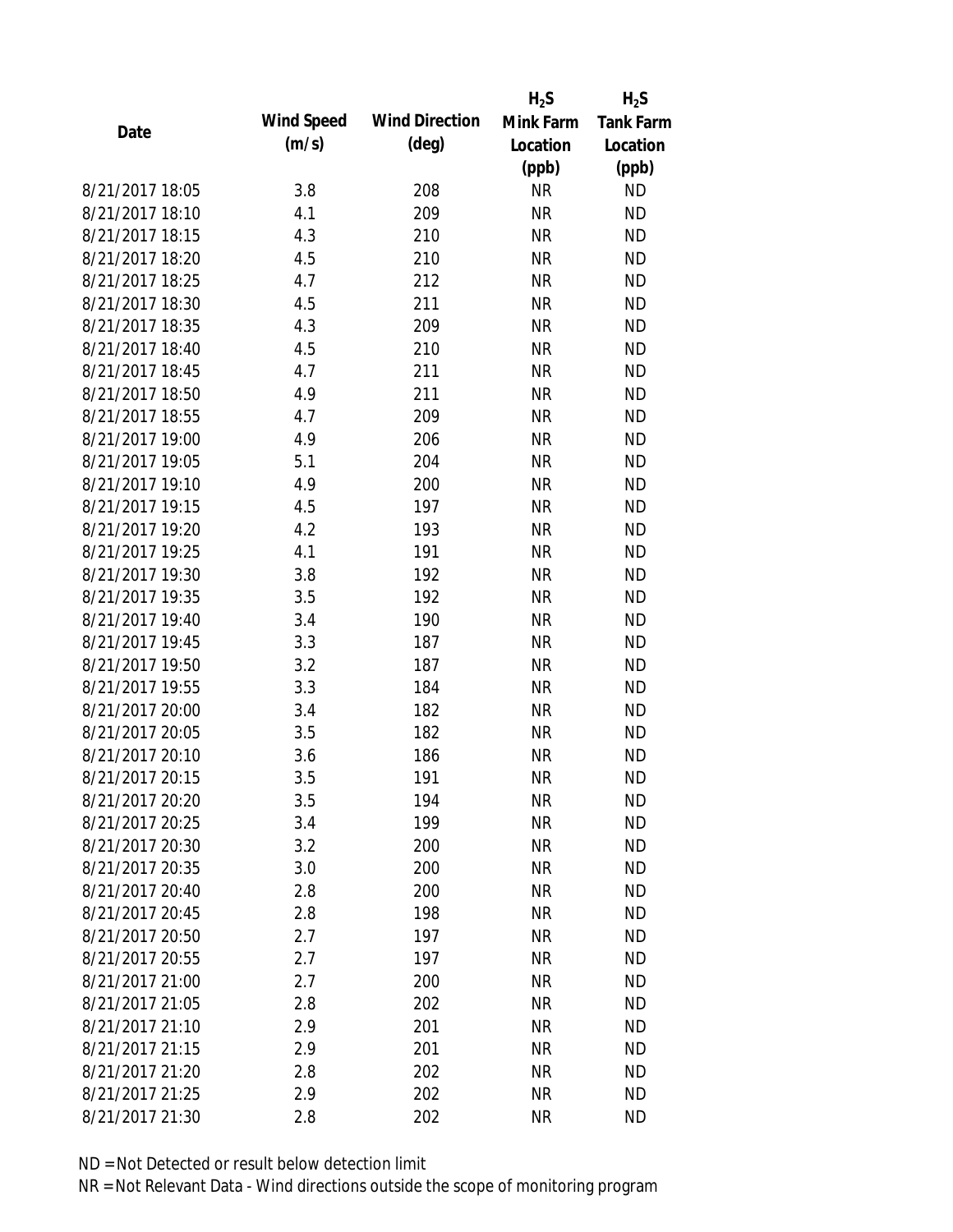|                 |            |                       | $H_2S$         | $H_2S$           |
|-----------------|------------|-----------------------|----------------|------------------|
| Date            | Wind Speed | <b>Wind Direction</b> | Mink Farm      | <b>Tank Farm</b> |
|                 | (m/s)      | $(\text{deg})$        | Location       | Location         |
|                 |            |                       | (ppb)          | (ppb)            |
| 8/21/2017 21:35 | 2.7        | 202                   | <b>NR</b>      | <b>ND</b>        |
| 8/21/2017 21:40 | 2.7        | 200                   | <b>NR</b>      | <b>ND</b>        |
| 8/21/2017 21:45 | 2.7        | 199                   | <b>NR</b>      | <b>ND</b>        |
| 8/21/2017 21:50 | 2.8        | 196                   | <b>NR</b>      | <b>ND</b>        |
| 8/21/2017 21:55 | 2.8        | 193                   | <b>NR</b>      | <b>ND</b>        |
| 8/21/2017 22:00 | 2.8        | 190                   | <b>NR</b>      | <b>ND</b>        |
| 8/21/2017 22:05 | 2.8        | 187                   | <b>NR</b>      | <b>ND</b>        |
| 8/21/2017 22:10 | 2.8        | 186                   | <b>NR</b>      | <b>ND</b>        |
| 8/21/2017 22:15 | 2.8        | 186                   | <b>NR</b>      | <b>ND</b>        |
| 8/21/2017 22:20 | 2.8        | 185                   | <b>NR</b>      | <b>ND</b>        |
| 8/21/2017 22:25 | 2.8        | 186                   | <b>NR</b>      | <b>ND</b>        |
| 8/21/2017 22:30 | 2.9        | 186                   | <b>NR</b>      | <b>ND</b>        |
| 8/21/2017 22:35 | 3.1        | 187                   | <b>NR</b>      | <b>ND</b>        |
| 8/21/2017 22:40 | 3.1        | 188                   | <b>NR</b>      | <b>ND</b>        |
| 8/21/2017 22:45 | 3.1        | 192                   | <b>NR</b>      | <b>ND</b>        |
| 8/21/2017 22:50 | 3.0        | 202                   | <b>NR</b>      | <b>ND</b>        |
| 8/21/2017 22:55 | 2.7        | 203                   | <b>NR</b>      | <b>ND</b>        |
| 8/21/2017 23:00 | 2.5        | 210                   | <b>NR</b>      | <b>ND</b>        |
| 8/21/2017 23:05 | 2.7        | 224                   | <b>NR</b>      | <b>ND</b>        |
| 8/21/2017 23:10 | 2.8        | 234                   | 1              | <b>ND</b>        |
| 8/21/2017 23:15 | 2.8        | 239                   | $\overline{2}$ | <b>ND</b>        |
| 8/21/2017 23:20 | 2.7        | 231                   | $\overline{2}$ | <b>ND</b>        |
| 8/21/2017 23:25 | 3.1        | 232                   | $\overline{2}$ | <b>ND</b>        |
| 8/21/2017 23:30 | 3.4        | 225                   | <b>NR</b>      | <b>ND</b>        |
| 8/21/2017 23:35 | 3.1        | 215                   | <b>NR</b>      | <b>ND</b>        |
| 8/21/2017 23:40 | 3.1        | 206                   | <b>NR</b>      | <b>ND</b>        |
| 8/21/2017 23:45 | 3.2        | 200                   | <b>NR</b>      | <b>ND</b>        |
| 8/21/2017 23:50 | 3.6        | 194                   | <b>NR</b>      | <b>ND</b>        |
| 8/21/2017 23:55 | 3.7        | 192                   | <b>NR</b>      | <b>ND</b>        |
| 8/21/2017 24:00 | 3.9        | 191                   | <b>NR</b>      | <b>ND</b>        |
| 8/22/2017 00:05 | 4.1        | 185                   | <b>NR</b>      | <b>ND</b>        |
| 8/22/2017 00:10 | 4.3        | 181                   | <b>NR</b>      | <b>ND</b>        |
| 8/22/2017 00:15 | 4.6        | 178                   | <b>NR</b>      | $\mathbf{1}$     |
| 8/22/2017 00:20 | 4.8        | 176                   | <b>NR</b>      | <b>ND</b>        |
| 8/22/2017 00:25 | 5.0        | 174                   | <b>NR</b>      | <b>ND</b>        |
| 8/22/2017 00:30 | 5.3        | 172                   | <b>NR</b>      | <b>ND</b>        |
| 8/22/2017 00:35 | 5.3        | 173                   | <b>NR</b>      | <b>ND</b>        |
| 8/22/2017 00:40 | 5.3        | 173                   | <b>NR</b>      | <b>ND</b>        |
| 8/22/2017 00:45 | 5.4        | 174                   | <b>NR</b>      | <b>ND</b>        |
| 8/22/2017 00:50 | 5.5        | 175                   | <b>NR</b>      | <b>ND</b>        |
| 8/22/2017 00:55 | 5.6        | 175                   | <b>NR</b>      | <b>ND</b>        |
| 8/22/2017 01:00 | 5.6        | 175                   | <b>NR</b>      | <b>ND</b>        |
|                 |            |                       |                |                  |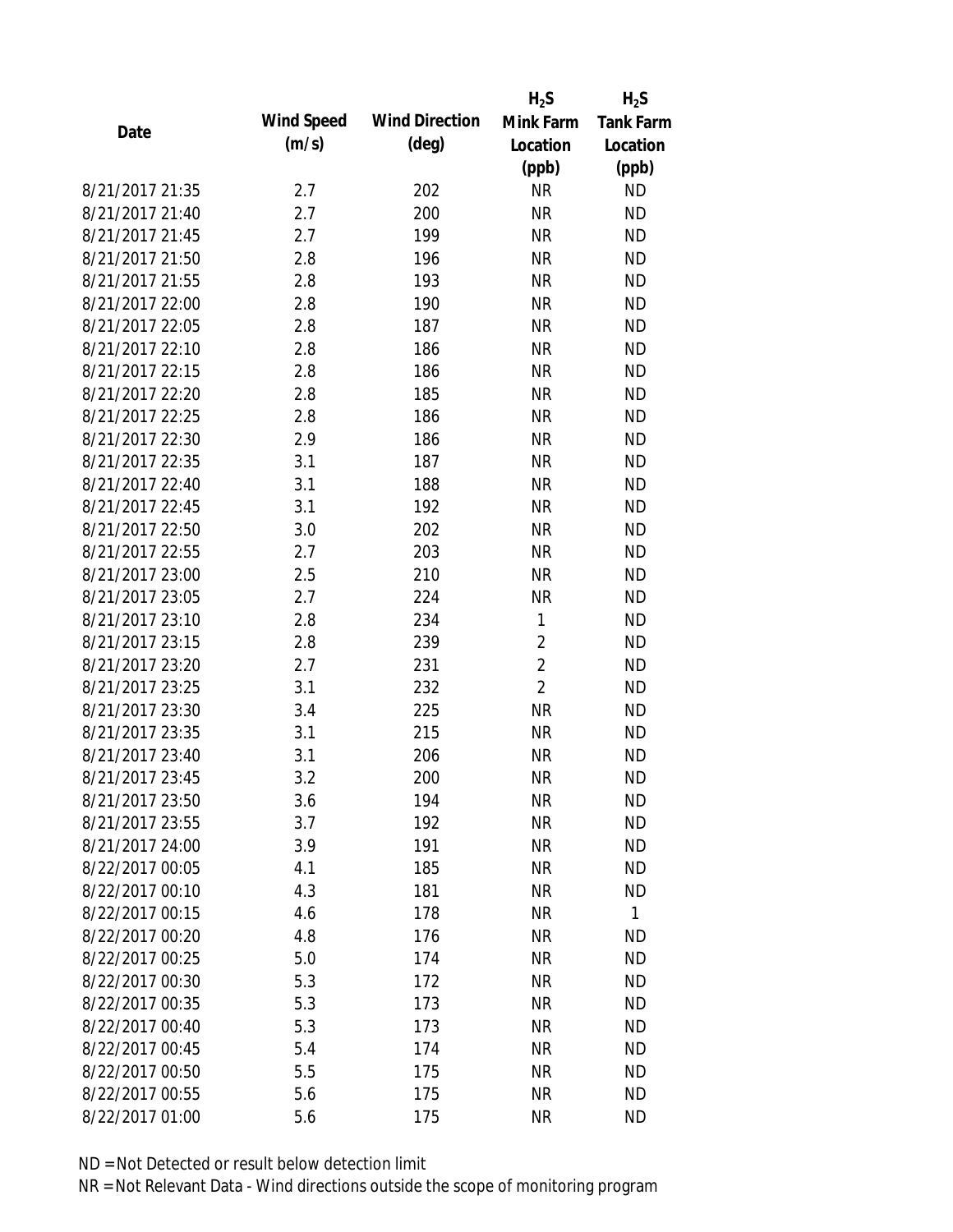|                 |            |                       | $H_2S$    | $H_2S$           |
|-----------------|------------|-----------------------|-----------|------------------|
| Date            | Wind Speed | <b>Wind Direction</b> | Mink Farm | <b>Tank Farm</b> |
|                 | (m/s)      | $(\text{deg})$        | Location  | Location         |
|                 |            |                       | (ppb)     | (ppb)            |
| 8/22/2017 01:05 | 5.8        | 176                   | <b>NR</b> | <b>ND</b>        |
| 8/22/2017 01:10 | 6.0        | 178                   | <b>NR</b> | <b>ND</b>        |
| 8/22/2017 01:15 | 6.0        | 180                   | <b>NR</b> | <b>ND</b>        |
| 8/22/2017 01:20 | 5.9        | 183                   | <b>NR</b> | <b>ND</b>        |
| 8/22/2017 01:25 | 5.9        | 186                   | <b>NR</b> | <b>ND</b>        |
| 8/22/2017 01:30 | 5.8        | 188                   | <b>NR</b> | <b>ND</b>        |
| 8/22/2017 01:35 | 5.6        | 191                   | <b>NR</b> | <b>ND</b>        |
| 8/22/2017 01:40 | 5.4        | 193                   | <b>NR</b> | <b>ND</b>        |
| 8/22/2017 01:45 | 5.1        | 194                   | <b>NR</b> | <b>ND</b>        |
| 8/22/2017 01:50 | 4.9        | 193                   | <b>NR</b> | <b>ND</b>        |
| 8/22/2017 01:55 | 4.4        | 192                   | <b>NR</b> | <b>ND</b>        |
| 8/22/2017 02:00 | 4.2        | 193                   | <b>NR</b> | <b>ND</b>        |
| 8/22/2017 02:05 | 4.1        | 192                   | <b>NR</b> | <b>ND</b>        |
| 8/22/2017 02:10 | 4.1        | 191                   | <b>NR</b> | <b>ND</b>        |
| 8/22/2017 02:15 | 4.1        | 191                   | <b>NR</b> | <b>ND</b>        |
| 8/22/2017 02:20 | 4.2        | 192                   | <b>NR</b> | <b>ND</b>        |
| 8/22/2017 02:25 | 4.4        | 192                   | <b>NR</b> | <b>ND</b>        |
| 8/22/2017 02:30 | 4.5        | 193                   | <b>NR</b> | <b>ND</b>        |
| 8/22/2017 02:35 | 4.5        | 194                   | <b>NR</b> | <b>ND</b>        |
| 8/22/2017 02:40 | 4.6        | 193                   | <b>NR</b> | <b>ND</b>        |
| 8/22/2017 02:45 | 4.6        | 192                   | <b>NR</b> | <b>ND</b>        |
| 8/22/2017 02:50 | 4.4        | 192                   | <b>NR</b> | <b>ND</b>        |
| 8/22/2017 02:55 | 4.3        | 192                   | <b>NR</b> | <b>ND</b>        |
| 8/22/2017 03:00 | 4.1        | 192                   | <b>NR</b> | <b>ND</b>        |
| 8/22/2017 03:05 | 4.0        | 193                   | <b>NR</b> | <b>ND</b>        |
| 8/22/2017 03:10 | 3.8        | 195                   | <b>NR</b> | <b>ND</b>        |
| 8/22/2017 03:15 | 3.7        | 196                   | <b>NR</b> | <b>ND</b>        |
| 8/22/2017 03:20 | 3.8        | 199                   | <b>NR</b> | <b>ND</b>        |
| 8/22/2017 03:25 | 4.0        | 204                   | <b>NR</b> | <b>ND</b>        |
| 8/22/2017 03:30 | 4.3        | 207                   | <b>NR</b> | <b>ND</b>        |
| 8/22/2017 03:35 | 4.6        | 209                   | <b>NR</b> | <b>ND</b>        |
| 8/22/2017 03:40 | 5.0        | 211                   | <b>NR</b> | <b>ND</b>        |
| 8/22/2017 03:45 | 5.3        | 213                   | <b>NR</b> | <b>ND</b>        |
| 8/22/2017 03:50 | 5.5        | 214                   | <b>NR</b> | <b>ND</b>        |
| 8/22/2017 03:55 | 5.5        | 216                   | <b>NR</b> | <b>ND</b>        |
| 8/22/2017 04:00 | 5.6        | 220                   | <b>NR</b> | <b>ND</b>        |
| 8/22/2017 04:05 | 5.7        | 225                   | <b>NR</b> | <b>ND</b>        |
| 8/22/2017 04:10 | 5.7        | 231                   | 1         | <b>ND</b>        |
| 8/22/2017 04:15 | 5.6        | 236                   | 1         | <b>ND</b>        |
| 8/22/2017 04:20 | 5.5        | 240                   | ΝD        | <b>ND</b>        |
| 8/22/2017 04:25 | 5.5        | 244                   | <b>ND</b> | <b>ND</b>        |
| 8/22/2017 04:30 |            | 246                   | 1         | <b>ND</b>        |
|                 | 5.2        |                       |           |                  |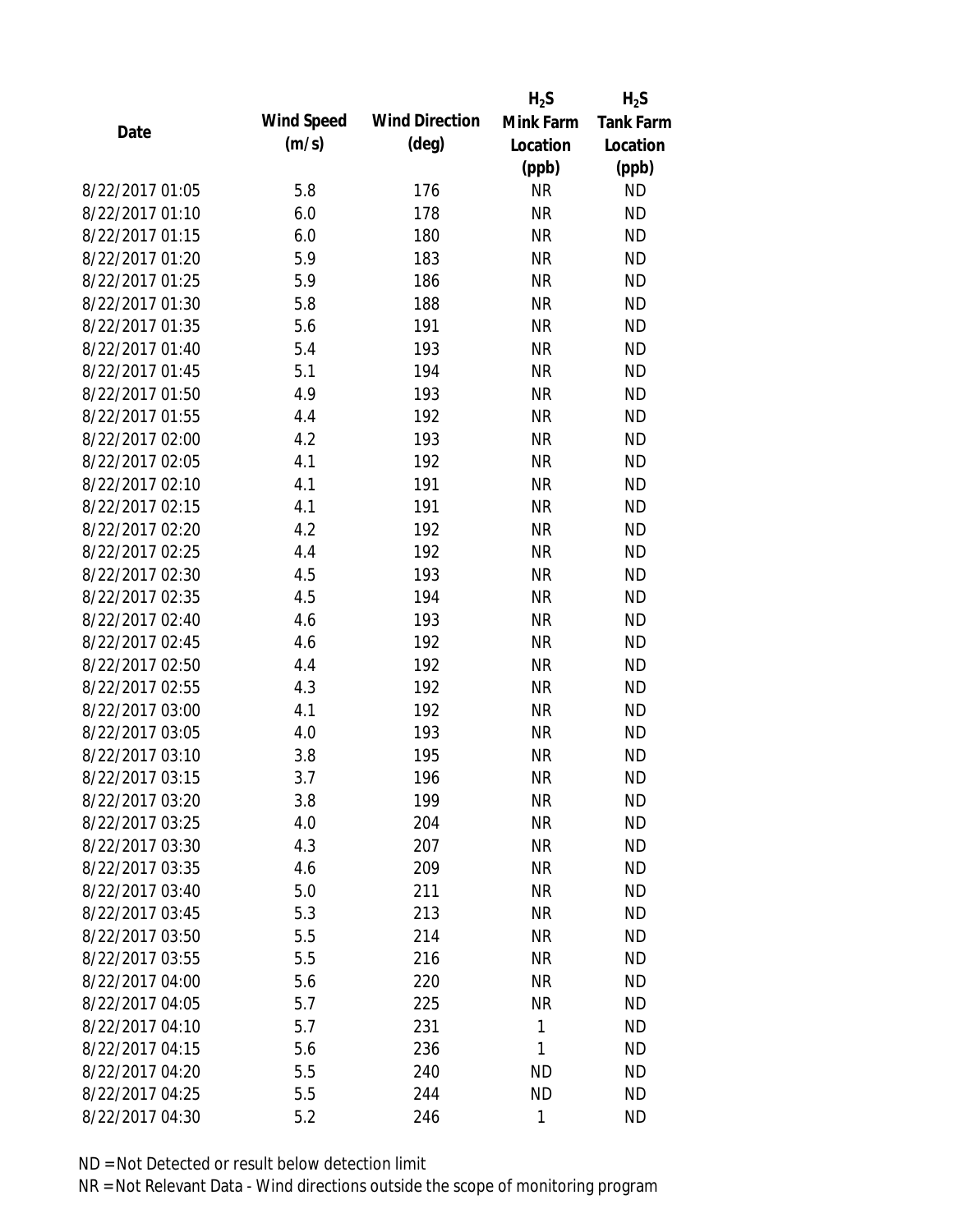|                 |            |                       | $H_2S$         | $H_2S$           |
|-----------------|------------|-----------------------|----------------|------------------|
| Date            | Wind Speed | <b>Wind Direction</b> | Mink Farm      | <b>Tank Farm</b> |
|                 | (m/s)      | $(\text{deg})$        | Location       | Location         |
|                 |            |                       | (ppb)          | (ppb)            |
| 8/22/2017 04:35 | 4.8        | 248                   | 1              | <b>ND</b>        |
| 8/22/2017 04:40 | 4.3        | 251                   | 1              | <b>ND</b>        |
| 8/22/2017 04:45 | 3.9        | 255                   | 1              | <b>ND</b>        |
| 8/22/2017 04:50 | 3.5        | 258                   | 1              | <b>ND</b>        |
| 8/22/2017 04:55 | 3.2        | 260                   | 1              | <b>ND</b>        |
| 8/22/2017 05:00 | 3.0        | 261                   | $\overline{2}$ | <b>ND</b>        |
| 8/22/2017 05:05 | 2.8        | 259                   | 1              | <b>ND</b>        |
| 8/22/2017 05:10 | 3.0        | 255                   | $\overline{2}$ | <b>ND</b>        |
| 8/22/2017 05:15 | 3.4        | 251                   | 1              | <b>ND</b>        |
| 8/22/2017 05:20 | 3.9        | 248                   | 1              | <b>ND</b>        |
| 8/22/2017 05:25 | 4.3        | 245                   | <b>ND</b>      | <b>ND</b>        |
| 8/22/2017 05:30 | 4.6        | 245                   | <b>ND</b>      | <b>ND</b>        |
| 8/22/2017 05:35 | 4.8        | 246                   | 1              | <b>ND</b>        |
| 8/22/2017 05:40 | 4.9        | 247                   | 1              | <b>ND</b>        |
| 8/22/2017 05:45 | 4.9        | 247                   | 1              | <b>ND</b>        |
| 8/22/2017 05:50 | 4.7        | 247                   | 1              | <b>ND</b>        |
| 8/22/2017 05:55 | 4.6        | 247                   | 1              | <b>ND</b>        |
| 8/22/2017 06:00 | 4.6        | 246                   | 1              | <b>ND</b>        |
| 8/22/2017 06:05 | 4.5        | 246                   | 1              | <b>ND</b>        |
| 8/22/2017 06:10 | 4.3        | 247                   | 1              | <b>ND</b>        |
| 8/22/2017 06:15 | 4.1        | 247                   | 1              | <b>ND</b>        |
| 8/22/2017 06:20 | 4.0        | 247                   | 1              | 1                |
| 8/22/2017 06:25 | 4.0        | 245                   | 1              | 1                |
| 8/22/2017 06:30 | 3.9        | 244                   | 1              | 1                |
| 8/22/2017 06:35 | 3.9        | 240                   | 1              | <b>ND</b>        |
| 8/22/2017 06:40 | 3.8        | 233                   | 1              | 1                |
| 8/22/2017 06:45 | 3.9        | 229                   | <b>NR</b>      | 1                |
| 8/22/2017 06:50 | 4.0        | 224                   | <b>NR</b>      | <b>ND</b>        |
| 8/22/2017 06:55 | 4.0        | 224                   | <b>NR</b>      | <b>ND</b>        |
| 8/22/2017 07:00 | 4.2        | 226                   | <b>NR</b>      | 1                |
| 8/22/2017 07:05 | 4.3        | 227                   | <b>NR</b>      | 1                |
| 8/22/2017 07:10 | 4.5        | 228                   | <b>NR</b>      | 1                |
| 8/22/2017 07:15 | 4.3        | 229                   | <b>NR</b>      | 1                |
| 8/22/2017 07:20 | 4.2        | 234                   | 1              | 1                |
| 8/22/2017 07:25 | 4.2        | 236                   | 1              | 1                |
| 8/22/2017 07:30 | 4.0        | 236                   | <b>ND</b>      | 1                |
| 8/22/2017 07:35 | 4.0        | 239                   | 1              | 1                |
| 8/22/2017 07:40 | 4.0        | 245                   | 1              | <b>ND</b>        |
| 8/22/2017 07:45 | 3.9        | 248                   | 1              | <b>ND</b>        |
| 8/22/2017 07:50 | 3.9        | 248                   | 1              | <b>ND</b>        |
| 8/22/2017 07:55 | 4.0        | 248                   | 1              | <b>ND</b>        |
| 8/22/2017 08:00 | 4.1        | 249                   | 1              | <b>ND</b>        |
|                 |            |                       |                |                  |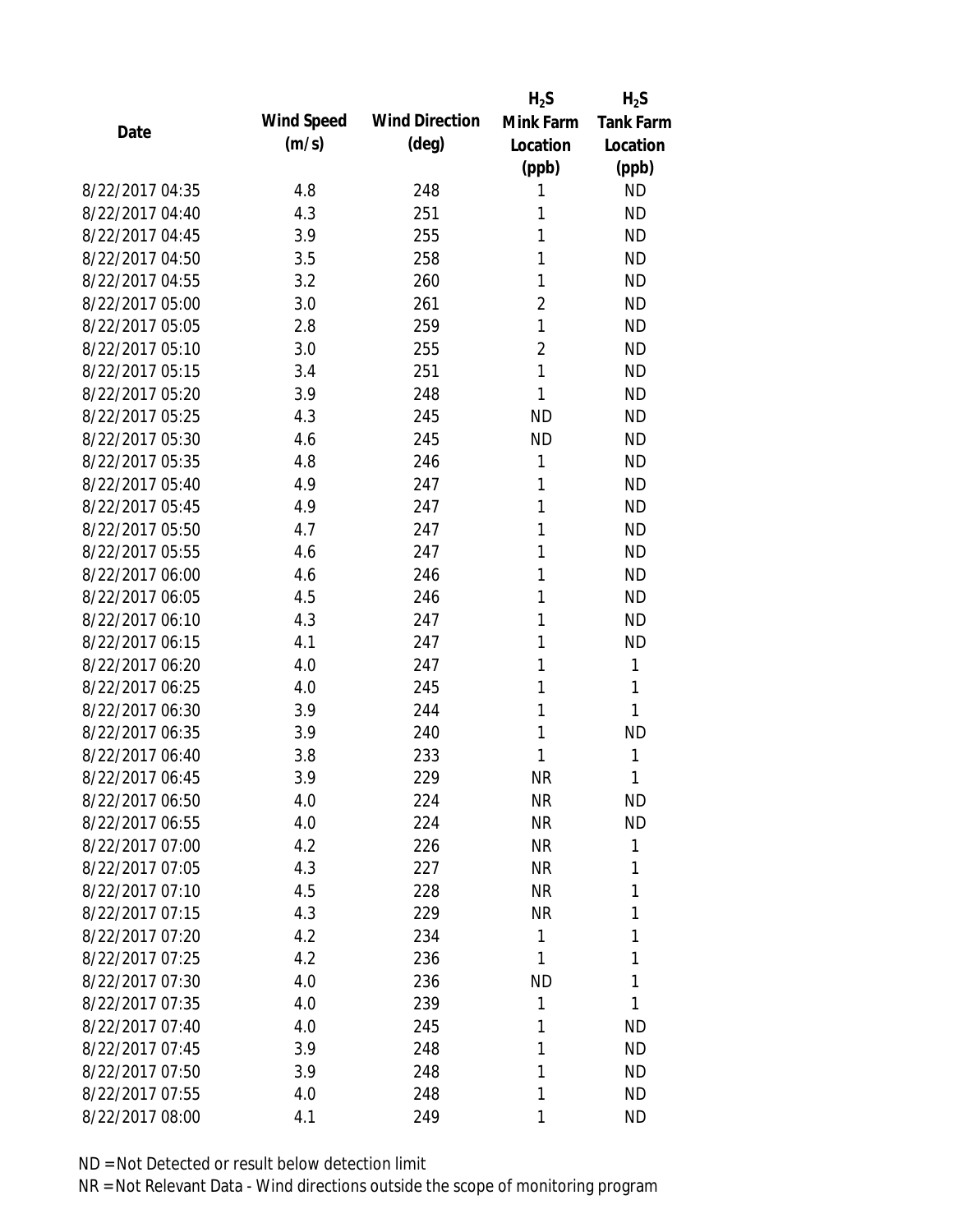|                 |            |                       | $H_2S$         | $H_2S$           |
|-----------------|------------|-----------------------|----------------|------------------|
| Date            | Wind Speed | <b>Wind Direction</b> | Mink Farm      | <b>Tank Farm</b> |
|                 | (m/s)      | $(\text{deg})$        | Location       | Location         |
|                 |            |                       | (ppb)          | (ppb)            |
| 8/22/2017 08:05 | 4.0        | 251                   | 1              | <b>ND</b>        |
| 8/22/2017 08:10 | 4.0        | 251                   | 1              | <b>ND</b>        |
| 8/22/2017 08:15 | 4.2        | 251                   | 1              | <b>ND</b>        |
| 8/22/2017 08:20 | 4.1        | 252                   | 1              | <b>ND</b>        |
| 8/22/2017 08:25 | 4.1        | 253                   | 1              | <b>ND</b>        |
| 8/22/2017 08:30 | 4.1        | 253                   | 1              | <b>ND</b>        |
| 8/22/2017 08:35 | 4.1        | 250                   | 1              | <b>ND</b>        |
| 8/22/2017 08:40 | 3.9        | 249                   | 1              | <b>ND</b>        |
| 8/22/2017 08:45 | 3.7        | 250                   | 1              | <b>ND</b>        |
| 8/22/2017 08:50 | 3.8        | 250                   | 1              | <b>ND</b>        |
| 8/22/2017 08:55 | 3.8        | 249                   | 1              | <b>ND</b>        |
| 8/22/2017 09:00 | 3.6        | 250                   | 1              | <b>ND</b>        |
| 8/22/2017 09:05 | 3.5        | 250                   | 1              | <b>ND</b>        |
| 8/22/2017 09:10 | 3.7        | 251                   | 1              | <b>ND</b>        |
| 8/22/2017 09:15 | 3.9        | 251                   | 1              | <b>ND</b>        |
| 8/22/2017 09:20 | 4.1        | 251                   | 1              | <b>ND</b>        |
| 8/22/2017 09:25 | 4.0        | 252                   | 1              | <b>ND</b>        |
| 8/22/2017 09:30 | 3.9        | 253                   | 1              | <b>ND</b>        |
| 8/22/2017 09:35 | 4.0        | 258                   | 1              | <b>ND</b>        |
| 8/22/2017 09:40 | 3.9        | 262                   | 1              | <b>ND</b>        |
| 8/22/2017 09:45 | 3.8        | 266                   | 1              | <b>ND</b>        |
| 8/22/2017 09:50 | 3.7        | 268                   | 1              | <b>ND</b>        |
| 8/22/2017 09:55 | 3.6        | 272                   | $\overline{2}$ | <b>ND</b>        |
| 8/22/2017 10:00 | 3.7        | 276                   | $\overline{2}$ | <b>NR</b>        |
| 8/22/2017 10:05 | 3.7        | 275                   | $\overline{2}$ | <b>ND</b>        |
| 8/22/2017 10:10 | 3.7        | 277                   | $\overline{c}$ | <b>NR</b>        |
| 8/22/2017 10:15 | 3.7        | 283                   | $\overline{2}$ | <b>NR</b>        |
| 8/22/2017 10:20 | 3.7        | 288                   | 2              | <b>NR</b>        |
| 8/22/2017 10:25 | 3.8        | 288                   | $\overline{2}$ | <b>NR</b>        |
| 8/22/2017 10:30 | 3.9        | 289                   | 1              | <b>NR</b>        |
| 8/22/2017 10:35 | 3.9        | 292                   | 1              | <b>NR</b>        |
| 8/22/2017 10:40 | 4.0        | 292                   | 1              | <b>NR</b>        |
| 8/22/2017 10:45 | 4.2        | 291                   | 1              | <b>NR</b>        |
| 8/22/2017 10:50 | 4.2        | 294                   | $\overline{2}$ | <b>NR</b>        |
| 8/22/2017 10:55 | 4.3        | 297                   | $\overline{2}$ | <b>NR</b>        |
| 8/22/2017 11:00 | 4.2        | 300                   | $\overline{2}$ | <b>NR</b>        |
| 8/22/2017 11:05 | 4.2        | 299                   | $\overline{2}$ | <b>NR</b>        |
| 8/22/2017 11:10 | 4.1        | 299                   | $\overline{2}$ | <b>NR</b>        |
| 8/22/2017 11:15 | 3.8        | 295                   | $\overline{2}$ | <b>NR</b>        |
| 8/22/2017 11:20 | 3.8        | 290                   | $\overline{2}$ | <b>NR</b>        |
| 8/22/2017 11:25 | 3.8        | 285                   | 1              | <b>NR</b>        |
| 8/22/2017 11:30 | 4.1        | 285                   | 1              | <b>NR</b>        |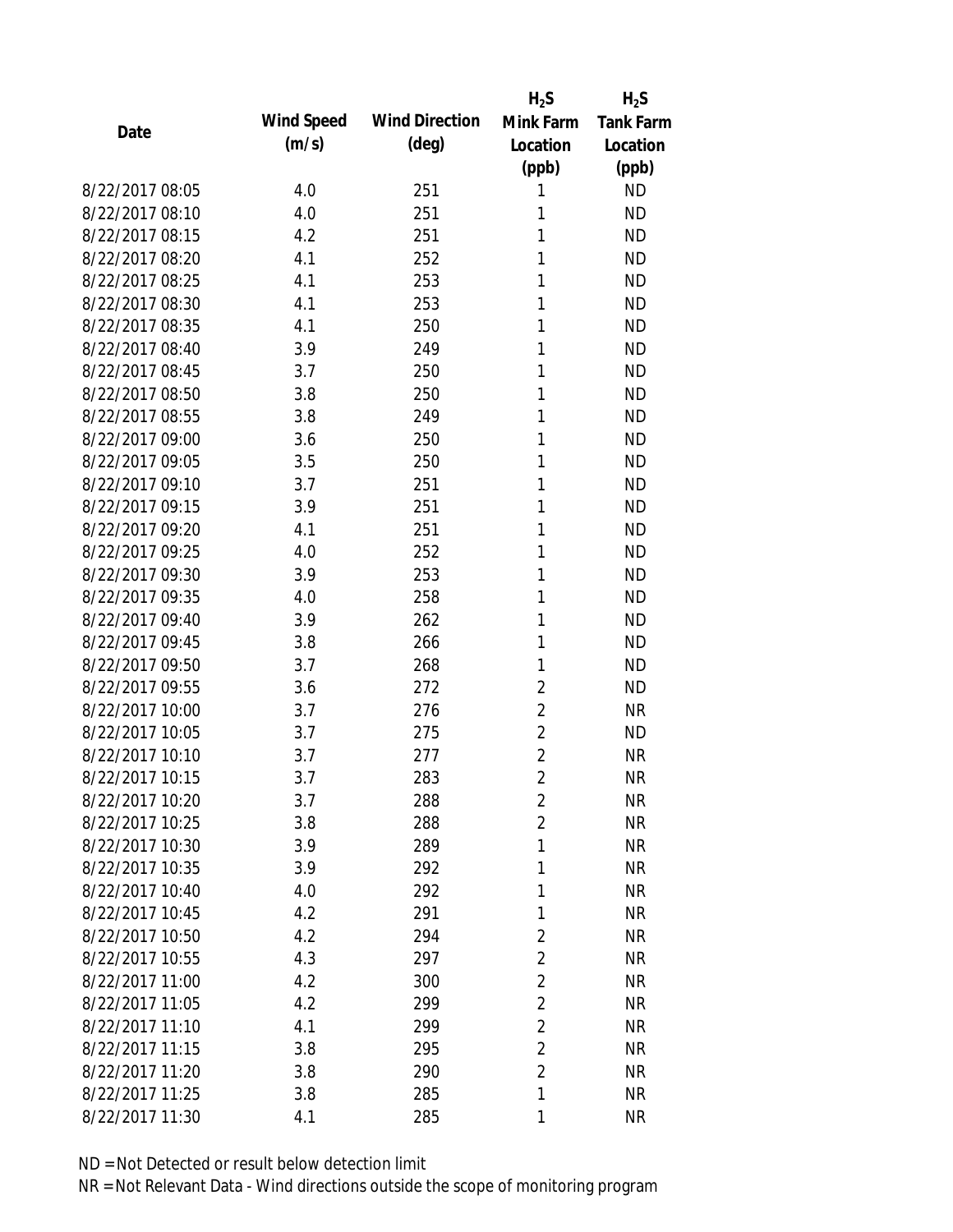|                 |            |                       | $H_2S$         | $H_2S$           |
|-----------------|------------|-----------------------|----------------|------------------|
| Date            | Wind Speed | <b>Wind Direction</b> | Mink Farm      | <b>Tank Farm</b> |
|                 | (m/s)      | $(\text{deg})$        | Location       | Location         |
|                 |            |                       | (ppb)          | (ppb)            |
| 8/22/2017 11:35 | 4.2        | 288                   | 1              | <b>NR</b>        |
| 8/22/2017 11:40 | 4.3        | 291                   | 1              | <b>NR</b>        |
| 8/22/2017 11:45 | 4.6        | 295                   | 1              | <b>NR</b>        |
| 8/22/2017 11:50 | 4.8        | 299                   | 1              | <b>NR</b>        |
| 8/22/2017 11:55 | 4.9        | 304                   | 1              | <b>NR</b>        |
| 8/22/2017 12:00 | 4.8        | 305                   | 1              | <b>NR</b>        |
| 8/22/2017 12:05 | 4.8        | 306                   | 1              | <b>NR</b>        |
| 8/22/2017 12:10 | 4.8        | 306                   | 1              | <b>NR</b>        |
| 8/22/2017 12:15 | 4.8        | 309                   | $\overline{c}$ | <b>NR</b>        |
| 8/22/2017 12:20 | 4.9        | 310                   | $\overline{2}$ | <b>NR</b>        |
| 8/22/2017 12:25 | 4.9        | 310                   | $\overline{2}$ | <b>NR</b>        |
| 8/22/2017 12:30 | 5.1        | 311                   | $\overline{2}$ | <b>NR</b>        |
| 8/22/2017 12:35 | 5.1        | 312                   | $\overline{2}$ | <b>NR</b>        |
| 8/22/2017 12:40 | 5.1        | 310                   | 1              | <b>NR</b>        |
| 8/22/2017 12:45 | 5.2        | 308                   | 1              | <b>NR</b>        |
| 8/22/2017 12:50 | 5.2        | 308                   | 1              | <b>NR</b>        |
| 8/22/2017 12:55 | 5.2        | 309                   | 1              | <b>NR</b>        |
| 8/22/2017 13:00 | 5.0        | 308                   | 1              | <b>NR</b>        |
| 8/22/2017 13:05 | 4.9        | 305                   | 1              | <b>NR</b>        |
| 8/22/2017 13:10 | 4.8        | 303                   | 1              | <b>NR</b>        |
| 8/22/2017 13:15 | 4.8        | 304                   | 1              | <b>NR</b>        |
| 8/22/2017 13:20 | 4.6        | 303                   | 1              | <b>NR</b>        |
| 8/22/2017 13:25 | 4.2        | 301                   | 1              | <b>NR</b>        |
| 8/22/2017 13:30 | 4.2        | 302                   | 1              | <b>NR</b>        |
| 8/22/2017 13:35 | 4.4        | 303                   | 1              | <b>NR</b>        |
| 8/22/2017 13:40 | 4.5        | 306                   | 1              | <b>NR</b>        |
| 8/22/2017 13:45 | 4.4        | 306                   | 1              | <b>NR</b>        |
| 8/22/2017 13:50 | 4.4        | 306                   | 1              | <b>NR</b>        |
| 8/22/2017 13:55 | 4.5        | 304                   | 1              | <b>NR</b>        |
| 8/22/2017 14:00 | 4.7        | 304                   | 1              | <b>NR</b>        |
| 8/22/2017 14:05 | 4.8        | 305                   | 1              | <b>NR</b>        |
| 8/22/2017 14:10 | 4.8        | 305                   | 1              | <b>NR</b>        |
| 8/22/2017 14:15 | 4.7        | 306                   | 1              | <b>NR</b>        |
| 8/22/2017 14:20 | 4.7        | 306                   | $\overline{c}$ | <b>NR</b>        |
| 8/22/2017 14:25 | 4.8        | 307                   | $\overline{2}$ | <b>NR</b>        |
| 8/22/2017 14:30 | 4.7        | 306                   | $\overline{2}$ | <b>NR</b>        |
| 8/22/2017 14:35 | 4.7        | 303                   | $\overline{2}$ | <b>NR</b>        |
| 8/22/2017 14:40 | 4.7        | 300                   | $\overline{2}$ | <b>NR</b>        |
| 8/22/2017 14:45 | 4.9        | 300                   | $\overline{2}$ | <b>NR</b>        |
| 8/22/2017 14:50 | 5.0        | 300                   | $\overline{2}$ | <b>NR</b>        |
| 8/22/2017 14:55 | 4.9        | 298                   | $\overline{2}$ | <b>NR</b>        |
|                 |            |                       |                |                  |
| 8/22/2017 15:00 | 4.9        | 300                   | $\overline{2}$ | <b>NR</b>        |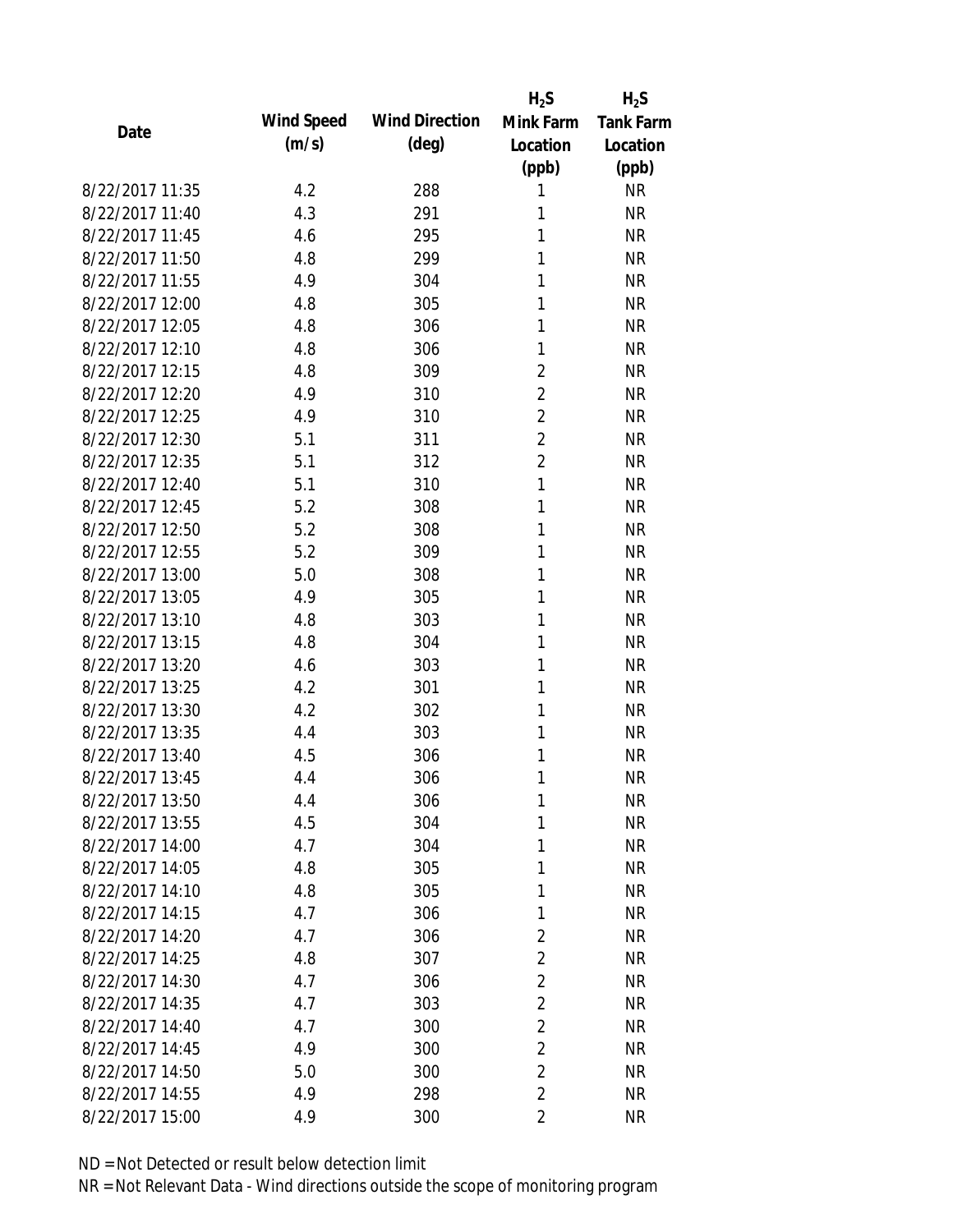|                 |            |                       | $H_2S$         | $H_2S$           |
|-----------------|------------|-----------------------|----------------|------------------|
| Date            | Wind Speed | <b>Wind Direction</b> | Mink Farm      | <b>Tank Farm</b> |
|                 | (m/s)      | $(\text{deg})$        | Location       | Location         |
|                 |            |                       | (ppb)          | (ppb)            |
| 8/22/2017 15:05 | 4.8        | 304                   | $\overline{2}$ | <b>NR</b>        |
| 8/22/2017 15:10 | 4.7        | 306                   | $\overline{2}$ | <b>NR</b>        |
| 8/22/2017 15:15 | 4.8        | 305                   | 1              | <b>NR</b>        |
| 8/22/2017 15:20 | 4.8        | 309                   | $\overline{2}$ | <b>NR</b>        |
| 8/22/2017 15:25 | 5.0        | 314                   | $\overline{2}$ | <b>NR</b>        |
| 8/22/2017 15:30 | 4.8        | 313                   | $\overline{2}$ | <b>NR</b>        |
| 8/22/2017 15:35 | 4.8        | 313                   | 1              | <b>NR</b>        |
| 8/22/2017 15:40 | 4.9        | 313                   | $\overline{2}$ | <b>NR</b>        |
| 8/22/2017 15:45 | 4.8        | 315                   | $\overline{2}$ | <b>NR</b>        |
| 8/22/2017 15:50 | 4.6        | 314                   | 1              | <b>NR</b>        |
| 8/22/2017 15:55 | 4.2        | 312                   | 1              | <b>NR</b>        |
| 8/22/2017 16:00 | 4.3        | 311                   | $\overline{2}$ | <b>NR</b>        |
| 8/22/2017 16:05 | 4.5        | 310                   | $\overline{c}$ | <b>NR</b>        |
| 8/22/2017 16:10 | 4.4        | 313                   | 1              | <b>NR</b>        |
| 8/22/2017 16:15 | 4.5        | 313                   | 1              | <b>NR</b>        |
| 8/22/2017 16:20 | 4.9        | 313                   | 1              | <b>NR</b>        |
| 8/22/2017 16:25 | 5.3        | 314                   | 1              | <b>NR</b>        |
| 8/22/2017 16:30 | 5.5        | 315                   | 1              | <b>NR</b>        |
| 8/22/2017 16:35 | 5.6        | 316                   | 1              | <b>NR</b>        |
| 8/22/2017 16:40 | 5.7        | 315                   | 1              | <b>NR</b>        |
| 8/22/2017 16:45 | 5.6        | 314                   | 1              | <b>NR</b>        |
| 8/22/2017 16:50 | 5.6        | 313                   | 1              | <b>NR</b>        |
| 8/22/2017 16:55 | 5.5        | 312                   | 1              | <b>NR</b>        |
| 8/22/2017 17:00 | 5.5        | 310                   | 1              | <b>NR</b>        |
| 8/22/2017 17:05 | 5.3        | 309                   | 1              | <b>NR</b>        |
| 8/22/2017 17:10 | 5.3        | 308                   | 1              | <b>NR</b>        |
| 8/22/2017 17:15 | 5.2        | 310                   | 1              | <b>NR</b>        |
| 8/22/2017 17:20 | 5.3        | 312                   | 1              | <b>NR</b>        |
| 8/22/2017 17:25 | 5.4        | 315                   | 1              | <b>NR</b>        |
| 8/22/2017 17:30 | 5.2        | 316                   | 1              | <b>NR</b>        |
| 8/22/2017 17:35 | 5.4        | 318                   | 1              | <b>NR</b>        |
| 8/22/2017 17:40 | 5.2        | 318                   | 1              | <b>NR</b>        |
| 8/22/2017 17:45 | 5.1        | 317                   | 1              | <b>NR</b>        |
| 8/22/2017 17:50 | 4.9        | 314                   | 1              | <b>NR</b>        |
| 8/22/2017 17:55 | 4.8        | 312                   | 1              | <b>NR</b>        |
| 8/22/2017 18:00 | 5.0        | 315                   | 1              | <b>NR</b>        |
| 8/22/2017 18:05 | 4.8        | 314                   | <b>ND</b>      | <b>NR</b>        |
| 8/22/2017 18:10 | 4.6        | 314                   | <b>ND</b>      | <b>NR</b>        |
| 8/22/2017 18:15 | 4.7        | 312                   | <b>ND</b>      | <b>NR</b>        |
| 8/22/2017 18:20 | 4.6        | 313                   | 1              | <b>NR</b>        |
| 8/22/2017 18:25 | 4.7        | 313                   | <b>ND</b>      | <b>NR</b>        |
| 8/22/2017 18:30 | 4.5        | 313                   | 1              | <b>NR</b>        |
|                 |            |                       |                |                  |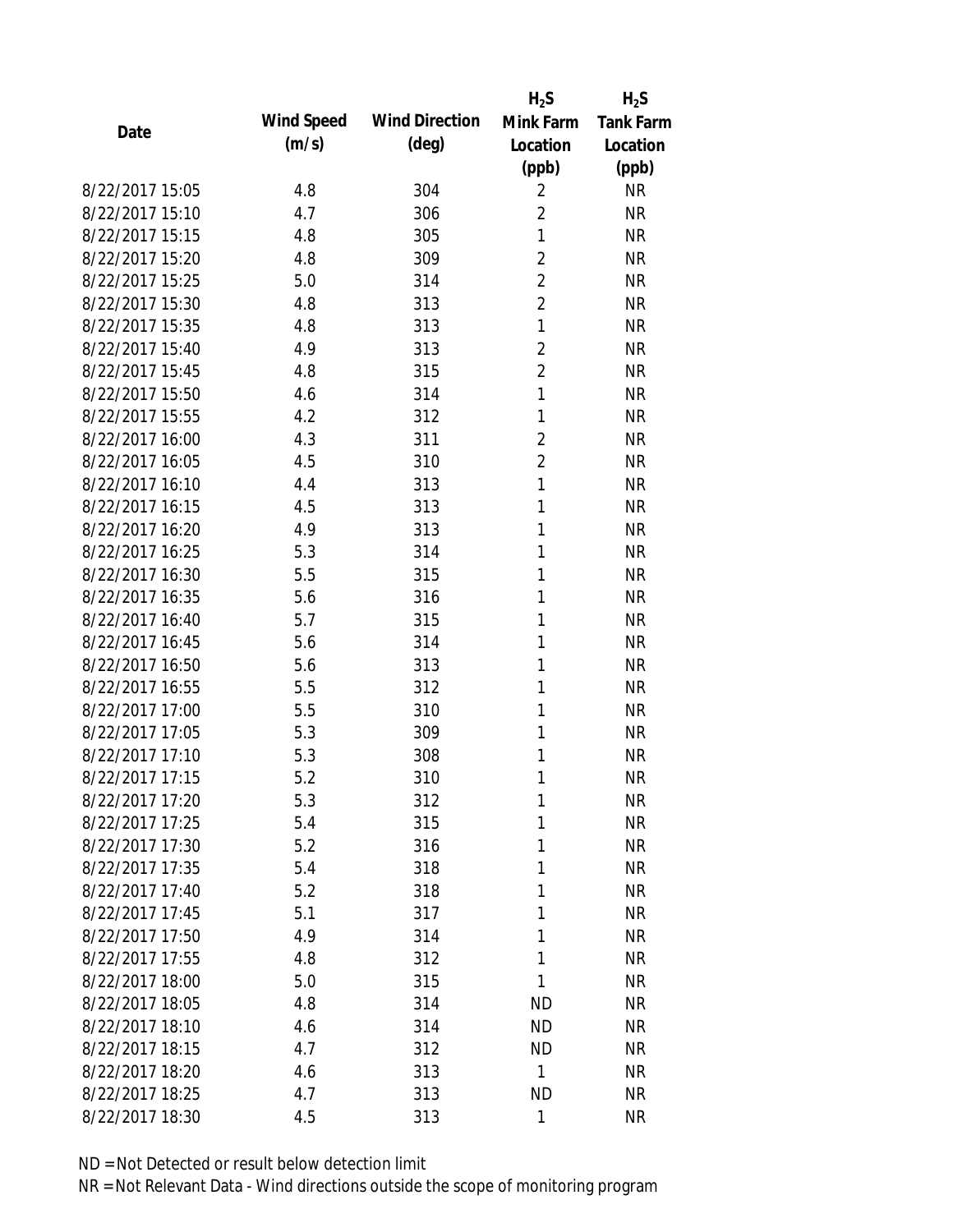|                 |            |                       | $H_2S$         | $H_2S$           |
|-----------------|------------|-----------------------|----------------|------------------|
| Date            | Wind Speed | <b>Wind Direction</b> | Mink Farm      | <b>Tank Farm</b> |
|                 | (m/s)      | $(\text{deg})$        | Location       | Location         |
|                 |            |                       | (ppb)          | (ppb)            |
| 8/22/2017 18:35 | 4.5        | 314                   | 1              | <b>NR</b>        |
| 8/22/2017 18:40 | 4.5        | 314                   | <b>ND</b>      | <b>NR</b>        |
| 8/22/2017 18:45 | 4.4        | 317                   | $\mathbf{1}$   | <b>NR</b>        |
| 8/22/2017 18:50 | 4.6        | 318                   | <b>ND</b>      | <b>NR</b>        |
| 8/22/2017 18:55 | 4.6        | 318                   | 1              | <b>NR</b>        |
| 8/22/2017 19:00 | 4.6        | 319                   | 1              | <b>NR</b>        |
| 8/22/2017 19:05 | 4.5        | 320                   | 1              | <b>NR</b>        |
| 8/22/2017 19:10 | 4.6        | 321                   | 1              | <b>NR</b>        |
| 8/22/2017 19:15 | 4.6        | 321                   | 1              | <b>NR</b>        |
| 8/22/2017 19:20 | 4.3        | 322                   | 1              | <b>NR</b>        |
| 8/22/2017 19:25 | 4.1        | 323                   | 1              | <b>NR</b>        |
| 8/22/2017 19:30 | 4.1        | 324                   | <b>ND</b>      | <b>NR</b>        |
| 8/22/2017 19:35 | 4.2        | 326                   | 1              | <b>NR</b>        |
| 8/22/2017 19:40 | 4.0        | 326                   | 1              | <b>NR</b>        |
| 8/22/2017 19:45 | 3.9        | 327                   | 1              | <b>NR</b>        |
| 8/22/2017 19:50 | 3.8        | 328                   | 1              | <b>NR</b>        |
| 8/22/2017 19:55 | 3.7        | 330                   | 1              | <b>NR</b>        |
| 8/22/2017 20:00 | 3.6        | 330                   | 1              | <b>NR</b>        |
| 8/22/2017 20:05 | 3.4        | 331                   | 1              | <b>NR</b>        |
| 8/22/2017 20:10 | 3.3        | 332                   | 1              | <b>NR</b>        |
| 8/22/2017 20:15 | 3.1        | 334                   | 1              | <b>NR</b>        |
| 8/22/2017 20:20 | 2.9        | 335                   | 1              | <b>NR</b>        |
| 8/22/2017 20:25 | 2.7        | 336                   | 1              | <b>NR</b>        |
| 8/22/2017 20:30 | 2.5        | 337                   | 1              | <b>NR</b>        |
| 8/22/2017 20:35 | 2.4        | 338                   | 1              | <b>NR</b>        |
| 8/22/2017 20:40 | 2.3        | 339                   | 1              | <b>NR</b>        |
| 8/22/2017 20:45 | 2.2        | 339                   | 1              | <b>NR</b>        |
| 8/22/2017 20:50 | 2.1        | 339                   | $\overline{2}$ | <b>NR</b>        |
| 8/22/2017 20:55 | 2.2        | 339                   | $\overline{2}$ | <b>NR</b>        |
| 8/22/2017 21:00 | 2.3        | 338                   | $\overline{2}$ | <b>NR</b>        |
| 8/22/2017 21:05 | 2.4        | 338                   | 1              | <b>NR</b>        |
| 8/22/2017 21:10 | 2.4        | 338                   | 1              | <b>NR</b>        |
| 8/22/2017 21:15 | 2.4        | 338                   | 1              | <b>NR</b>        |
| 8/22/2017 21:20 | 2.5        | 338                   | 1              | <b>NR</b>        |
| 8/22/2017 21:25 | 2.4        | 339                   | 1              | <b>NR</b>        |
| 8/22/2017 21:30 | 2.4        | 339                   | 1              | <b>NR</b>        |
| 8/22/2017 21:35 | 2.3        | 338                   | 1              | <b>NR</b>        |
| 8/22/2017 21:40 | 2.4        | 338                   | $\overline{2}$ | <b>NR</b>        |
| 8/22/2017 21:45 | 2.4        | 338                   | $\overline{2}$ | <b>NR</b>        |
| 8/22/2017 21:50 | 2.4        | 339                   | $\overline{2}$ | <b>NR</b>        |
| 8/22/2017 21:55 | 2.5        | 338                   | $\overline{2}$ | <b>NR</b>        |
| 8/22/2017 22:00 | 2.6        | 337                   | $\overline{2}$ | <b>NR</b>        |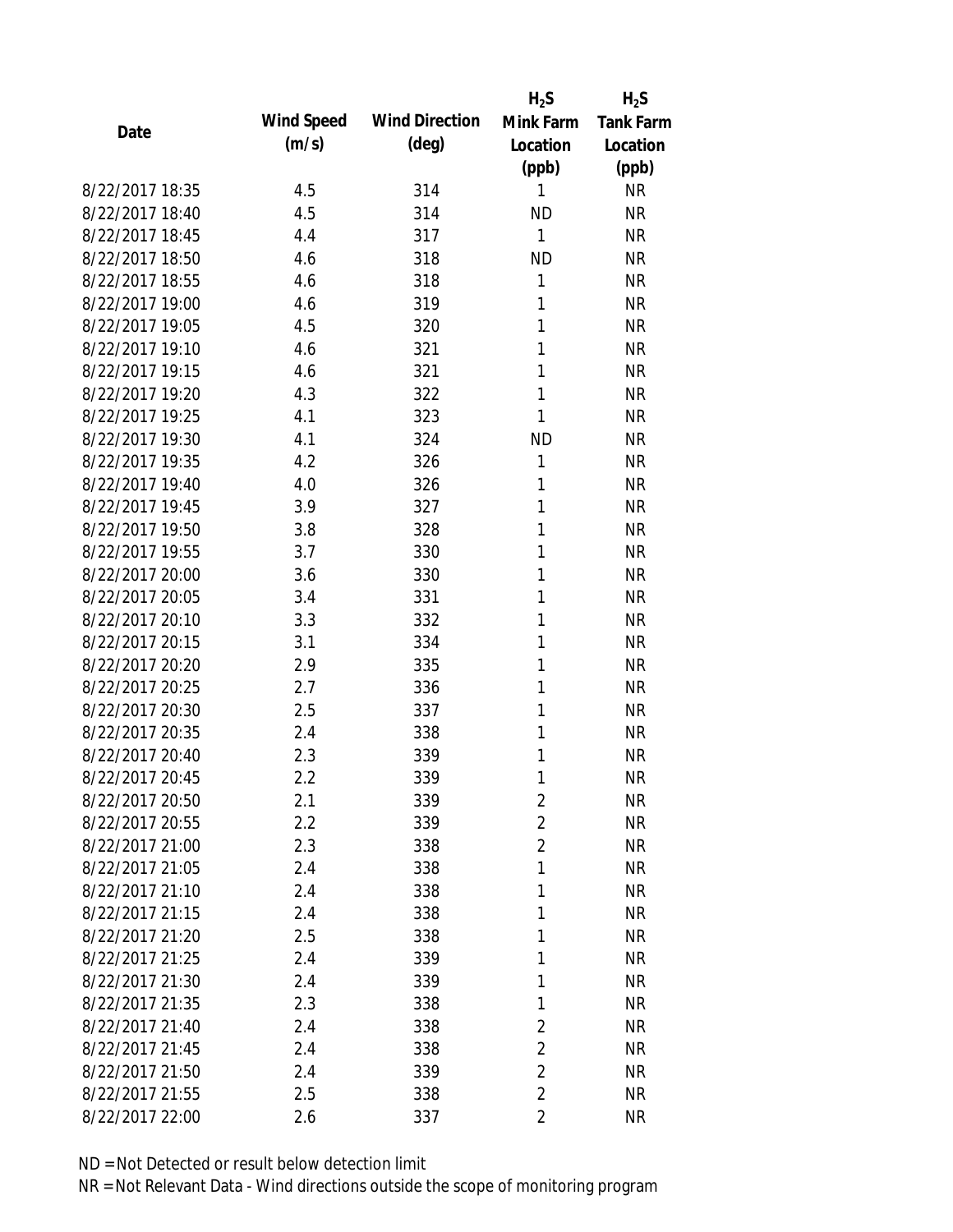|                 |            |                       | $H_2S$         | $H_2S$           |
|-----------------|------------|-----------------------|----------------|------------------|
| Date            | Wind Speed | <b>Wind Direction</b> | Mink Farm      | <b>Tank Farm</b> |
|                 | (m/s)      | $(\text{deg})$        | Location       | Location         |
|                 |            |                       | (ppb)          | (ppb)            |
| 8/22/2017 22:05 | 2.6        | 338                   | 1              | <b>NR</b>        |
| 8/22/2017 22:10 | 2.7        | 337                   | 1              | <b>NR</b>        |
| 8/22/2017 22:15 | 2.7        | 337                   | 1              | <b>NR</b>        |
| 8/22/2017 22:20 | 2.8        | 337                   | 1              | <b>NR</b>        |
| 8/22/2017 22:25 | 2.9        | 337                   | 1              | <b>NR</b>        |
| 8/22/2017 22:30 | 2.9        | 338                   | 1              | <b>NR</b>        |
| 8/22/2017 22:35 | 2.9        | 339                   | 1              | <b>NR</b>        |
| 8/22/2017 22:40 | 2.8        | 340                   | 1              | <b>NR</b>        |
| 8/22/2017 22:45 | 2.8        | 339                   | $\overline{2}$ | <b>NR</b>        |
| 8/22/2017 22:50 | 2.8        | 338                   | $\overline{2}$ | <b>NR</b>        |
| 8/22/2017 22:55 | 2.9        | 337                   | $\overline{c}$ | <b>NR</b>        |
| 8/22/2017 23:00 | 2.8        | 334                   | 1              | <b>NR</b>        |
| 8/22/2017 23:05 | 2.8        | 330                   | 1              | <b>NR</b>        |
| 8/22/2017 23:10 | 2.9        | 327                   | 1              | <b>NR</b>        |
| 8/22/2017 23:15 | 3.0        | 325                   | 1              | <b>NR</b>        |
| 8/22/2017 23:20 | 3.0        | 324                   | 1              | <b>NR</b>        |
| 8/22/2017 23:25 | 3.1        | 325                   | <b>ND</b>      | <b>NR</b>        |
| 8/22/2017 23:30 | 3.1        | 326                   | 1              | <b>NR</b>        |
| 8/22/2017 23:35 | 3.1        | 329                   | 1              | <b>NR</b>        |
| 8/22/2017 23:40 | 3.2        | 331                   | 1              | <b>NR</b>        |
| 8/22/2017 23:45 | 3.1        | 332                   | 1              | <b>NR</b>        |
| 8/22/2017 23:50 | 3.1        | 333                   | 1              | <b>NR</b>        |
| 8/22/2017 23:55 | 3.1        | 333                   | 1              | <b>NR</b>        |
| 8/22/2017 24:00 | 3.2        | 332                   | 1              | <b>NR</b>        |
| 8/23/2017 00:05 | 3.2        | 331                   | 1              | <b>NR</b>        |
| 8/23/2017 00:10 | 3.2        | 331                   | 1              | <b>NR</b>        |
| 8/23/2017 00:15 | 3.1        | 330                   | 1              | <b>NR</b>        |
| 8/23/2017 00:20 | 3.2        | 330                   | 1              | <b>NR</b>        |
| 8/23/2017 00:25 | 3.2        | 330                   | 1              | <b>NR</b>        |
| 8/23/2017 00:30 | 3.1        | 330                   | 1              | <b>NR</b>        |
| 8/23/2017 00:35 | 3.2        | 331                   | 1              | <b>NR</b>        |
| 8/23/2017 00:40 | 3.2        | 330                   | 1              | <b>NR</b>        |
| 8/23/2017 00:45 | 3.2        | 329                   | 1              | <b>NR</b>        |
| 8/23/2017 00:50 | 3.2        | 328                   | <b>ND</b>      | <b>NR</b>        |
| 8/23/2017 00:55 | 3.1        | 326                   | <b>ND</b>      | <b>NR</b>        |
| 8/23/2017 01:00 | 3.1        | 326                   | <b>ND</b>      | <b>NR</b>        |
| 8/23/2017 01:05 | 3.0        | 325                   | <b>ND</b>      | <b>NR</b>        |
| 8/23/2017 01:10 | 3.0        | 324                   | $\mathbf{1}$   | <b>NR</b>        |
| 8/23/2017 01:15 | 3.0        | 322                   | <b>ND</b>      | <b>NR</b>        |
| 8/23/2017 01:20 | 3.0        | 321                   | 1              | <b>NR</b>        |
| 8/23/2017 01:25 | 3.0        | 319                   | 1              | <b>NR</b>        |
| 8/23/2017 01:30 | 3.0        | 317                   | 1              | <b>NR</b>        |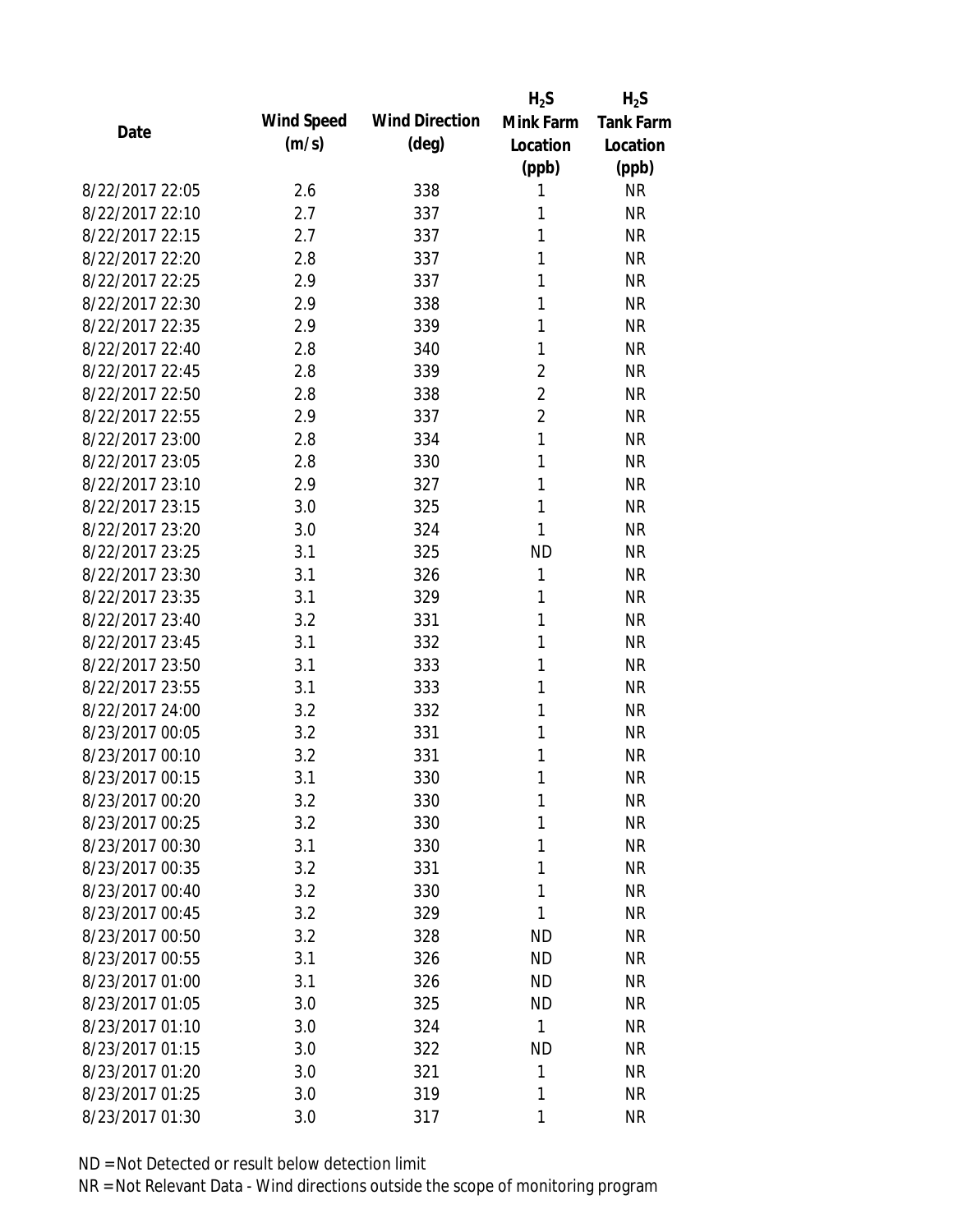|                 |            |                       | $H_2S$    | $H_2S$    |
|-----------------|------------|-----------------------|-----------|-----------|
| Date            | Wind Speed | <b>Wind Direction</b> | Mink Farm | Tank Farm |
|                 | (m/s)      | $(\text{deg})$        | Location  | Location  |
|                 |            |                       | (ppb)     | (ppb)     |
| 8/23/2017 01:35 | 3.0        | 316                   | 1         | <b>NR</b> |
| 8/23/2017 01:40 | 3.0        | 314                   | 1         | <b>NR</b> |
| 8/23/2017 01:45 | 3.0        | 314                   | 1         | <b>NR</b> |
| 8/23/2017 01:50 | 3.0        | 314                   | 1         | <b>NR</b> |
| 8/23/2017 01:55 | 3.1        | 314                   | 1         | <b>NR</b> |
| 8/23/2017 02:00 | 3.0        | 313                   | 1         | <b>NR</b> |
| 8/23/2017 02:05 | 2.9        | 313                   | 1         | <b>NR</b> |
| 8/23/2017 02:10 | 2.9        | 312                   | 1         | <b>NR</b> |
| 8/23/2017 02:15 | 2.8        | 312                   | 1         | <b>NR</b> |
| 8/23/2017 02:20 | 2.8        | 311                   | 1         | <b>NR</b> |
| 8/23/2017 02:25 | 2.8        | 309                   | 1         | <b>NR</b> |
| 8/23/2017 02:30 | 2.7        | 309                   | 1         | <b>NR</b> |
| 8/23/2017 02:35 | 2.8        | 310                   | 1         | <b>NR</b> |
| 8/23/2017 02:40 | 2.8        | 311                   | 1         | <b>NR</b> |
| 8/23/2017 02:45 | 2.9        | 313                   | 1         | <b>NR</b> |
| 8/23/2017 02:50 | 2.9        | 315                   | 1         | <b>NR</b> |
| 8/23/2017 02:55 | 2.9        | 317                   | 1         | <b>NR</b> |
| 8/23/2017 03:00 | 3.0        | 318                   | 1         | <b>NR</b> |
| 8/23/2017 03:05 | 3.1        | 318                   | 1         | <b>NR</b> |
| 8/23/2017 03:10 | 3.1        | 318                   | 1         | <b>NR</b> |
| 8/23/2017 03:15 | 3.1        | 317                   | 1         | <b>NR</b> |
| 8/23/2017 03:20 | 3.1        | 317                   | 1         | <b>NR</b> |
| 8/23/2017 03:25 | 3.1        | 317                   | 1         | <b>NR</b> |
| 8/23/2017 03:30 | 3.0        | 317                   | 1         | <b>NR</b> |
| 8/23/2017 03:35 | 3.1        | 317                   | 1         | <b>NR</b> |
| 8/23/2017 03:40 | 3.0        | 317                   | 1         | <b>NR</b> |
| 8/23/2017 03:45 | 2.9        | 316                   | 1         | <b>NR</b> |
| 8/23/2017 03:50 | 2.7        | 317                   | 1         | <b>NR</b> |
| 8/23/2017 03:55 | 2.7        | 316                   | 1         | <b>NR</b> |
| 8/23/2017 04:00 | 2.6        | 316                   | 1         | <b>NR</b> |
| 8/23/2017 04:05 | 2.5        | 316                   | 1         | <b>NR</b> |
| 8/23/2017 04:10 | 2.6        | 316                   | 1         | <b>NR</b> |
| 8/23/2017 04:15 | 2.5        | 315                   | 1         | <b>NR</b> |
| 8/23/2017 04:20 | 2.5        | 313                   | 1         | <b>NR</b> |
| 8/23/2017 04:25 | 2.6        | 312                   | 1         | <b>NR</b> |
| 8/23/2017 04:30 | 2.6        | 310                   | 1         | <b>NR</b> |
| 8/23/2017 04:35 | 2.6        | 309                   | 1         | <b>NR</b> |
| 8/23/2017 04:40 | 2.5        | 308                   | 1         | <b>NR</b> |
| 8/23/2017 04:45 | 2.5        | 309                   | 1         | <b>NR</b> |
| 8/23/2017 04:50 | 2.5        | 310                   | 1         | <b>NR</b> |
| 8/23/2017 04:55 | 2.4        | 312                   | 1         | <b>NR</b> |
| 8/23/2017 05:00 | 2.4        | 312                   | 2         | <b>NR</b> |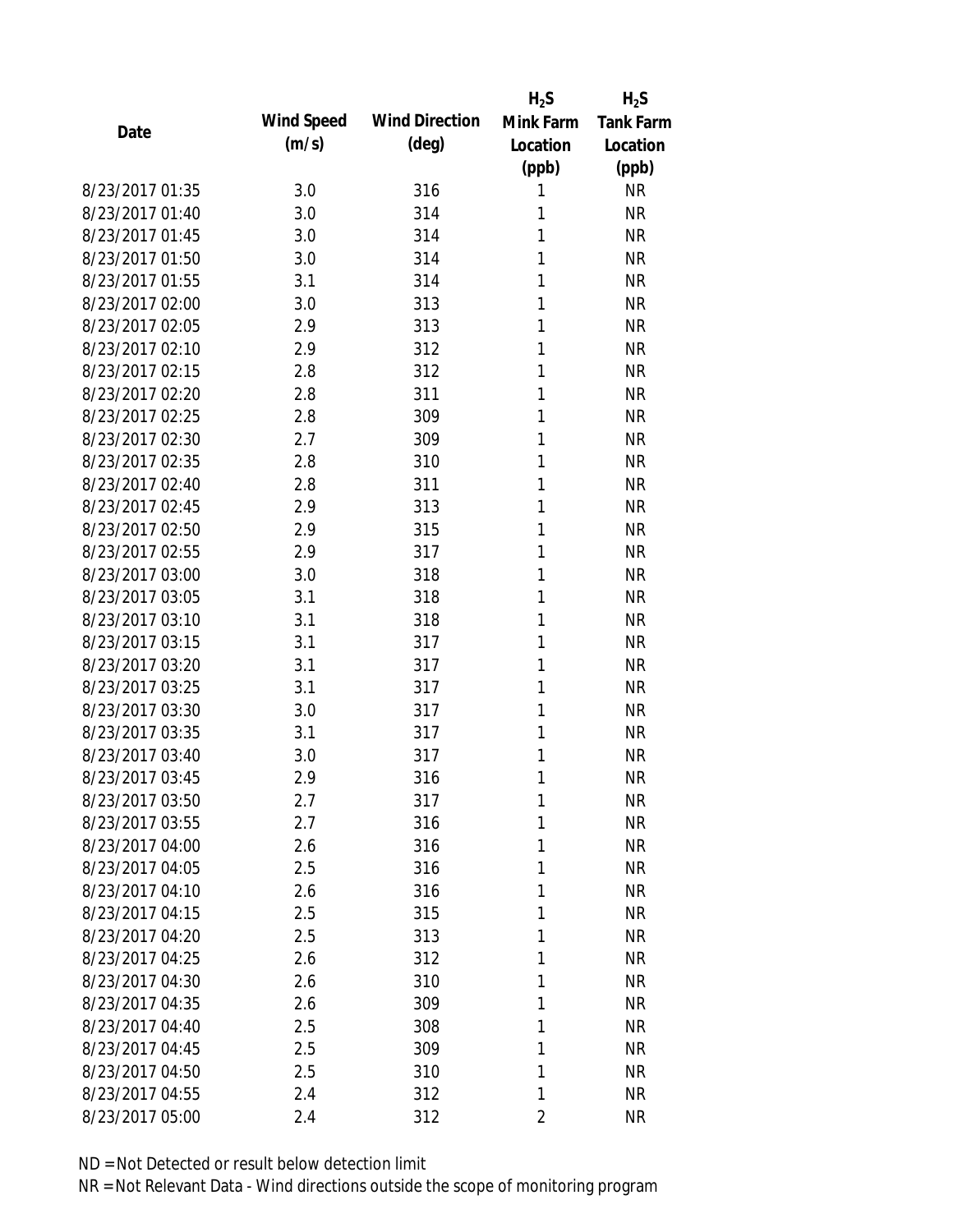|                 |            |                       | $H_2S$    | $H_2S$           |
|-----------------|------------|-----------------------|-----------|------------------|
| Date            | Wind Speed | <b>Wind Direction</b> | Mink Farm | <b>Tank Farm</b> |
|                 | (m/s)      | $(\text{deg})$        | Location  | Location         |
|                 |            |                       | (ppb)     | (ppb)            |
| 8/23/2017 05:05 | 2.3        | 312                   | 1         | <b>NR</b>        |
| 8/23/2017 05:10 | 2.2        | 312                   | 1         | <b>NR</b>        |
| 8/23/2017 05:15 | 2.1        | 311                   | 1         | <b>NR</b>        |
| 8/23/2017 05:20 | 2.1        | 312                   | 1         | <b>NR</b>        |
| 8/23/2017 05:25 | 2.2        | 311                   | 1         | <b>NR</b>        |
| 8/23/2017 05:30 | 2.2        | 311                   | 1         | <b>NR</b>        |
| 8/23/2017 05:35 | 2.2        | 312                   | 1         | <b>NR</b>        |
| 8/23/2017 05:40 | 2.3        | 313                   | 1         | <b>NR</b>        |
| 8/23/2017 05:45 | 2.2        | 314                   | 1         | <b>NR</b>        |
| 8/23/2017 05:50 | 2.2        | 313                   | 1         | <b>NR</b>        |
| 8/23/2017 05:55 | 2.2        | 313                   | 1         | <b>NR</b>        |
| 8/23/2017 06:00 | 2.3        | 312                   | 1         | <b>NR</b>        |
| 8/23/2017 06:05 | 2.3        | 310                   | 1         | <b>NR</b>        |
| 8/23/2017 06:10 | 2.3        | 307                   | 1         | <b>NR</b>        |
| 8/23/2017 06:15 | 2.4        | 303                   | 1         | <b>NR</b>        |
| 8/23/2017 06:20 | 2.6        | 300                   | 1         | <b>NR</b>        |
| 8/23/2017 06:25 | 2.6        | 298                   | 1         | <b>NR</b>        |
| 8/23/2017 06:30 | 2.5        | 298                   | 1         | <b>NR</b>        |
| 8/23/2017 06:35 | 2.5        | 299                   | 1         | <b>NR</b>        |
| 8/23/2017 06:40 | 2.5        | 300                   | 1         | <b>NR</b>        |
| 8/23/2017 06:45 | 2.5        | 304                   | 1         | <b>NR</b>        |
| 8/23/2017 06:50 | 2.4        | 306                   | 1         | <b>NR</b>        |
| 8/23/2017 06:55 | 2.4        | 305                   | 1         | <b>NR</b>        |
| 8/23/2017 07:00 | 2.4        | 303                   | 1         | <b>NR</b>        |
| 8/23/2017 07:05 | 2.2        | 301                   | 1         | <b>NR</b>        |
| 8/23/2017 07:10 | 2.2        | 301                   | 1         | <b>NR</b>        |
| 8/23/2017 07:15 | 2.3        | 298                   | 1         | <b>NR</b>        |
| 8/23/2017 07:20 | 2.3        | 294                   | 1         | <b>NR</b>        |
| 8/23/2017 07:25 | 2.3        | 294                   | 1         | <b>NR</b>        |
| 8/23/2017 07:30 | 2.3        | 296                   | 1         | <b>NR</b>        |
| 8/23/2017 07:35 | 2.4        | 297                   | 1         | <b>NR</b>        |
| 8/23/2017 07:40 | 2.4        | 298                   | 1         | <b>NR</b>        |
| 8/23/2017 07:45 | 2.3        | 302                   | 1         | <b>NR</b>        |
| 8/23/2017 07:50 | 2.3        | 307                   | 1         | <b>NR</b>        |
| 8/23/2017 07:55 | 2.3        | 312                   | 1         | <b>NR</b>        |
| 8/23/2017 08:00 | 2.4        | 316                   | 1         | <b>NR</b>        |
| 8/23/2017 08:05 | 2.6        | 321                   | 1         | <b>NR</b>        |
| 8/23/2017 08:10 | 2.7        | 323                   | 1         | <b>NR</b>        |
| 8/23/2017 08:15 | 2.7        | 325                   | 1         | <b>NR</b>        |
| 8/23/2017 08:20 | 2.8        | 328                   | 1         | <b>NR</b>        |
| 8/23/2017 08:25 | 2.9        | 329                   | 1         | <b>NR</b>        |
| 8/23/2017 08:30 | 2.9        | 329                   | 1         | <b>NR</b>        |
|                 |            |                       |           |                  |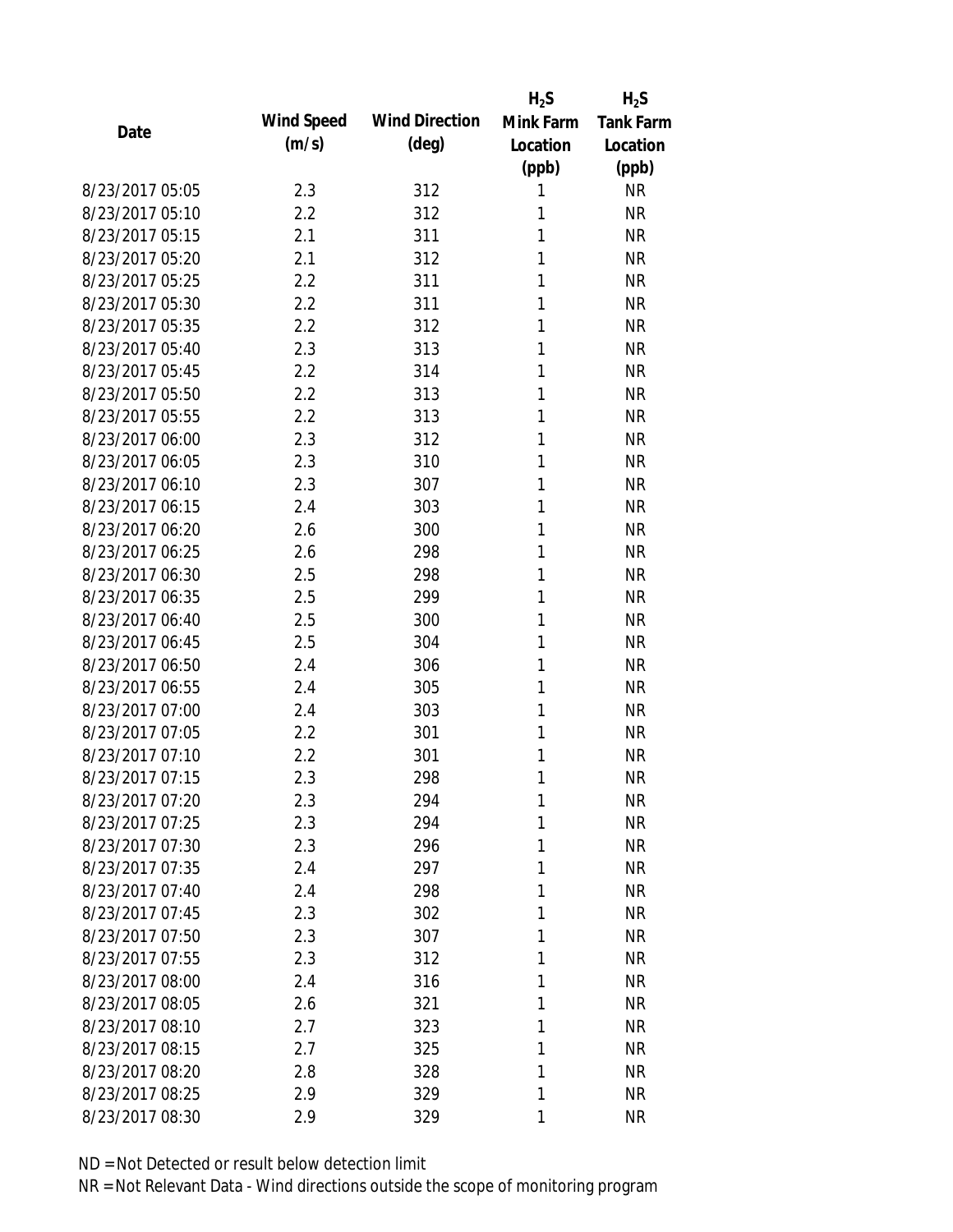|                 |            |                       | $H_2S$    | $H_2S$           |
|-----------------|------------|-----------------------|-----------|------------------|
| Date            | Wind Speed | <b>Wind Direction</b> | Mink Farm | <b>Tank Farm</b> |
|                 | (m/s)      | $(\text{deg})$        | Location  | Location         |
|                 |            |                       | (ppb)     | (ppb)            |
| 8/23/2017 08:35 | 2.9        | 328                   | 1         | <b>NR</b>        |
| 8/23/2017 08:40 | 3.0        | 329                   | 1         | <b>NR</b>        |
| 8/23/2017 08:45 | 3.0        | 330                   | 1         | <b>NR</b>        |
| 8/23/2017 08:50 | 3.0        | 333                   | 1         | <b>NR</b>        |
| 8/23/2017 08:55 | 3.0        | 333                   | 1         | <b>NR</b>        |
| 8/23/2017 09:00 | 3.1        | 333                   | 1         | <b>NR</b>        |
| 8/23/2017 09:05 | 3.2        | 333                   | 1         | <b>NR</b>        |
| 8/23/2017 09:10 | 3.1        | 332                   | 1         | <b>NR</b>        |
| 8/23/2017 09:15 | 3.1        | 332                   | 1         | <b>NR</b>        |
| 8/23/2017 09:20 | 3.2        | 329                   | 1         | <b>NR</b>        |
| 8/23/2017 09:25 | 3.0        | 328                   | 1         | <b>NR</b>        |
| 8/23/2017 09:30 | 3.0        | 329                   | 1         | <b>NR</b>        |
| 8/23/2017 09:35 | 2.7        | 327                   | <b>ND</b> | <b>NR</b>        |
| 8/23/2017 09:40 | 2.7        | 325                   | <b>ND</b> | <b>NR</b>        |
| 8/23/2017 09:45 | 2.6        | 324                   | <b>ND</b> | <b>NR</b>        |
| 8/23/2017 09:50 | 2.5        | 319                   | 1         | <b>NR</b>        |
| 8/23/2017 09:55 | 2.6        | 318                   | 1         | <b>NR</b>        |
| 8/23/2017 10:00 | 2.5        | 316                   | 1         | <b>NR</b>        |
| 8/23/2017 10:05 | 2.6        | 319                   | 1         | <b>NR</b>        |
| 8/23/2017 10:10 | 2.5        | 320                   | 1         | <b>NR</b>        |
| 8/23/2017 10:15 | 2.5        | 319                   | 1         | <b>NR</b>        |
| 8/23/2017 10:20 | 2.6        | 320                   | 1         | <b>NR</b>        |
| 8/23/2017 10:25 | 2.6        | 318                   | 1         | <b>NR</b>        |
| 8/23/2017 10:30 | 2.6        | 316                   | 1         | <b>NR</b>        |
| 8/23/2017 10:35 | 2.7        | 313                   | 1         | <b>NR</b>        |
| 8/23/2017 10:40 | 2.7        | 308                   | 1         | <b>NR</b>        |
| 8/23/2017 10:45 | 2.8        | 303                   | 1         | <b>NR</b>        |
| 8/23/2017 10:50 | 3.0        | 302                   | 1         | <b>NR</b>        |
| 8/23/2017 10:55 | 3.1        | 303                   | 1         | <b>NR</b>        |
| 8/23/2017 11:00 | 3.1        | 302                   | 1         | <b>NR</b>        |
| 8/23/2017 11:05 | 3.0        | 297                   | 1         | <b>NR</b>        |
| 8/23/2017 11:10 | 3.0        | 296                   | 1         | <b>NR</b>        |
| 8/23/2017 11:15 | 2.9        | 302                   | 1         | <b>NR</b>        |
| 8/23/2017 11:20 | 2.9        | 300                   | 1         | <b>NR</b>        |
| 8/23/2017 11:25 | 2.8        | 297                   | 1         | <b>NR</b>        |
| 8/23/2017 11:30 | 3.0        | 297                   | 1         | <b>NR</b>        |
| 8/23/2017 11:35 | 3.2        | 301                   | 1         | <b>NR</b>        |
| 8/23/2017 11:40 | 3.4        | 304                   | 1         | <b>NR</b>        |
| 8/23/2017 11:45 | 3.6        | 302                   | 1         | <b>NR</b>        |
| 8/23/2017 11:50 | 3.8        | 303                   | 1         | <b>NR</b>        |
| 8/23/2017 11:55 | 4.0        | 310                   | 1         | <b>NR</b>        |
| 8/23/2017 12:00 | 3.9        | 314                   | 1         | <b>NR</b>        |
|                 |            |                       |           |                  |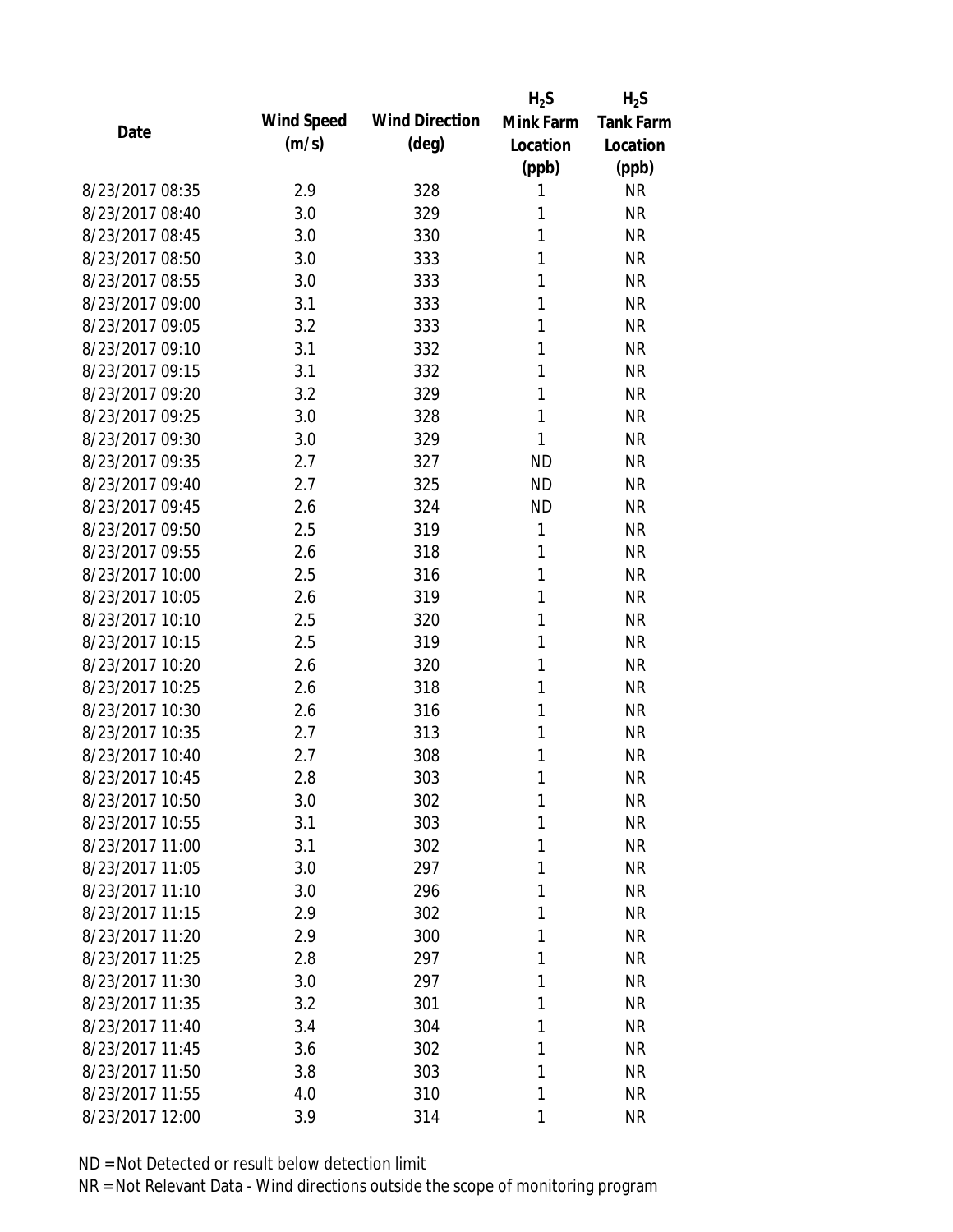|                 |            |                       | $H_2S$    | $H_2S$           |
|-----------------|------------|-----------------------|-----------|------------------|
| Date            | Wind Speed | <b>Wind Direction</b> | Mink Farm | <b>Tank Farm</b> |
|                 | (m/s)      | $(\text{deg})$        | Location  | Location         |
|                 |            |                       | (ppb)     | (ppb)            |
| 8/23/2017 12:05 | 3.8        | 316                   | 1         | <b>NR</b>        |
| 8/23/2017 12:10 | 3.7        | 317                   | 1         | <b>NR</b>        |
| 8/23/2017 12:15 | 3.7        | 320                   | 1         | <b>NR</b>        |
| 8/23/2017 12:20 | 3.6        | 320                   | 1         | <b>NR</b>        |
| 8/23/2017 12:25 | 3.8        | 317                   | 1         | <b>NR</b>        |
| 8/23/2017 12:30 | 4.0        | 311                   | 1         | <b>NR</b>        |
| 8/23/2017 12:35 | 4.3        | 309                   | 1         | <b>NR</b>        |
| 8/23/2017 12:40 | 4.7        | 312                   | 1         | <b>NR</b>        |
| 8/23/2017 12:45 | 5.0        | 312                   | 1         | <b>NR</b>        |
| 8/23/2017 12:50 | 5.1        | 317                   | 1         | <b>NR</b>        |
| 8/23/2017 12:55 | 4.9        | 321                   | 1         | <b>NR</b>        |
| 8/23/2017 13:00 | 4.7        | 328                   | 1         | <b>NR</b>        |
| 8/23/2017 13:05 | 4.6        | 328                   | 1         | <b>NR</b>        |
| 8/23/2017 13:10 | 4.4        | 326                   | 1         | <b>NR</b>        |
| 8/23/2017 13:15 | 4.0        | 324                   | 1         | <b>NR</b>        |
| 8/23/2017 13:20 | 3.9        | 321                   | 1         | <b>NR</b>        |
| 8/23/2017 13:25 | 4.0        | 317                   | 1         | <b>NR</b>        |
| 8/23/2017 13:30 | 4.1        | 315                   | 1         | <b>NR</b>        |
| 8/23/2017 13:35 | 3.9        | 316                   | 1         | <b>NR</b>        |
| 8/23/2017 13:40 | 3.9        | 315                   | 1         | <b>NR</b>        |
| 8/23/2017 13:45 | 4.1        | 315                   | 1         | <b>NR</b>        |
| 8/23/2017 13:50 | 3.8        | 317                   | 1         | <b>NR</b>        |
| 8/23/2017 13:55 | 3.7        | 321                   | 1         | <b>NR</b>        |
| 8/23/2017 14:00 | 3.5        | 318                   | 1         | <b>NR</b>        |
| 8/23/2017 14:05 | 3.7        | 315                   | 1         | <b>NR</b>        |
| 8/23/2017 14:10 | 3.6        | 320                   | 1         | <b>NR</b>        |
| 8/23/2017 14:15 | 3.3        | 326                   | 1         | <b>NR</b>        |
| 8/23/2017 14:20 | 3.3        | 326                   | 1         | <b>NR</b>        |
| 8/23/2017 14:25 | 3.3        | 327                   | 1         | <b>NR</b>        |
| 8/23/2017 14:30 | 3.3        | 330                   | 1         | <b>NR</b>        |
| 8/23/2017 14:35 | 3.1        | 337                   | 1         | <b>NR</b>        |
| 8/23/2017 14:40 | 3.3        | 337                   | 1         | <b>NR</b>        |
| 8/23/2017 14:45 | 3.5        | 333                   | 1         | <b>NR</b>        |
| 8/23/2017 14:50 | 3.8        | 331                   | 1         | <b>NR</b>        |
| 8/23/2017 14:55 | 3.7        | 324                   | 1         | <b>NR</b>        |
| 8/23/2017 15:00 | 3.8        | 319                   | 1         | <b>NR</b>        |
| 8/23/2017 15:05 | 4.1        | 316                   | 1         | <b>NR</b>        |
| 8/23/2017 15:10 | 4.1        | 314                   | 1         | <b>NR</b>        |
| 8/23/2017 15:15 |            |                       | 1         | <b>NR</b>        |
| 8/23/2017 15:20 | 3.9        | 316                   | 1         | <b>NR</b>        |
|                 | 3.8        | 317                   |           |                  |
| 8/23/2017 15:25 | 3.9        | 319                   | 1         | <b>NR</b>        |
| 8/23/2017 15:30 | 3.9        | 319                   | 1         | <b>NR</b>        |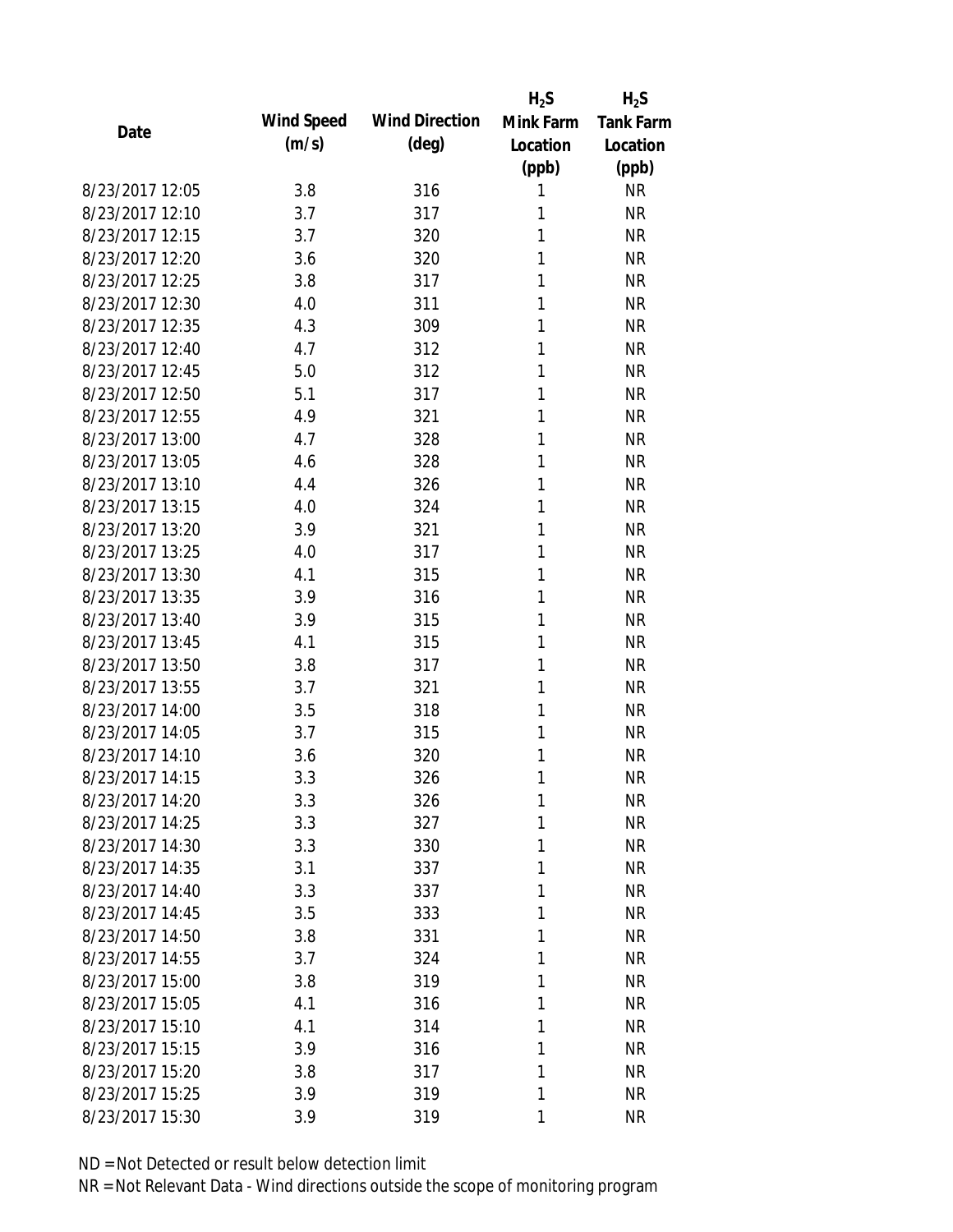|                 |            |                       | $H_2S$         | $H_2S$           |
|-----------------|------------|-----------------------|----------------|------------------|
| Date            | Wind Speed | <b>Wind Direction</b> | Mink Farm      | <b>Tank Farm</b> |
|                 | (m/s)      | $(\text{deg})$        | Location       | Location         |
|                 |            |                       | (ppb)          | (ppb)            |
| 8/23/2017 15:35 | 3.9        | 315                   | 1              | <b>NR</b>        |
| 8/23/2017 15:40 | 3.9        | 314                   | 1              | <b>NR</b>        |
| 8/23/2017 15:45 | 3.9        | 314                   | 1              | <b>NR</b>        |
| 8/23/2017 15:50 | 4.0        | 317                   | $\overline{2}$ | <b>NR</b>        |
| 8/23/2017 15:55 | 3.9        | 324                   | $\overline{2}$ | <b>NR</b>        |
| 8/23/2017 16:00 | 3.8        | 333                   | $\overline{2}$ | <b>NR</b>        |
| 8/23/2017 16:05 | 3.7        | 338                   | $\overline{2}$ | <b>NR</b>        |
| 8/23/2017 16:10 | 3.5        | 341                   | $\overline{2}$ | <b>NR</b>        |
| 8/23/2017 16:15 | 3.4        | 341                   | 1              | <b>NR</b>        |
| 8/23/2017 16:20 | 3.4        | 340                   | 1              | <b>NR</b>        |
| 8/23/2017 16:25 | 3.5        | 338                   | 1              | <b>NR</b>        |
| 8/23/2017 16:30 | 3.5        | 338                   | 1              | <b>NR</b>        |
| 8/23/2017 16:35 | 3.7        | 336                   | 1              | <b>NR</b>        |
| 8/23/2017 16:40 | 4.0        | 334                   | 1              | <b>NR</b>        |
| 8/23/2017 16:45 | 3.9        | 332                   | 1              | <b>NR</b>        |
| 8/23/2017 16:50 | 3.9        | 329                   | 1              | <b>NR</b>        |
| 8/23/2017 16:55 | 3.9        | 324                   | 1              | <b>NR</b>        |
| 8/23/2017 17:00 | 3.9        | 320                   | 1              | <b>NR</b>        |
| 8/23/2017 17:05 | 3.6        | 318                   | 1              | <b>NR</b>        |
| 8/23/2017 17:10 | 3.5        | 317                   | 1              | <b>NR</b>        |
| 8/23/2017 17:15 | 3.5        | 313                   | <b>ND</b>      | <b>NR</b>        |
| 8/23/2017 17:20 | 3.5        | 310                   | 1              | <b>NR</b>        |
| 8/23/2017 17:25 | 3.6        | 309                   | 1              | <b>NR</b>        |
| 8/23/2017 17:30 | 3.6        | 308                   | 1              | <b>NR</b>        |
| 8/23/2017 17:35 | 3.6        | 308                   | 1              | <b>NR</b>        |
| 8/23/2017 17:40 | 3.6        | 308                   | 1              | <b>NR</b>        |
| 8/23/2017 17:45 | 3.7        | 312                   | 1              | <b>NR</b>        |
| 8/23/2017 17:50 | 3.7        | 315                   | 1              | <b>NR</b>        |
| 8/23/2017 17:55 | 3.5        | 319                   | 1              | <b>NR</b>        |
| 8/23/2017 18:00 | 3.5        | 322                   | 1              | <b>NR</b>        |
| 8/23/2017 18:05 | 3.7        | 324                   | 1              | <b>NR</b>        |
| 8/23/2017 18:10 | 3.6        | 323                   | 1              | <b>NR</b>        |
| 8/23/2017 18:15 | 3.7        | 319                   | 1              | <b>NR</b>        |
| 8/23/2017 18:20 | 3.5        | 315                   | 1              | <b>NR</b>        |
| 8/23/2017 18:25 | 3.5        | 311                   | 1              | <b>NR</b>        |
| 8/23/2017 18:30 | 3.5        | 308                   | ND             | <b>NR</b>        |
| 8/23/2017 18:35 | 3.3        | 306                   | 1              | <b>NR</b>        |
| 8/23/2017 18:40 | 3.2        | 310                   | 1              | <b>NR</b>        |
| 8/23/2017 18:45 | 3.0        | 316                   | 1              | <b>NR</b>        |
| 8/23/2017 18:50 | 3.0        | 321                   | 1              | <b>NR</b>        |
| 8/23/2017 18:55 | 2.8        | 328                   | 1              | <b>NR</b>        |
| 8/23/2017 19:00 | 2.7        | 335                   | 1              | <b>NR</b>        |
|                 |            |                       |                |                  |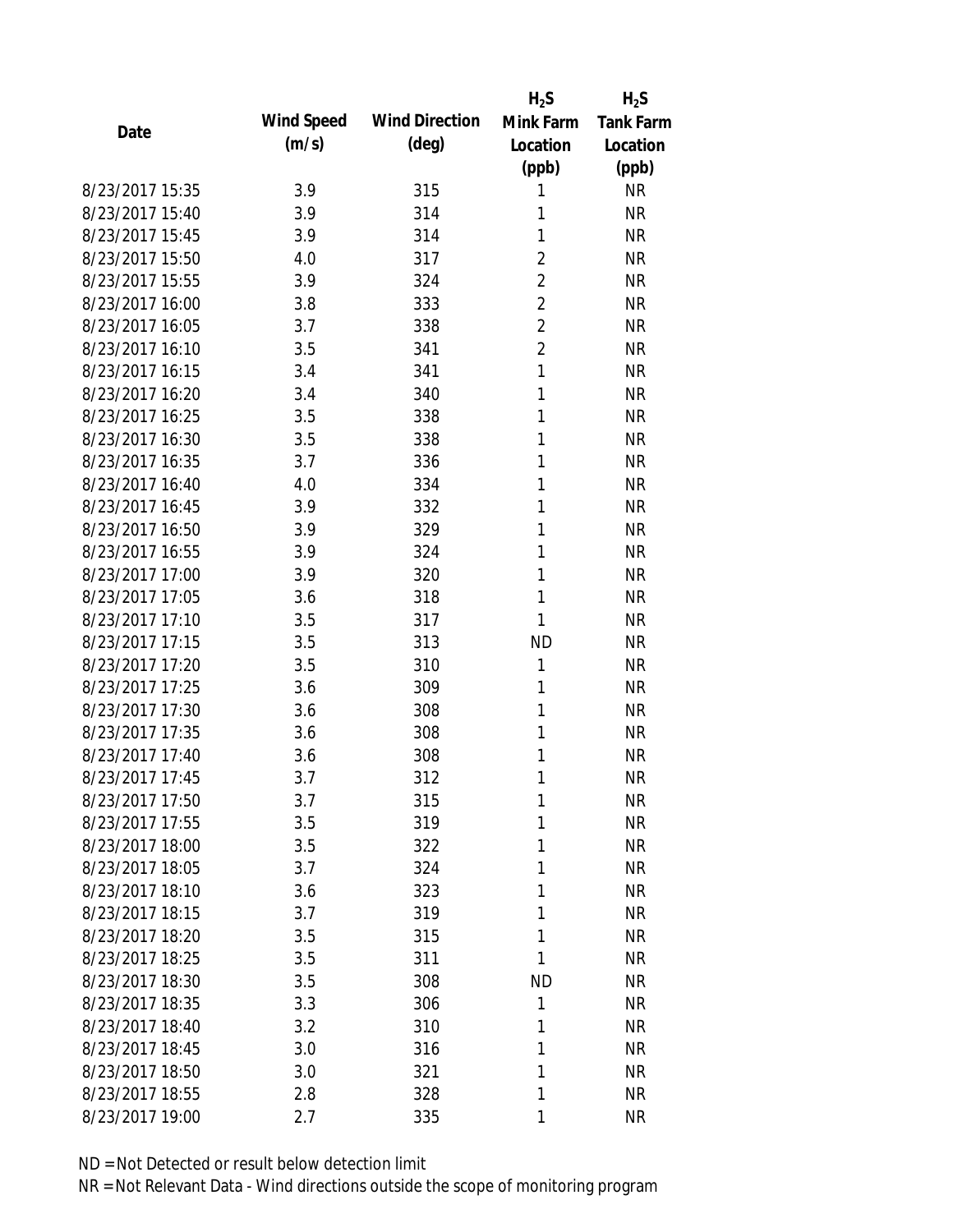|                 |            |                       | $H_2S$    | $H_2S$           |
|-----------------|------------|-----------------------|-----------|------------------|
| Date            | Wind Speed | <b>Wind Direction</b> | Mink Farm | <b>Tank Farm</b> |
|                 | (m/s)      | $(\text{deg})$        | Location  | Location         |
|                 |            |                       | (ppb)     | (ppb)            |
| 8/23/2017 19:05 | 2.5        | 341                   | 1         | <b>NR</b>        |
| 8/23/2017 19:10 | 2.3        | 343                   | 1         | <b>NR</b>        |
| 8/23/2017 19:15 | 2.2        | 348                   | 1         | <b>NR</b>        |
| 8/23/2017 19:20 | 2.0        | 353                   | 1         | <b>NR</b>        |
| 8/23/2017 19:25 | 2.0        | 359                   | 1         | <b>NR</b>        |
| 8/23/2017 19:30 | 1.9        | $\overline{7}$        | 1         | <b>NR</b>        |
| 8/23/2017 19:35 | 1.8        | 18                    | 1         | <b>NR</b>        |
| 8/23/2017 19:40 | 1.9        | 31                    | 1         | <b>NR</b>        |
| 8/23/2017 19:45 | 1.8        | 47                    | <b>NR</b> | <b>NR</b>        |
| 8/23/2017 19:50 | 1.9        | 65                    | <b>NR</b> | <b>NR</b>        |
| 8/23/2017 19:55 | 1.9        | 77                    | <b>NR</b> | <b>NR</b>        |
| 8/23/2017 20:00 | 1.9        | 89                    | <b>NR</b> | <b>NR</b>        |
| 8/23/2017 20:05 | 1.9        | 94                    | <b>NR</b> | <b>NR</b>        |
| 8/23/2017 20:10 | 1.9        | 100                   | <b>NR</b> | <b>NR</b>        |
| 8/23/2017 20:15 | 2.0        | 104                   | <b>NR</b> | <b>NR</b>        |
| 8/23/2017 20:20 | 1.9        | 107                   | <b>NR</b> | <b>NR</b>        |
| 8/23/2017 20:25 | 1.9        | 112                   | <b>NR</b> | <b>NR</b>        |
| 8/23/2017 20:30 | 1.9        | 113                   | <b>NR</b> | <b>NR</b>        |
| 8/23/2017 20:35 | 2.0        | 114                   | <b>NR</b> | <b>NR</b>        |
| 8/23/2017 20:40 | 2.1        | 114                   | <b>NR</b> | <b>NR</b>        |
| 8/23/2017 20:45 | 2.1        | 112                   | <b>NR</b> | <b>NR</b>        |
| 8/23/2017 20:50 | 2.2        | 111                   | <b>NR</b> | <b>NR</b>        |
| 8/23/2017 20:55 | 2.2        | 109                   | <b>NR</b> | <b>NR</b>        |
| 8/23/2017 21:00 | 2.1        | 108                   | <b>NR</b> | <b>NR</b>        |
| 8/23/2017 21:05 | 2.0        | 105                   | <b>NR</b> | <b>NR</b>        |
| 8/23/2017 21:10 | 1.9        | 102                   | <b>NR</b> | <b>NR</b>        |
| 8/23/2017 21:15 | 1.8        | 102                   | <b>NR</b> | <b>NR</b>        |
| 8/23/2017 21:20 | 1.8        | 103                   | <b>NR</b> | <b>NR</b>        |
| 8/23/2017 21:25 | 1.9        | 103                   | <b>NR</b> | <b>NR</b>        |
| 8/23/2017 21:30 | 1.9        | 102                   | <b>NR</b> | <b>NR</b>        |
| 8/23/2017 21:35 | 1.9        | 104                   | <b>NR</b> | <b>NR</b>        |
| 8/23/2017 21:40 | 1.9        | 105                   | <b>NR</b> | <b>NR</b>        |
| 8/23/2017 21:45 | 1.9        | 105                   | <b>NR</b> | <b>NR</b>        |
| 8/23/2017 21:50 | 1.9        | 105                   | <b>NR</b> | <b>NR</b>        |
| 8/23/2017 21:55 | 2.0        | 106                   | <b>NR</b> | <b>NR</b>        |
| 8/23/2017 22:00 | 2.1        | 110                   | <b>NR</b> | <b>NR</b>        |
| 8/23/2017 22:05 | 2.3        | 114                   | <b>NR</b> | <b>NR</b>        |
| 8/23/2017 22:10 | 2.4        | 117                   | <b>NR</b> | <b>NR</b>        |
| 8/23/2017 22:15 | 2.4        | 122                   | <b>NR</b> | <b>NR</b>        |
| 8/23/2017 22:20 | 2.3        | 127                   | <b>NR</b> | <b>NR</b>        |
| 8/23/2017 22:25 | 2.0        | 130                   | <b>NR</b> | <b>NR</b>        |
| 8/23/2017 22:30 | 1.7        | 132                   | <b>NR</b> | <b>NR</b>        |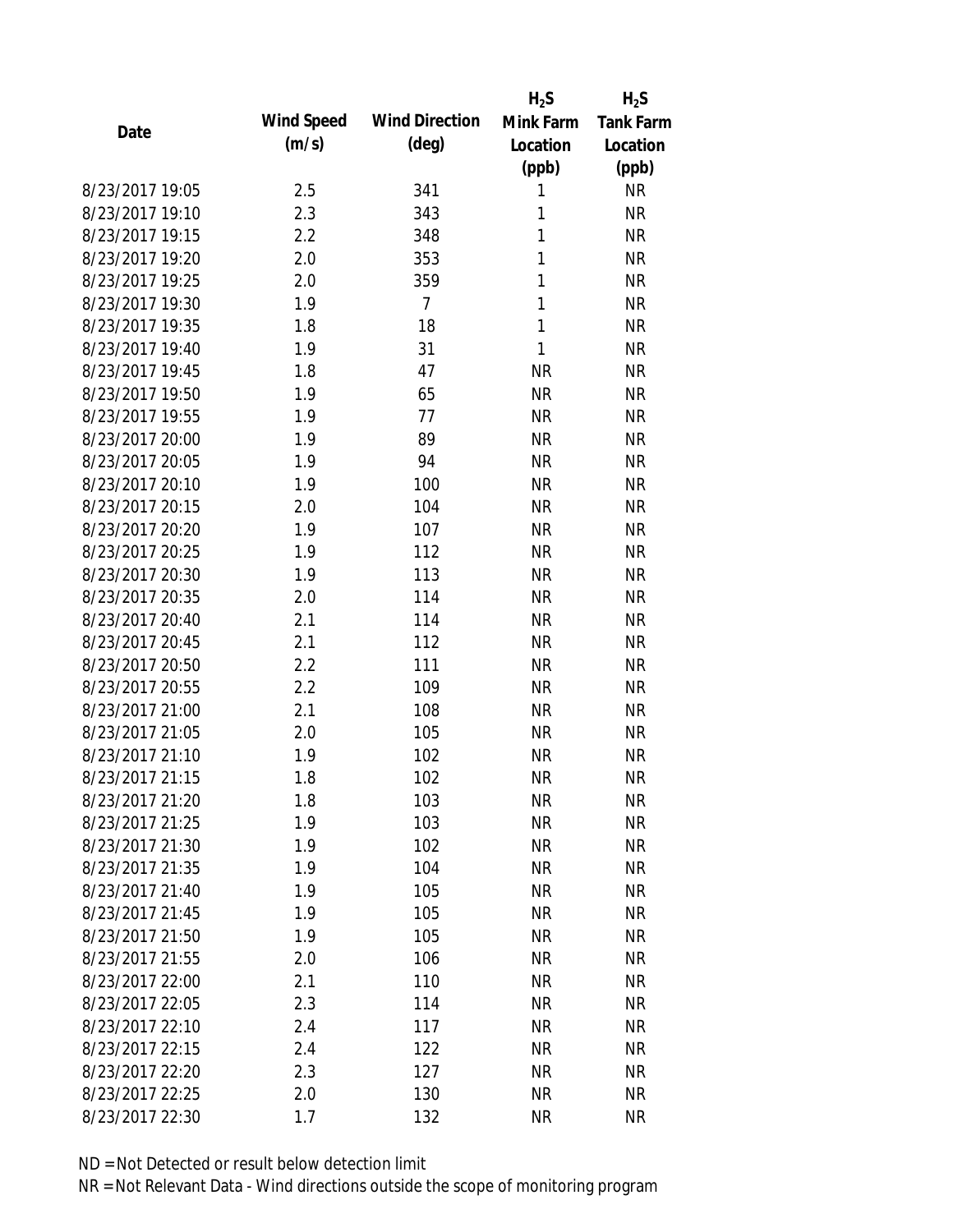|                 |            |                       | $H_2S$    | $H_2S$           |
|-----------------|------------|-----------------------|-----------|------------------|
| Date            | Wind Speed | <b>Wind Direction</b> | Mink Farm | <b>Tank Farm</b> |
|                 | (m/s)      | $(\text{deg})$        | Location  | Location         |
|                 |            |                       | (ppb)     | (ppb)            |
| 8/23/2017 22:35 | 1.5        | 136                   | <b>NR</b> | <b>NR</b>        |
| 8/23/2017 22:40 | 1.5        | 138                   | <b>NR</b> | <b>NR</b>        |
| 8/23/2017 22:45 | 1.4        | 137                   | <b>NR</b> | <b>NR</b>        |
| 8/23/2017 22:50 | 1.4        | 136                   | <b>NR</b> | <b>NR</b>        |
| 8/23/2017 22:55 | 1.5        | 136                   | <b>NR</b> | <b>NR</b>        |
| 8/23/2017 23:00 | 1.8        | 135                   | <b>NR</b> | <b>NR</b>        |
| 8/23/2017 23:05 | 1.8        | 135                   | <b>NR</b> | <b>NR</b>        |
| 8/23/2017 23:10 | 1.9        | 135                   | <b>NR</b> | <b>NR</b>        |
| 8/23/2017 23:15 | 2.0        | 136                   | <b>NR</b> | <b>NR</b>        |
| 8/23/2017 23:20 | 2.1        | 136                   | <b>NR</b> | <b>NR</b>        |
| 8/23/2017 23:25 | 2.2        | 137                   | <b>NR</b> | <b>NR</b>        |
| 8/23/2017 23:30 | 2.2        | 139                   | <b>NR</b> | <b>NR</b>        |
| 8/23/2017 23:35 | 2.1        | 140                   | <b>NR</b> | <b>NR</b>        |
| 8/23/2017 23:40 | 2.0        | 142                   | <b>NR</b> | <b>NR</b>        |
| 8/23/2017 23:45 | 1.9        | 145                   | <b>NR</b> | <b>NR</b>        |
| 8/23/2017 23:50 | 1.7        | 150                   | <b>NR</b> | <b>NR</b>        |
| 8/23/2017 23:55 | 1.7        | 155                   | <b>NR</b> | <b>NR</b>        |
| 8/23/2017 24:00 | 1.6        | 158                   | <b>NR</b> | <b>NR</b>        |
| 8/24/2017 00:05 | 1.7        | 160                   | <b>NR</b> | <b>NR</b>        |
| 8/24/2017 00:10 | 1.8        | 160                   | <b>NR</b> | <b>NR</b>        |
| 8/24/2017 00:15 | 1.8        | 162                   | <b>NR</b> | <b>NR</b>        |
| 8/24/2017 00:20 | 1.6        | 161                   | <b>NR</b> | <b>NR</b>        |
| 8/24/2017 00:25 | 1.4        | 160                   | <b>NR</b> | <b>NR</b>        |
| 8/24/2017 00:30 | 1.2        | 161                   | <b>NR</b> | <b>NR</b>        |
| 8/24/2017 00:35 | 1.0        | 163                   | <b>NR</b> | <b>NR</b>        |
| 8/24/2017 00:40 | 0.8        | 165                   | <b>NR</b> | <b>NR</b>        |
| 8/24/2017 00:45 | 0.9        | 164                   | <b>NR</b> | <b>NR</b>        |
| 8/24/2017 00:50 | 1.1        | 166                   | <b>NR</b> | <b>NR</b>        |
| 8/24/2017 00:55 | 1.3        | 165                   | <b>NR</b> | <b>NR</b>        |
| 8/24/2017 01:00 | 1.5        | 165                   | <b>NR</b> | <b>NR</b>        |
| 8/24/2017 01:05 | 1.5        | 167                   | <b>NR</b> | <b>NR</b>        |
| 8/24/2017 01:10 | 1.4        | 170                   | <b>NR</b> | <b>ND</b>        |
| 8/24/2017 01:15 | 1.1        | 171                   | NR        | <b>ND</b>        |
| 8/24/2017 01:20 | 0.8        | 173                   | <b>NR</b> | <b>ND</b>        |
| 8/24/2017 01:25 | 0.6        | 176                   | NR        | <b>ND</b>        |
| 8/24/2017 01:30 | 0.3        | 180                   | <b>NR</b> | <b>ND</b>        |
| 8/24/2017 01:35 | 0.1        | 183                   | <b>NR</b> | <b>ND</b>        |
| 8/24/2017 01:40 | 0.0        | 176                   | NR        | <b>ND</b>        |
| 8/24/2017 01:45 | 0.0        | 181                   | <b>NR</b> | <b>ND</b>        |
| 8/24/2017 01:50 | 0.0        | 181                   | <b>NR</b> | <b>ND</b>        |
| 8/24/2017 01:55 | 0.0        | 0                     | 1         | <b>NR</b>        |
| 8/24/2017 02:00 | 0.0        | $\mathbf 0$           | 1         | <b>NR</b>        |
|                 |            |                       |           |                  |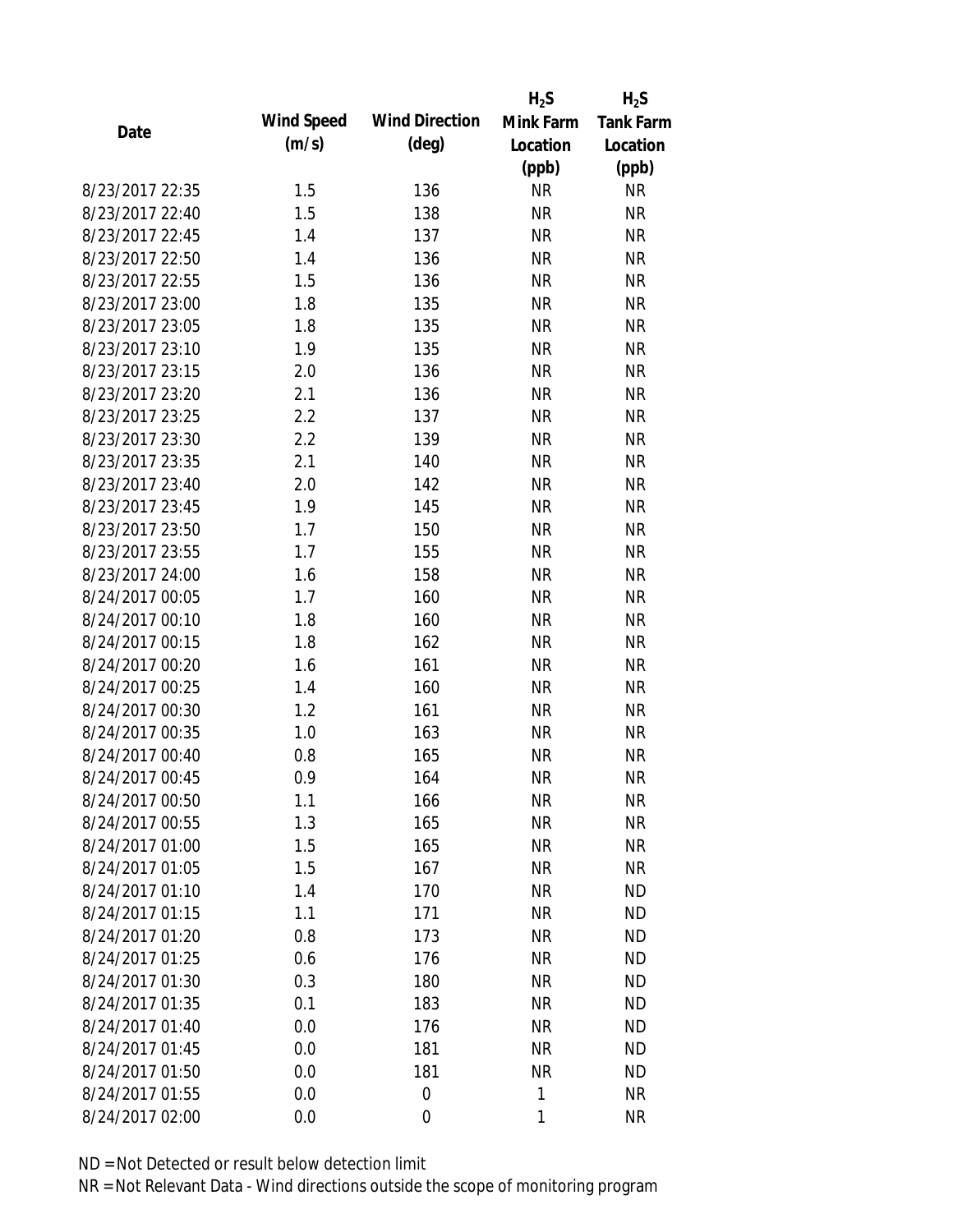|                 |            |                       | $H_2S$       | $H_2S$           |
|-----------------|------------|-----------------------|--------------|------------------|
| Date            | Wind Speed | <b>Wind Direction</b> | Mink Farm    | <b>Tank Farm</b> |
|                 | (m/s)      | $(\text{deg})$        | Location     | Location         |
|                 |            |                       | (ppb)        | (ppb)            |
| 8/24/2017 02:05 | 0.0        | 161                   | <b>NR</b>    | <b>NR</b>        |
| 8/24/2017 02:10 | 0.0        | 161                   | <b>NR</b>    | <b>NR</b>        |
| 8/24/2017 02:15 | 0.0        | 161                   | <b>NR</b>    | <b>NR</b>        |
| 8/24/2017 02:20 | 0.0        | 161                   | <b>NR</b>    | <b>NR</b>        |
| 8/24/2017 02:25 | 0.0        | 161                   | <b>NR</b>    | <b>NR</b>        |
| 8/24/2017 02:30 | 0.1        | 188                   | <b>NR</b>    | <b>ND</b>        |
| 8/24/2017 02:35 | 0.2        | 184                   | <b>NR</b>    | <b>ND</b>        |
| 8/24/2017 02:40 | 0.3        | 184                   | <b>NR</b>    | <b>ND</b>        |
| 8/24/2017 02:45 | 0.3        | 191                   | <b>NR</b>    | <b>ND</b>        |
| 8/24/2017 02:50 | 0.5        | 197                   | <b>NR</b>    | <b>ND</b>        |
| 8/24/2017 02:55 | 0.7        | 200                   | <b>NR</b>    | <b>ND</b>        |
| 8/24/2017 03:00 | 0.9        | 204                   | <b>NR</b>    | <b>ND</b>        |
| 8/24/2017 03:05 | 0.9        | 209                   | <b>NR</b>    | <b>ND</b>        |
| 8/24/2017 03:10 | 0.9        | 212                   | <b>NR</b>    | <b>ND</b>        |
| 8/24/2017 03:15 | 0.8        | 214                   | <b>NR</b>    | <b>ND</b>        |
| 8/24/2017 03:20 | 0.7        | 216                   | <b>NR</b>    | <b>ND</b>        |
| 8/24/2017 03:25 | 0.5        | 219                   | <b>NR</b>    | <b>ND</b>        |
| 8/24/2017 03:30 | 0.2        | 224                   | <b>NR</b>    | <b>ND</b>        |
| 8/24/2017 03:35 | 0.1        | 248                   | 1            | <b>ND</b>        |
| 8/24/2017 03:40 | 0.1        | 236                   | 1            | <b>ND</b>        |
| 8/24/2017 03:45 | 0.0        | $\mathbf 0$           | 1            | <b>NR</b>        |
| 8/24/2017 03:50 | 0.0        | 165                   | <b>NR</b>    | <b>NR</b>        |
| 8/24/2017 03:55 | 0.0        | 165                   | <b>NR</b>    | <b>NR</b>        |
| 8/24/2017 04:00 | 0.1        | 222                   | <b>NR</b>    | <b>ND</b>        |
| 8/24/2017 04:05 | 0.1        | 242                   | 1            | <b>ND</b>        |
| 8/24/2017 04:10 | 0.2        | 244                   | 1            | <b>ND</b>        |
| 8/24/2017 04:15 | 0.2        | 244                   | 1            | <b>ND</b>        |
| 8/24/2017 04:20 | 0.2        | 253                   | 1            | <b>ND</b>        |
| 8/24/2017 04:25 | 0.3        | 255                   | <b>ND</b>    | <b>ND</b>        |
| 8/24/2017 04:30 | 0.3        | 253                   | <b>ND</b>    | <b>ND</b>        |
| 8/24/2017 04:35 | 0.4        | 258                   | <b>ND</b>    | <b>ND</b>        |
| 8/24/2017 04:40 | 0.4        | 264                   | <b>ND</b>    | <b>ND</b>        |
| 8/24/2017 04:45 | 0.4        | 263                   | ND           | <b>ND</b>        |
| 8/24/2017 04:50 | 0.4        | 261                   | <b>ND</b>    | <b>ND</b>        |
| 8/24/2017 04:55 | 0.5        | 263                   | <b>ND</b>    | <b>ND</b>        |
| 8/24/2017 05:00 | 0.6        | 267                   | <b>ND</b>    | <b>ND</b>        |
| 8/24/2017 05:05 | 0.4        | 266                   | $\mathbf{1}$ | <b>ND</b>        |
| 8/24/2017 05:10 | 0.4        | 242                   | ND           | <b>ND</b>        |
| 8/24/2017 05:15 | 0.6        | 214                   | <b>NR</b>    | <b>ND</b>        |
| 8/24/2017 05:20 | 0.7        | 196                   | ΝR           | <b>ND</b>        |
| 8/24/2017 05:25 | 0.8        | 189                   | <b>NR</b>    | 1                |
| 8/24/2017 05:30 | 0.8        | 183                   | <b>NR</b>    | 1                |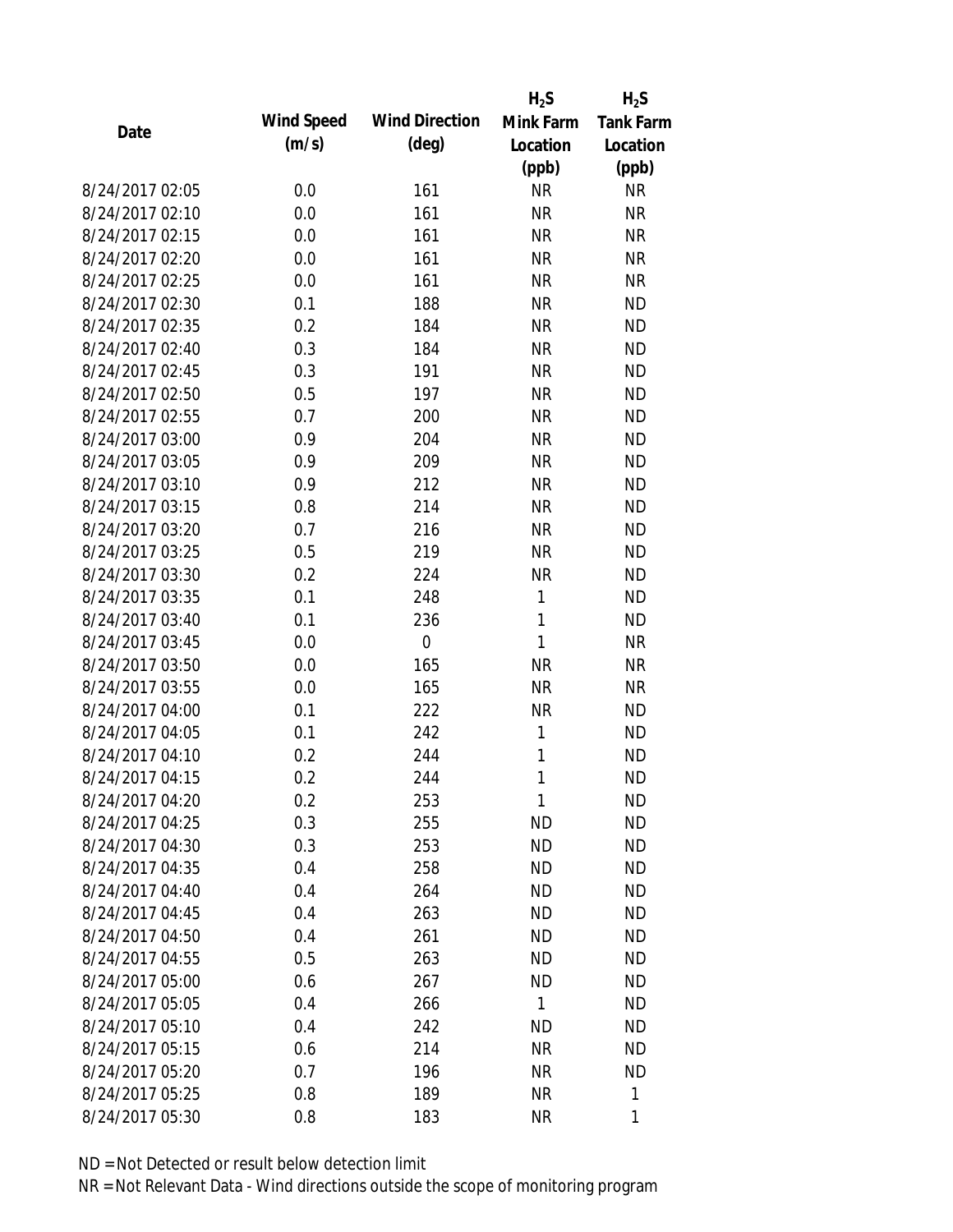|                 |            |                       | $H_2S$         | $H_2S$           |
|-----------------|------------|-----------------------|----------------|------------------|
| Date            | Wind Speed | <b>Wind Direction</b> | Mink Farm      | <b>Tank Farm</b> |
|                 | (m/s)      | $(\text{deg})$        | Location       | Location         |
|                 |            |                       | (ppb)          | (ppb)            |
| 8/24/2017 05:35 | 0.9        | 190                   | <b>NR</b>      | 1                |
| 8/24/2017 05:40 | 0.9        | 196                   | <b>NR</b>      | 1                |
| 8/24/2017 05:45 | 0.7        | 206                   | <b>NR</b>      | 1                |
| 8/24/2017 05:50 | 0.7        | 219                   | <b>NR</b>      | 1                |
| 8/24/2017 05:55 | 0.7        | 225                   | <b>NR</b>      | 1                |
| 8/24/2017 06:00 | 0.7        | 229                   | <b>NR</b>      | 1                |
| 8/24/2017 06:05 | 0.7        | 231                   | <b>ND</b>      | 1                |
| 8/24/2017 06:10 | 0.8        | 234                   | <b>ND</b>      | <b>ND</b>        |
| 8/24/2017 06:15 | 1.0        | 242                   | <b>ND</b>      | 1                |
| 8/24/2017 06:20 | 1.1        | 250                   | 1              | 1                |
| 8/24/2017 06:25 | 1.1        | 258                   | 1              | 1                |
| 8/24/2017 06:30 | 1.2        | 265                   | 1              | 1                |
| 8/24/2017 06:35 | 1.3        | 271                   | 1              | 1                |
| 8/24/2017 06:40 | 1.4        | 272                   | 1              | 1                |
| 8/24/2017 06:45 | 1.4        | 273                   | 1              | 1                |
| 8/24/2017 06:50 | 1.4        | 273                   | 1              | 1                |
| 8/24/2017 06:55 | 1.4        | 275                   | 1              | 1                |
| 8/24/2017 07:00 | 1.3        | 276                   | 1              | <b>NR</b>        |
| 8/24/2017 07:05 | 1.0        | 277                   | $\overline{2}$ | <b>NR</b>        |
| 8/24/2017 07:10 | 0.9        | 285                   | $\overline{2}$ | <b>NR</b>        |
| 8/24/2017 07:15 | 0.6        | 292                   | $\overline{2}$ | <b>NR</b>        |
| 8/24/2017 07:20 | 0.5        | 298                   | 1              | <b>NR</b>        |
| 8/24/2017 07:25 | 0.6        | 309                   | $\overline{2}$ | <b>NR</b>        |
| 8/24/2017 07:30 | 0.7        | 311                   | $\overline{2}$ | <b>NR</b>        |
| 8/24/2017 07:35 | 0.9        | 312                   | $\overline{2}$ | <b>NR</b>        |
| 8/24/2017 07:40 | 1.0        | 311                   | $\overline{2}$ | <b>NR</b>        |
| 8/24/2017 07:45 | 1.0        | 313                   | $\overline{2}$ | <b>NR</b>        |
| 8/24/2017 07:50 | 1.1        | 315                   | $\overline{2}$ | <b>NR</b>        |
| 8/24/2017 07:55 | 1.0        | 315                   | 1              | <b>NR</b>        |
| 8/24/2017 08:00 | 1.1        | 316                   | 1              | <b>NR</b>        |
| 8/24/2017 08:05 | 1.1        | 319                   | 1              | <b>NR</b>        |
| 8/24/2017 08:10 | 1.3        | 322                   | 1              | <b>NR</b>        |
| 8/24/2017 08:15 | 1.4        | 321                   | 1              | <b>NR</b>        |
| 8/24/2017 08:20 | 1.4        | 321                   | 1              | <b>NR</b>        |
| 8/24/2017 08:25 | 1.2        | 320                   | 1              | <b>NR</b>        |
| 8/24/2017 08:30 | 1.0        | 323                   | 1              | <b>NR</b>        |
| 8/24/2017 08:35 | 1.0        | 329                   | 1              | <b>NR</b>        |
| 8/24/2017 08:40 | 0.9        | 338                   | 1              | <b>NR</b>        |
| 8/24/2017 08:45 | 1.0        | 349                   | 1              | <b>NR</b>        |
| 8/24/2017 08:50 | 1.1        | 354                   | 1              | <b>NR</b>        |
| 8/24/2017 08:55 | 1.2        | 349                   | 1              | <b>NR</b>        |
| 8/24/2017 09:00 | 1.4        | 347                   | 1              | <b>NR</b>        |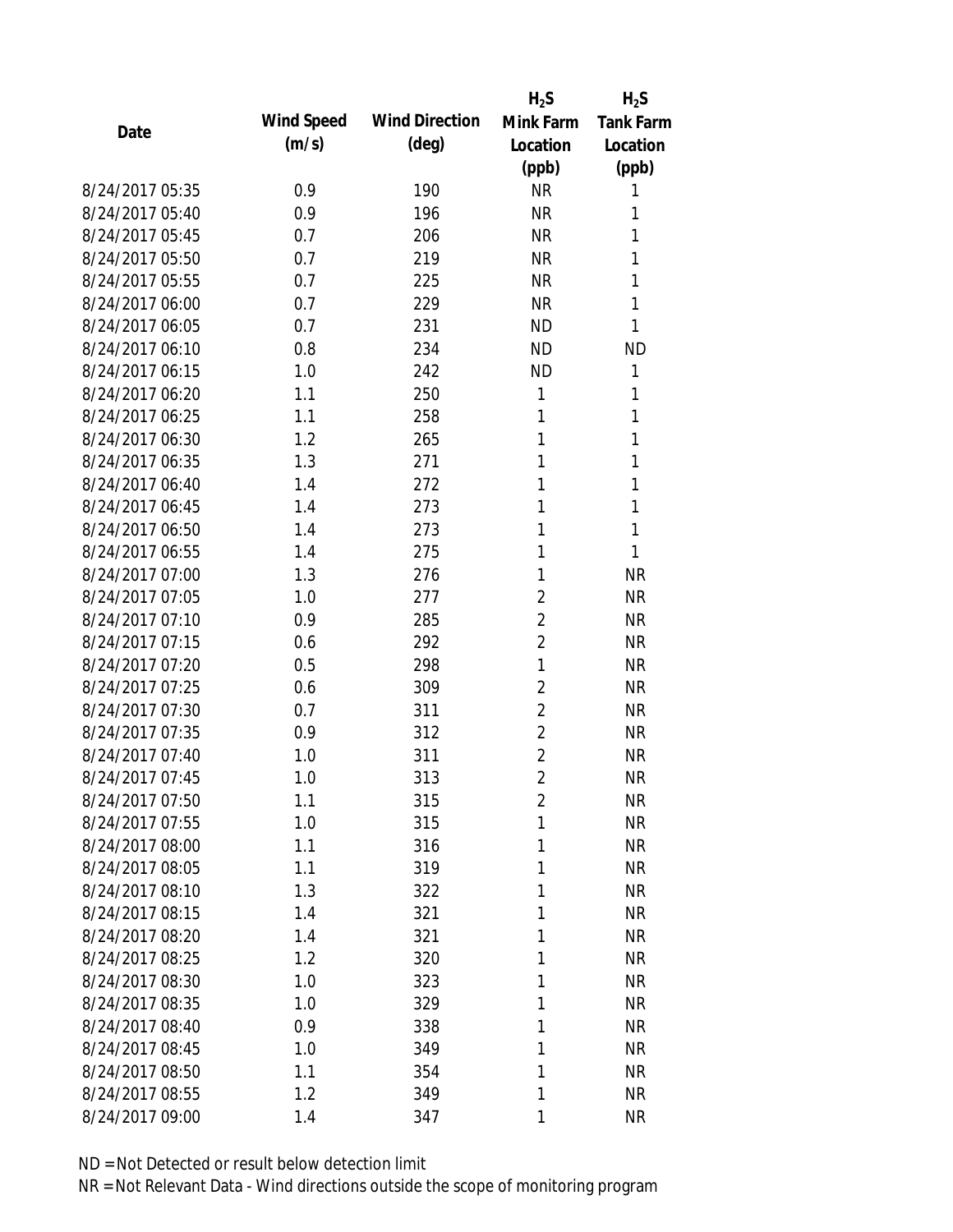|                 |            |                       | $H_2S$    | $H_2S$           |
|-----------------|------------|-----------------------|-----------|------------------|
| Date            | Wind Speed | <b>Wind Direction</b> | Mink Farm | <b>Tank Farm</b> |
|                 | (m/s)      | $(\text{deg})$        | Location  | Location         |
|                 |            |                       | (ppb)     | (ppb)            |
| 8/24/2017 09:05 | 1.4        | 345                   | 1         | <b>NR</b>        |
| 8/24/2017 09:10 | 1.4        | 341                   | <b>ND</b> | <b>NR</b>        |
| 8/24/2017 09:15 | 1.5        | 336                   | <b>ND</b> | <b>NR</b>        |
| 8/24/2017 09:20 | 1.7        | 332                   | <b>ND</b> | <b>NR</b>        |
| 8/24/2017 09:25 | 1.9        | 334                   | <b>ND</b> | <b>NR</b>        |
| 8/24/2017 09:30 | 2.0        | 334                   | 1         | <b>NR</b>        |
| 8/24/2017 09:35 | 2.3        | 334                   | 1         | <b>NR</b>        |
| 8/24/2017 09:40 | 2.2        | 333                   | 1         | <b>NR</b>        |
| 8/24/2017 09:45 | 2.2        | 333                   | 1         | <b>NR</b>        |
| 8/24/2017 09:50 | 2.3        | 332                   | 1         | <b>NR</b>        |
| 8/24/2017 09:55 | 2.4        | 333                   | 1         | <b>NR</b>        |
| 8/24/2017 10:00 | 2.4        | 336                   | <b>ND</b> | <b>NR</b>        |
| 8/24/2017 10:05 | 2.6        | 337                   | 1         | <b>NR</b>        |
| 8/24/2017 10:10 | 2.7        | 340                   | 1         | <b>NR</b>        |
| 8/24/2017 10:15 | 2.9        | 338                   | 1         | <b>NR</b>        |
| 8/24/2017 10:20 | 3.2        | 338                   | 1         | <b>NR</b>        |
| 8/24/2017 10:25 | 3.3        | 337                   | <b>ND</b> | <b>NR</b>        |
| 8/24/2017 10:30 | 3.5        | 333                   | 1         | <b>NR</b>        |
| 8/24/2017 10:35 | 3.4        | 332                   | 1         | <b>NR</b>        |
| 8/24/2017 10:40 | 3.2        | 331                   | 1         | <b>NR</b>        |
| 8/24/2017 10:45 | 3.1        | 333                   | <b>ND</b> | <b>NR</b>        |
| 8/24/2017 10:50 | 2.9        | 339                   | <b>ND</b> | <b>NR</b>        |
| 8/24/2017 10:55 | 2.9        | 341                   | 1         | <b>NR</b>        |
| 8/24/2017 11:00 | 2.7        | 346                   | 1         | <b>NR</b>        |
| 8/24/2017 11:05 | 2.7        | 348                   | 1         | <b>NR</b>        |
| 8/24/2017 11:10 | 2.8        | 344                   | 1         | <b>NR</b>        |
| 8/24/2017 11:15 | 2.9        | 343                   | 1         | <b>NR</b>        |
| 8/24/2017 11:20 | 2.9        | 338                   | 1         | <b>NR</b>        |
| 8/24/2017 11:25 | 2.8        | 339                   | <b>ND</b> | <b>NR</b>        |
| 8/24/2017 11:30 | 3.0        | 336                   | <b>ND</b> | <b>NR</b>        |
| 8/24/2017 11:35 | 2.9        | 335                   | <b>ND</b> | <b>NR</b>        |
| 8/24/2017 11:40 | 2.8        | 336                   | <b>ND</b> | <b>NR</b>        |
| 8/24/2017 11:45 | 2.8        | 338                   | <b>ND</b> | <b>NR</b>        |
| 8/24/2017 11:50 | 2.7        | 339                   | <b>ND</b> | <b>NR</b>        |
| 8/24/2017 11:55 | 2.9        | 338                   | <b>ND</b> | <b>NR</b>        |
| 8/24/2017 12:00 | 2.8        | 336                   | <b>ND</b> | <b>NR</b>        |
| 8/24/2017 12:05 | 3.0        | 331                   | <b>ND</b> | <b>NR</b>        |
| 8/24/2017 12:10 | 3.2        | 331                   | <b>ND</b> | <b>NR</b>        |
| 8/24/2017 12:15 | 3.2        | 325                   | <b>ND</b> | <b>NR</b>        |
| 8/24/2017 12:20 | 3.2        | 327                   | 1         | <b>NR</b>        |
| 8/24/2017 12:25 | 3.1        | 325                   | 1         | <b>NR</b>        |
| 8/24/2017 12:30 | 3.1        | 330                   | 1         | <b>NR</b>        |
|                 |            |                       |           |                  |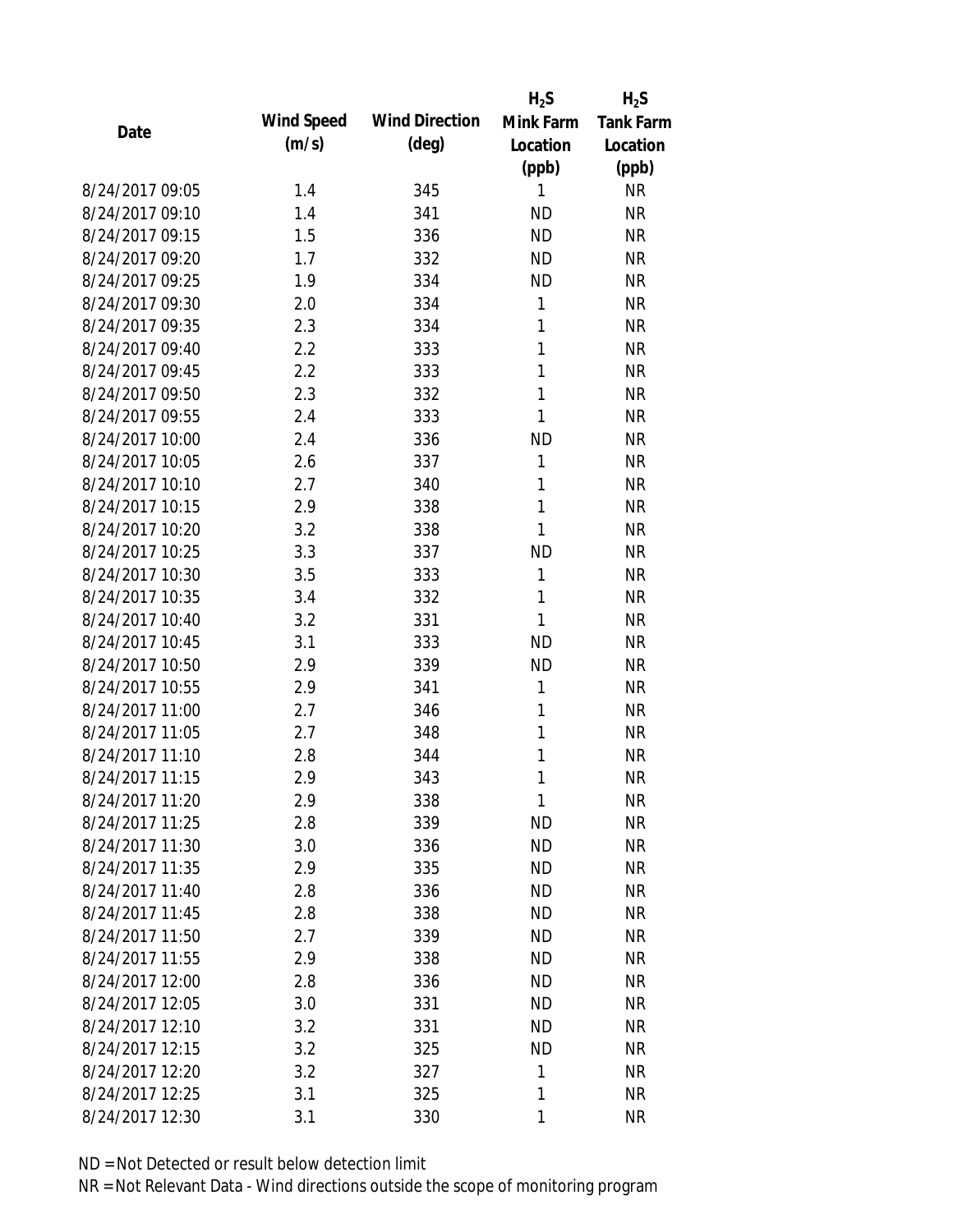|                 |            |                       | $H_2S$       | $H_2S$           |
|-----------------|------------|-----------------------|--------------|------------------|
| Date            | Wind Speed | <b>Wind Direction</b> | Mink Farm    | <b>Tank Farm</b> |
|                 | (m/s)      | $(\text{deg})$        | Location     | Location         |
|                 |            |                       | (ppb)        | (ppb)            |
| 8/24/2017 12:35 | 3.0        | 337                   | 1            | <b>NR</b>        |
| 8/24/2017 12:40 | 2.9        | 336                   | 1            | <b>NR</b>        |
| 8/24/2017 12:45 | 3.0        | 341                   | 1            | <b>NR</b>        |
| 8/24/2017 12:50 | 2.9        | 341                   | 1            | <b>NR</b>        |
| 8/24/2017 12:55 | 3.2        | 340                   | 1            | <b>NR</b>        |
| 8/24/2017 13:00 | 3.4        | 335                   | 1            | <b>NR</b>        |
| 8/24/2017 13:05 | 3.5        | 330                   | 1            | <b>NR</b>        |
| 8/24/2017 13:10 | 3.6        | 334                   | 1            | <b>NR</b>        |
| 8/24/2017 13:15 | 3.4        | 337                   | 1            | <b>NR</b>        |
| 8/24/2017 13:20 | 3.4        | 339                   | 1            | <b>NR</b>        |
| 8/24/2017 13:25 | 3.3        | 345                   | 1            | <b>NR</b>        |
| 8/24/2017 13:30 | 3.2        | 349                   | 1            | <b>NR</b>        |
| 8/24/2017 13:35 | 3.1        | 356                   | 1            | <b>NR</b>        |
| 8/24/2017 13:40 | 3.2        | 357                   | <b>ND</b>    | <b>NR</b>        |
| 8/24/2017 13:45 | 3.5        | 358                   | 1            | <b>NR</b>        |
| 8/24/2017 13:50 | 3.5        | 359                   | <b>ND</b>    | <b>NR</b>        |
| 8/24/2017 13:55 | 3.5        | 360                   | <b>NR</b>    | <b>NR</b>        |
| 8/24/2017 14:00 | 3.7        | $\overline{4}$        | $\mathbf{1}$ | <b>NR</b>        |
| 8/24/2017 14:05 | 3.5        | 360                   | <b>NR</b>    | <b>NR</b>        |
| 8/24/2017 14:10 | 3.5        | 356                   | 1            | <b>NR</b>        |
| 8/24/2017 14:15 | 3.5        | 353                   | 1            | <b>NR</b>        |
| 8/24/2017 14:20 | 3.5        | 353                   | 1            | <b>NR</b>        |
| 8/24/2017 14:25 | 3.6        | 358                   | 1            | <b>NR</b>        |
| 8/24/2017 14:30 | 3.8        | 1                     | 1            | <b>NR</b>        |
| 8/24/2017 14:35 | 4.0        | 10                    | 1            | <b>NR</b>        |
| 8/24/2017 14:40 | 4.0        | 18                    | <b>ND</b>    | <b>NR</b>        |
| 8/24/2017 14:45 | 4.3        | 24                    | 1            | <b>NR</b>        |
| 8/24/2017 14:50 | 4.6        | 27                    | 1            | <b>NR</b>        |
| 8/24/2017 14:55 | 4.7        | 25                    | 1            | <b>NR</b>        |
| 8/24/2017 15:00 | 4.5        | 23                    | 1            | <b>NR</b>        |
| 8/24/2017 15:05 | 4.7        | 23                    | 1            | <b>NR</b>        |
| 8/24/2017 15:10 | 4.9        | 24                    | 1            | <b>NR</b>        |
| 8/24/2017 15:15 | 4.8        | 27                    | 1            | <b>NR</b>        |
| 8/24/2017 15:20 | 4.9        | 28                    | 1            | <b>NR</b>        |
| 8/24/2017 15:25 | 4.7        | 29                    | 1            | <b>NR</b>        |
| 8/24/2017 15:30 | 4.6        | 33                    | 1            | <b>NR</b>        |
| 8/24/2017 15:35 | 4.5        | 33                    | 1            | <b>NR</b>        |
| 8/24/2017 15:40 | 4.3        | 36                    | 1            | <b>NR</b>        |
| 8/24/2017 15:45 | 3.9        | 38                    | 1            | <b>NR</b>        |
| 8/24/2017 15:50 | 3.8        | 43                    | <b>NR</b>    | <b>NR</b>        |
| 8/24/2017 15:55 |            |                       | <b>NR</b>    | <b>NR</b>        |
|                 | 3.8        | 47                    |              |                  |
| 8/24/2017 16:00 | 3.6        | 50                    | <b>NR</b>    | <b>NR</b>        |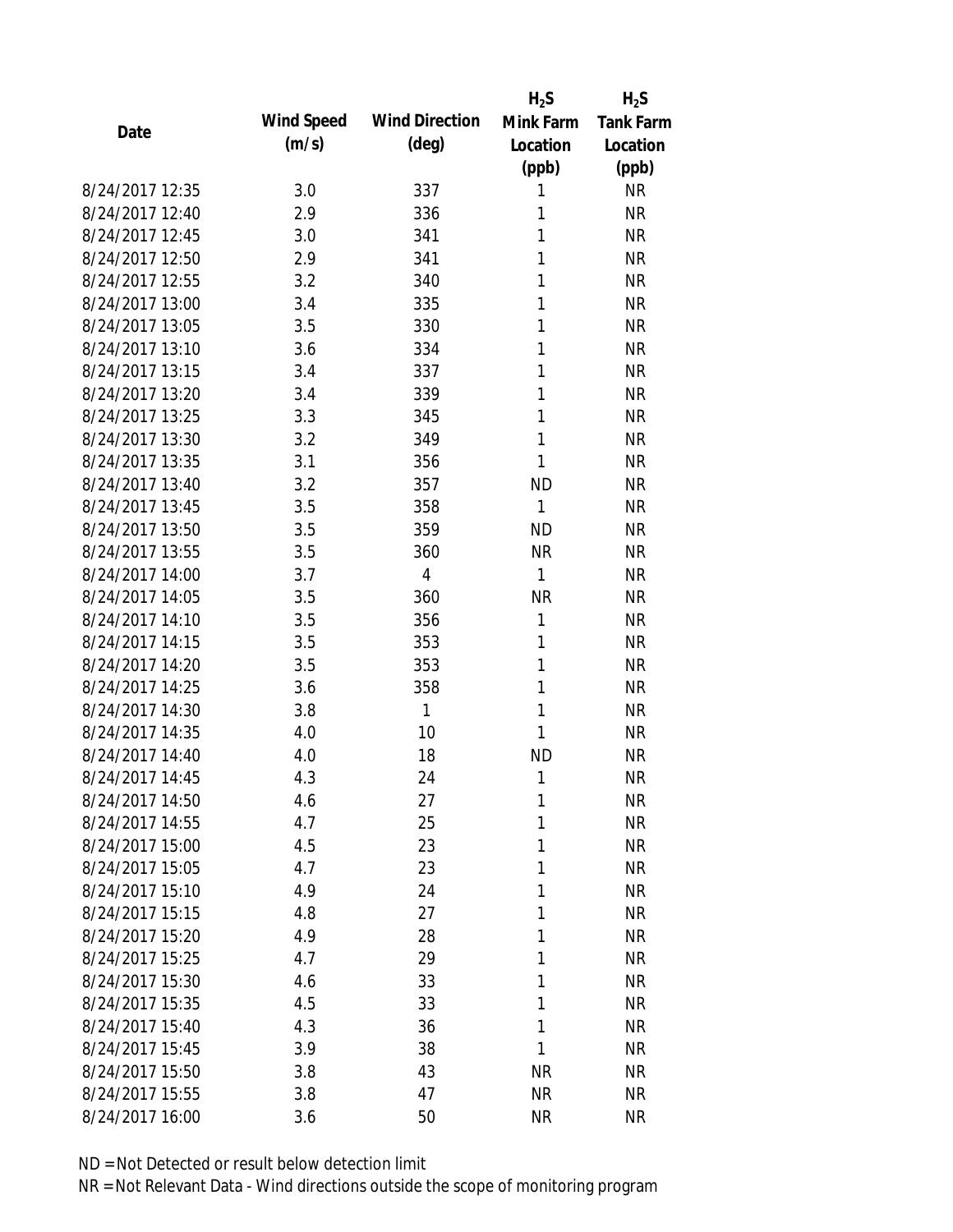|                 |            |                       | $H_2S$       | $H_2S$           |
|-----------------|------------|-----------------------|--------------|------------------|
| Date            | Wind Speed | <b>Wind Direction</b> | Mink Farm    | <b>Tank Farm</b> |
|                 | (m/s)      | $(\text{deg})$        | Location     | Location         |
|                 |            |                       | (ppb)        | (ppb)            |
| 8/24/2017 16:05 | 3.4        | 52                    | <b>NR</b>    | <b>NR</b>        |
| 8/24/2017 16:10 | 3.4        | 48                    | <b>NR</b>    | <b>NR</b>        |
| 8/24/2017 16:15 | 3.6        | 46                    | <b>NR</b>    | <b>NR</b>        |
| 8/24/2017 16:20 | 3.6        | 45                    | <b>NR</b>    | <b>NR</b>        |
| 8/24/2017 16:25 | 3.6        | 48                    | <b>NR</b>    | <b>NR</b>        |
| 8/24/2017 16:30 | 3.8        | 44                    | <b>NR</b>    | <b>NR</b>        |
| 8/24/2017 16:35 | 4.0        | 43                    | <b>NR</b>    | <b>NR</b>        |
| 8/24/2017 16:40 | 4.0        | 46                    | <b>NR</b>    | <b>NR</b>        |
| 8/24/2017 16:45 | 3.7        | 47                    | <b>NR</b>    | <b>NR</b>        |
| 8/24/2017 16:50 | 3.6        | 46                    | <b>NR</b>    | <b>NR</b>        |
| 8/24/2017 16:55 | 3.6        | 45                    | <b>NR</b>    | <b>NR</b>        |
| 8/24/2017 17:00 | 3.5        | 45                    | <b>NR</b>    | <b>NR</b>        |
| 8/24/2017 17:05 | 3.4        | 45                    | <b>NR</b>    | <b>NR</b>        |
| 8/24/2017 17:10 | 3.4        | 46                    | <b>NR</b>    | <b>NR</b>        |
| 8/24/2017 17:15 | 3.4        | 45                    | <b>NR</b>    | <b>NR</b>        |
| 8/24/2017 17:20 | 3.4        | 44                    | <b>NR</b>    | <b>NR</b>        |
| 8/24/2017 17:25 | 3.6        | 40                    | 1            | <b>NR</b>        |
| 8/24/2017 17:30 | 3.6        | 40                    | $\mathbf{1}$ | <b>NR</b>        |
| 8/24/2017 17:35 | 3.6        | 40                    | 1            | <b>NR</b>        |
| 8/24/2017 17:40 | 3.7        | 40                    | <b>ND</b>    | <b>NR</b>        |
| 8/24/2017 17:45 | 3.7        | 42                    | <b>NR</b>    | <b>NR</b>        |
| 8/24/2017 17:50 | 3.6        | 43                    | <b>NR</b>    | <b>NR</b>        |
| 8/24/2017 17:55 | 3.5        | 45                    | <b>NR</b>    | <b>NR</b>        |
| 8/24/2017 18:00 | 3.5        | 45                    | <b>NR</b>    | <b>NR</b>        |
| 8/24/2017 18:05 | 3.4        | 47                    | <b>NR</b>    | <b>NR</b>        |
| 8/24/2017 18:10 | 3.3        | 47                    | <b>NR</b>    | <b>NR</b>        |
| 8/24/2017 18:15 | 3.3        | 46                    | <b>NR</b>    | <b>NR</b>        |
| 8/24/2017 18:20 | 3.3        | 44                    | <b>NR</b>    | <b>NR</b>        |
| 8/24/2017 18:25 | 3.2        | 44                    | <b>NR</b>    | <b>NR</b>        |
| 8/24/2017 18:30 | 3.2        | 45                    | <b>NR</b>    | <b>NR</b>        |
| 8/24/2017 18:35 | 3.1        | 44                    | <b>NR</b>    | <b>NR</b>        |
| 8/24/2017 18:40 | 3.2        | 43                    | <b>NR</b>    | <b>NR</b>        |
| 8/24/2017 18:45 | 3.2        | 43                    | <b>NR</b>    | <b>NR</b>        |
| 8/24/2017 18:50 | 3.1        | 44                    | <b>NR</b>    | <b>NR</b>        |
| 8/24/2017 18:55 | 3.1        | 42                    | <b>NR</b>    | <b>NR</b>        |
| 8/24/2017 19:00 | 3.2        | 42                    | <b>NR</b>    | <b>NR</b>        |
| 8/24/2017 19:05 | 2.9        | 44                    | <b>NR</b>    | <b>NR</b>        |
| 8/24/2017 19:10 | 2.8        | 47                    | <b>NR</b>    | <b>NR</b>        |
| 8/24/2017 19:15 | 2.6        | 47                    | <b>NR</b>    | <b>NR</b>        |
| 8/24/2017 19:20 | 2.4        | 49                    | <b>NR</b>    | <b>NR</b>        |
| 8/24/2017 19:25 |            | 51                    | <b>NR</b>    | <b>NR</b>        |
|                 | 2.4        |                       |              |                  |
| 8/24/2017 19:30 | 2.2        | 51                    | <b>NR</b>    | <b>NR</b>        |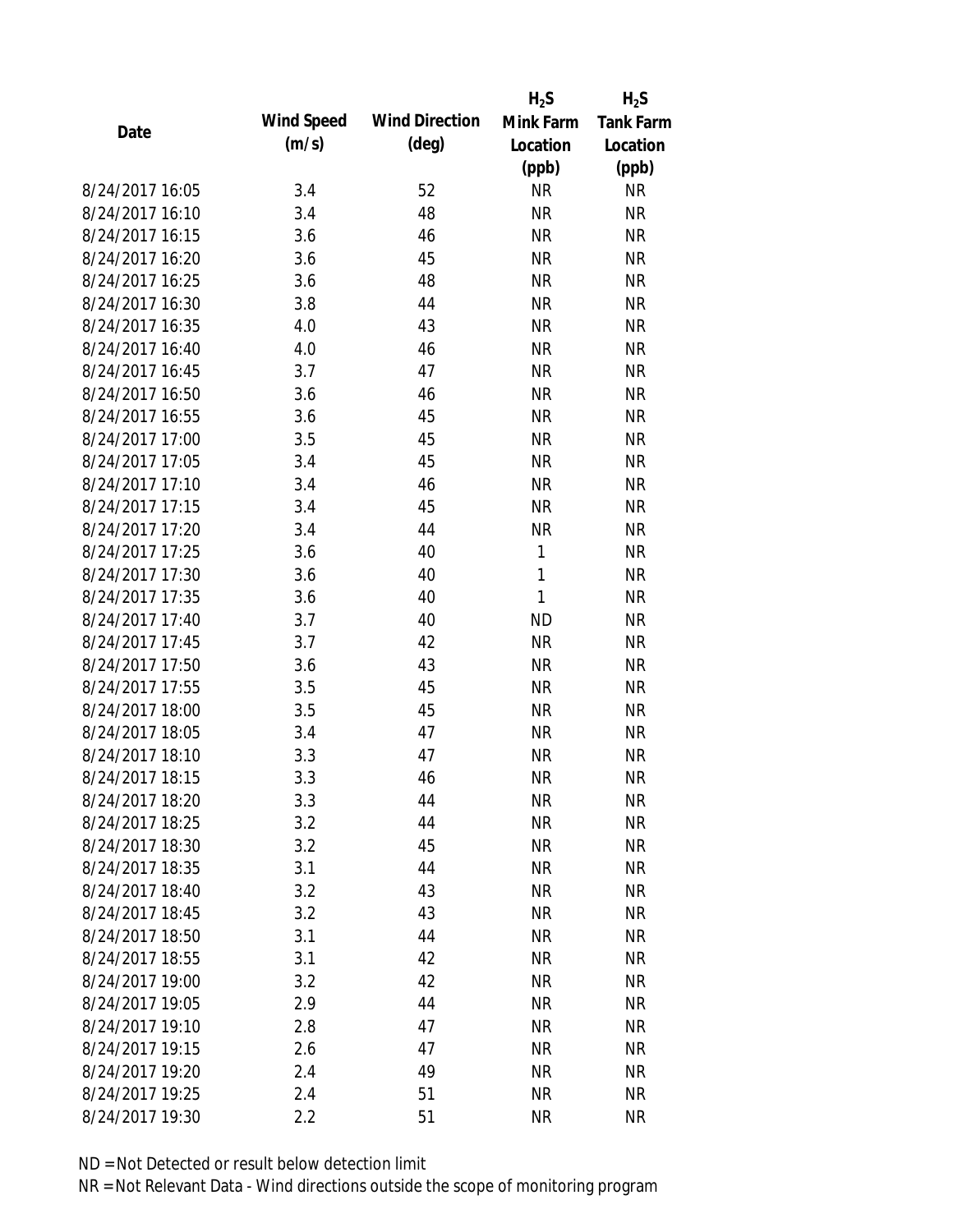|                 |            |                       | $H_2S$    | $H_2S$           |
|-----------------|------------|-----------------------|-----------|------------------|
| Date            | Wind Speed | <b>Wind Direction</b> | Mink Farm | <b>Tank Farm</b> |
|                 | (m/s)      | $(\text{deg})$        | Location  | Location         |
|                 |            |                       | (ppb)     | (ppb)            |
| 8/24/2017 19:35 | 2.3        | 50                    | <b>NR</b> | <b>NR</b>        |
| 8/24/2017 19:40 | 2.3        | 47                    | <b>NR</b> | <b>NR</b>        |
| 8/24/2017 19:45 | 2.3        | 47                    | <b>NR</b> | <b>NR</b>        |
| 8/24/2017 19:50 | 2.2        | 46                    | <b>NR</b> | <b>NR</b>        |
| 8/24/2017 19:55 | 2.0        | 46                    | <b>NR</b> | <b>NR</b>        |
| 8/24/2017 20:00 | 1.9        | 45                    | <b>NR</b> | <b>NR</b>        |
| 8/24/2017 20:05 | 1.7        | 45                    | <b>NR</b> | <b>NR</b>        |
| 8/24/2017 20:10 | 1.5        | 43                    | <b>NR</b> | <b>NR</b>        |
| 8/24/2017 20:15 | 1.3        | 44                    | <b>NR</b> | <b>NR</b>        |
| 8/24/2017 20:20 | 1.3        | 44                    | <b>NR</b> | <b>NR</b>        |
| 8/24/2017 20:25 | 1.2        | 45                    | <b>NR</b> | <b>NR</b>        |
| 8/24/2017 20:30 | 1.2        | 46                    | <b>NR</b> | <b>NR</b>        |
| 8/24/2017 20:35 | 1.3        | 46                    | <b>NR</b> | <b>NR</b>        |
| 8/24/2017 20:40 | 1.3        | 47                    | <b>NR</b> | <b>NR</b>        |
| 8/24/2017 20:45 | 1.4        | 46                    | <b>NR</b> | <b>NR</b>        |
| 8/24/2017 20:50 | 1.4        | 47                    | <b>NR</b> | <b>NR</b>        |
| 8/24/2017 20:55 | 1.4        | 46                    | <b>NR</b> | <b>NR</b>        |
| 8/24/2017 21:00 | 1.5        | 45                    | <b>NR</b> | <b>NR</b>        |
| 8/24/2017 21:05 | 1.4        | 46                    | <b>NR</b> | <b>NR</b>        |
| 8/24/2017 21:10 | 1.5        | 45                    | <b>NR</b> | <b>NR</b>        |
| 8/24/2017 21:15 | 1.6        | 44                    | <b>NR</b> | <b>NR</b>        |
| 8/24/2017 21:20 | 1.7        | 41                    | <b>NR</b> | <b>NR</b>        |
| 8/24/2017 21:25 | 1.7        | 40                    | 1         | <b>NR</b>        |
| 8/24/2017 21:30 | 1.7        | 40                    | 1         | <b>NR</b>        |
| 8/24/2017 21:35 | 1.8        | 41                    | <b>NR</b> | <b>NR</b>        |
| 8/24/2017 21:40 | 1.8        | 41                    | <b>NR</b> | <b>NR</b>        |
| 8/24/2017 21:45 | 1.8        | 43                    | <b>NR</b> | <b>NR</b>        |
| 8/24/2017 21:50 | 1.7        | 44                    | <b>NR</b> | <b>NR</b>        |
| 8/24/2017 21:55 | 1.7        | 46                    | <b>NR</b> | <b>NR</b>        |
| 8/24/2017 22:00 | 1.7        | 46                    | <b>NR</b> | <b>NR</b>        |
| 8/24/2017 22:05 | 1.7        | 45                    | <b>NR</b> | <b>NR</b>        |
| 8/24/2017 22:10 | 1.6        | 47                    | <b>NR</b> | <b>NR</b>        |
| 8/24/2017 22:15 | 1.5        | 49                    | <b>NR</b> | <b>NR</b>        |
| 8/24/2017 22:20 | 1.4        | 49                    | <b>NR</b> | <b>NR</b>        |
| 8/24/2017 22:25 | 1.4        | 48                    | <b>NR</b> | <b>NR</b>        |
| 8/24/2017 22:30 | 1.3        | 46                    | <b>NR</b> | <b>NR</b>        |
| 8/24/2017 22:35 | 1.3        | 43                    | <b>NR</b> | <b>NR</b>        |
| 8/24/2017 22:40 | 1.4        | 39                    | 1         | <b>NR</b>        |
| 8/24/2017 22:45 | 1.6        | 36                    | 1         | <b>NR</b>        |
| 8/24/2017 22:50 | 1.8        | 34                    | 1         | <b>NR</b>        |
| 8/24/2017 22:55 | 1.8        | 33                    | 1         | <b>NR</b>        |
| 8/24/2017 23:00 | 1.9        | 34                    | 1         | <b>NR</b>        |
|                 |            |                       |           |                  |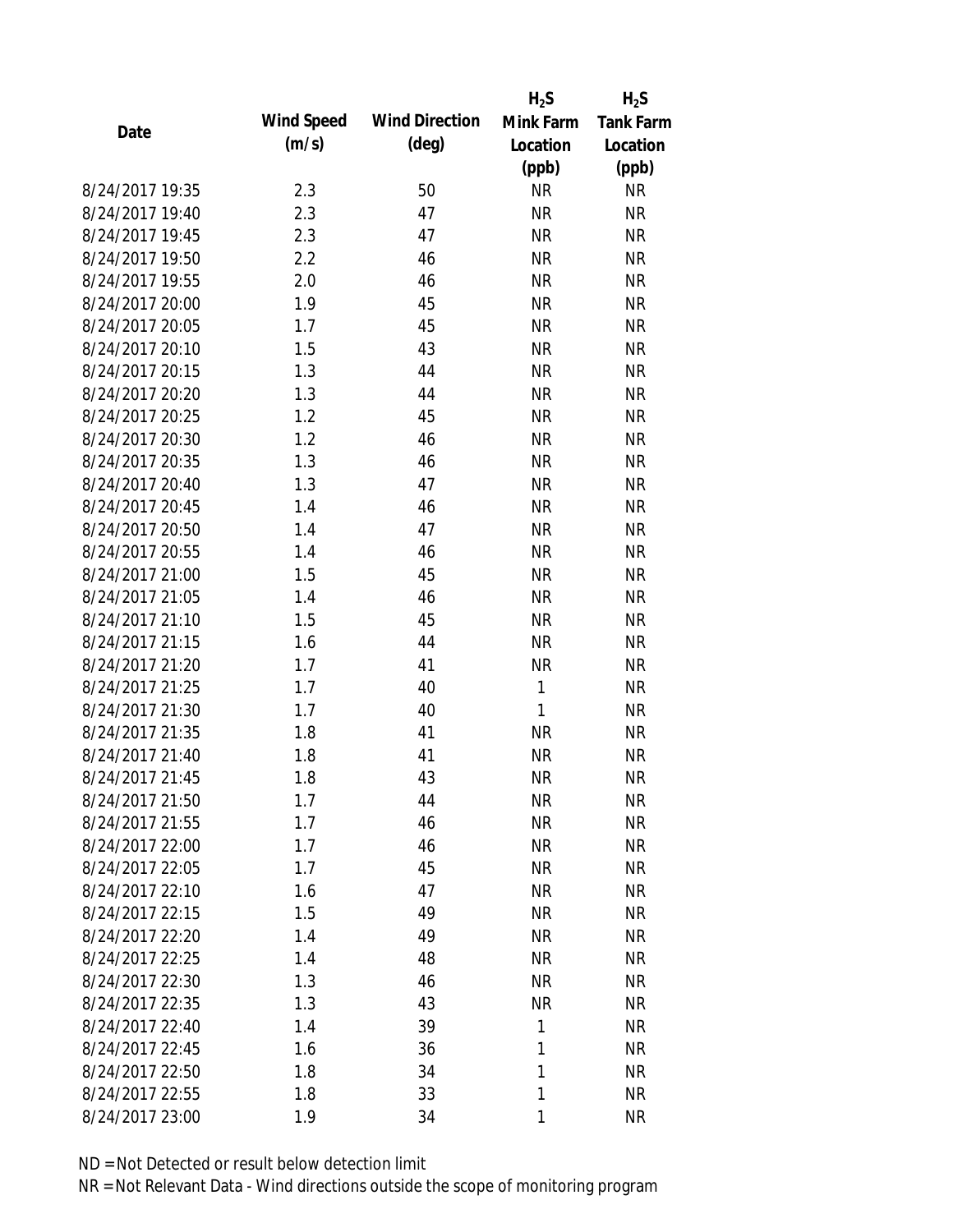|                 |            |                       | $H_2S$       | $H_2S$           |
|-----------------|------------|-----------------------|--------------|------------------|
|                 | Wind Speed | <b>Wind Direction</b> | Mink Farm    | <b>Tank Farm</b> |
| Date            | (m/s)      | $(\text{deg})$        | Location     | Location         |
|                 |            |                       | (ppb)        | (ppb)            |
| 8/24/2017 23:05 | 1.9        | 36                    | 1            | <b>NR</b>        |
| 8/24/2017 23:10 | 1.9        | 37                    | 1            | <b>NR</b>        |
| 8/24/2017 23:15 | 1.9        | 37                    | $\mathbf{1}$ | <b>NR</b>        |
| 8/24/2017 23:20 | 1.9        | 38                    | <b>ND</b>    | <b>NR</b>        |
| 8/24/2017 23:25 | 2.0        | 37                    | <b>ND</b>    | <b>NR</b>        |
| 8/24/2017 23:30 | 2.1        | 37                    | <b>ND</b>    | <b>NR</b>        |
| 8/24/2017 23:35 | 2.1        | 38                    | 1            | <b>NR</b>        |
| 8/24/2017 23:40 | 2.1        | 39                    | $\mathbf{1}$ | <b>NR</b>        |
| 8/24/2017 23:45 | 2.0        | 40                    | 1            | <b>NR</b>        |
| 8/24/2017 23:50 | 1.9        | 41                    | <b>NR</b>    | <b>NR</b>        |
| 8/24/2017 23:55 | 1.7        | 43                    | <b>NR</b>    | <b>NR</b>        |
| 8/24/2017 24:00 | 1.7        | 42                    | <b>NR</b>    | <b>NR</b>        |
| 8/25/2017 00:05 | 1.8        | 40                    | $\mathbf{1}$ | <b>NR</b>        |
| 8/25/2017 00:10 | 1.7        | 39                    | <b>ND</b>    | <b>NR</b>        |
| 8/25/2017 00:15 | 1.8        | 36                    | 1            | <b>NR</b>        |
| 8/25/2017 00:20 | 1.9        | 35                    | <b>ND</b>    | <b>NR</b>        |
| 8/25/2017 00:25 | 1.9        | 33                    | <b>ND</b>    | <b>NR</b>        |
| 8/25/2017 00:30 | 1.9        | 33                    | <b>ND</b>    | <b>NR</b>        |
| 8/25/2017 00:35 | 1.9        | 34                    | <b>ND</b>    | <b>NR</b>        |
| 8/25/2017 00:40 | 1.9        | 34                    | <b>ND</b>    | <b>NR</b>        |
| 8/25/2017 00:45 | 1.8        | 33                    | <b>ND</b>    | <b>NR</b>        |
| 8/25/2017 00:50 | 1.7        | 34                    | <b>ND</b>    | <b>NR</b>        |
| 8/25/2017 00:55 | 1.7        | 33                    | 1            | <b>NR</b>        |
| 8/25/2017 01:00 | 1.7        | 32                    | 1            | <b>NR</b>        |
| 8/25/2017 01:05 | 1.7        | 32                    | 1            | <b>NR</b>        |
| 8/25/2017 01:10 | 1.6        | 30                    | 1            | <b>NR</b>        |
| 8/25/2017 01:15 | 1.5        | 29                    | 1            | <b>NR</b>        |
| 8/25/2017 01:20 | 1.5        | 28                    | 1            | <b>NR</b>        |
| 8/25/2017 01:25 | 1.5        | 29                    | 1            | <b>NR</b>        |
| 8/25/2017 01:30 | 1.5        | 28                    | 1            | <b>NR</b>        |
| 8/25/2017 01:35 | 1.5        | 26                    | 1            | <b>NR</b>        |
| 8/25/2017 01:40 | 1.6        | 26                    | 1            | <b>NR</b>        |
| 8/25/2017 01:45 | 1.8        | 26                    | 1            | <b>NR</b>        |
| 8/25/2017 01:50 | 1.8        | 26                    | 1            | <b>NR</b>        |
| 8/25/2017 01:55 | 1.8        | 26                    | 1            | <b>NR</b>        |
| 8/25/2017 02:00 | 1.7        | 27                    | 1            | <b>NR</b>        |
| 8/25/2017 02:05 | 1.5        | 28                    | 1            | <b>NR</b>        |
| 8/25/2017 02:10 | 1.4        | 30                    | 1            | <b>NR</b>        |
| 8/25/2017 02:15 | 1.2        | 32                    | 1            | <b>NR</b>        |
| 8/25/2017 02:20 | 0.9        | 36                    | 1            | <b>NR</b>        |
| 8/25/2017 02:25 | 0.9        | 40                    | 1            | <b>NR</b>        |
| 8/25/2017 02:30 | 0.9        | 43                    | <b>NR</b>    | <b>NR</b>        |
|                 |            |                       |              |                  |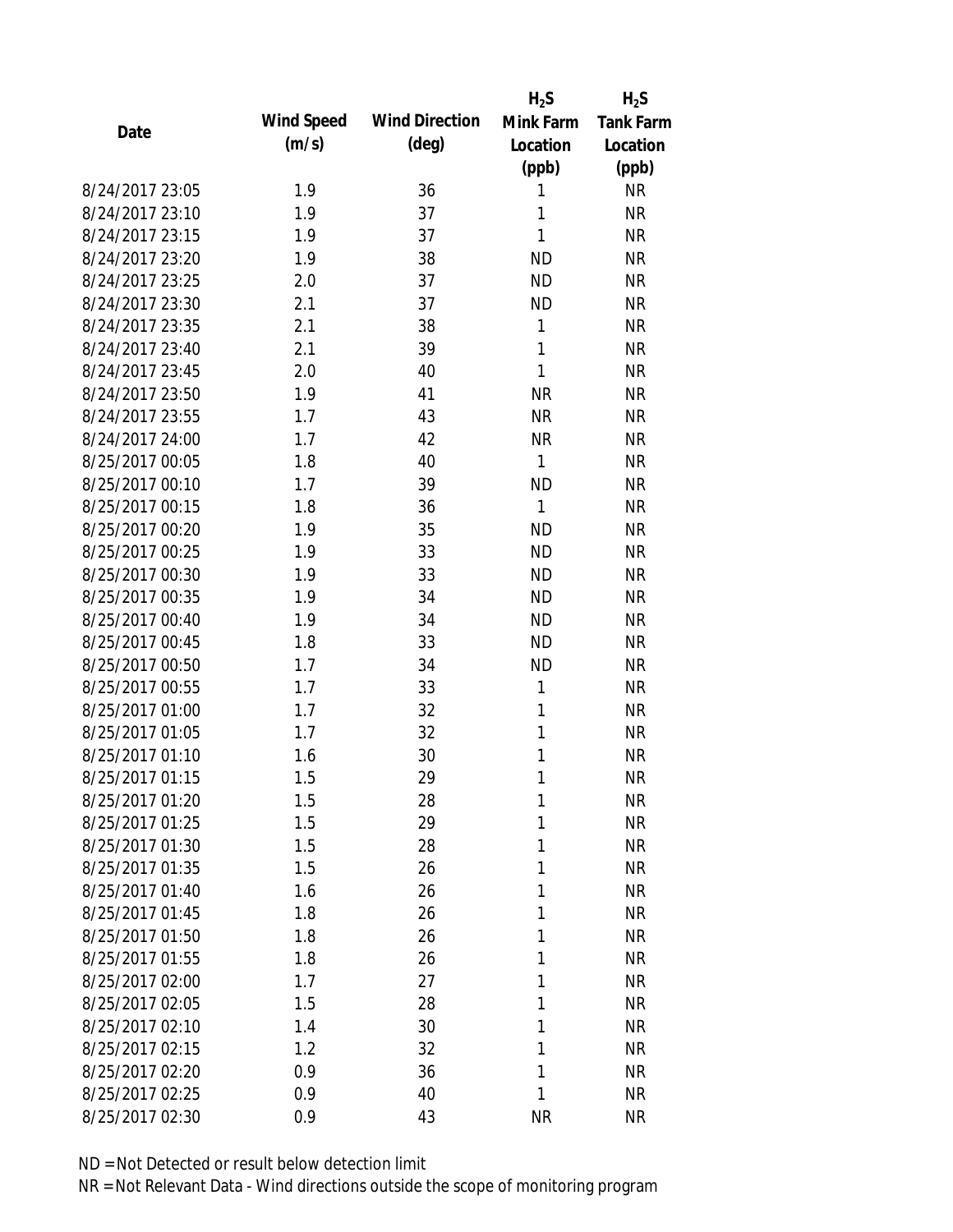|                 |            |                       | $H_2S$         | $H_2S$           |
|-----------------|------------|-----------------------|----------------|------------------|
| Date            | Wind Speed | <b>Wind Direction</b> | Mink Farm      | <b>Tank Farm</b> |
|                 | (m/s)      | $(\text{deg})$        | Location       | Location         |
|                 |            |                       | (ppb)          | (ppb)            |
| 8/25/2017 02:35 | 1.1        | 41                    | <b>NR</b>      | <b>NR</b>        |
| 8/25/2017 02:40 | 1.2        | 38                    | 1              | <b>NR</b>        |
| 8/25/2017 02:45 | 1.3        | 33                    | 1              | <b>NR</b>        |
| 8/25/2017 02:50 | 1.5        | 28                    | 1              | <b>NR</b>        |
| 8/25/2017 02:55 | 1.6        | 23                    | 1              | <b>NR</b>        |
| 8/25/2017 03:00 | 1.5        | 16                    | 1              | <b>NR</b>        |
| 8/25/2017 03:05 | 1.4        | 12                    | 1              | <b>NR</b>        |
| 8/25/2017 03:10 | 1.2        | $\overline{7}$        | 1              | <b>NR</b>        |
| 8/25/2017 03:15 | 1.2        | 357                   | 1              | <b>NR</b>        |
| 8/25/2017 03:20 | 1.1        | 352                   | 1              | <b>NR</b>        |
| 8/25/2017 03:25 | 1.1        | 342                   | 1              | <b>NR</b>        |
| 8/25/2017 03:30 | 1.2        | 339                   | 1              | <b>NR</b>        |
| 8/25/2017 03:35 | 1.2        | 336                   | 1              | <b>NR</b>        |
| 8/25/2017 03:40 | 1.3        | 334                   | 1              | <b>NR</b>        |
| 8/25/2017 03:45 | 1.3        | 337                   | 1              | <b>NR</b>        |
| 8/25/2017 03:50 | 1.3        | 338                   | $\overline{2}$ | <b>NR</b>        |
| 8/25/2017 03:55 | 1.3        | 343                   | $\overline{2}$ | <b>NR</b>        |
| 8/25/2017 04:00 | 1.3        | 346                   | $\mathbf{1}$   | <b>NR</b>        |
| 8/25/2017 04:05 | 1.1        | 348                   | $\overline{2}$ | <b>NR</b>        |
| 8/25/2017 04:10 | 1.1        | 351                   | $\overline{2}$ | <b>NR</b>        |
| 8/25/2017 04:15 | 1.0        | 348                   | $\mathbf{1}$   | <b>NR</b>        |
| 8/25/2017 04:20 | 1.0        | 339                   | 1              | <b>NR</b>        |
| 8/25/2017 04:25 | 1.0        | 334                   | 1              | <b>NR</b>        |
| 8/25/2017 04:30 | 1.0        | 334                   | 1              | <b>NR</b>        |
| 8/25/2017 04:35 | 1.2        | 340                   | 1              | <b>NR</b>        |
| 8/25/2017 04:40 | 1.4        | 348                   | 1              | <b>NR</b>        |
| 8/25/2017 04:45 | 1.5        | 360                   | <b>NR</b>      | <b>NR</b>        |
| 8/25/2017 04:50 | 1.7        | 13                    | $\overline{2}$ | <b>NR</b>        |
| 8/25/2017 04:55 | 1.8        | 21                    | $\overline{2}$ | <b>NR</b>        |
| 8/25/2017 05:00 | 1.8        | 26                    | $\mathfrak{Z}$ | <b>NR</b>        |
| 8/25/2017 05:05 | 1.8        | 29                    | $\mathfrak{Z}$ | <b>NR</b>        |
| 8/25/2017 05:10 | 1.8        | 30                    | $\mathfrak{Z}$ | <b>NR</b>        |
| 8/25/2017 05:15 | 1.8        | 31                    | $\mathfrak{Z}$ | <b>NR</b>        |
| 8/25/2017 05:20 | 1.9        | 32                    | 3              | <b>NR</b>        |
| 8/25/2017 05:25 | 1.9        | 33                    | $\overline{2}$ | <b>NR</b>        |
| 8/25/2017 05:30 | 1.9        | 34                    | $\overline{2}$ | <b>NR</b>        |
| 8/25/2017 05:35 | 1.9        | 37                    | $\overline{2}$ | <b>NR</b>        |
| 8/25/2017 05:40 | 1.9        | 39                    | 1              | <b>NR</b>        |
| 8/25/2017 05:45 | 1.9        | 42                    | <b>NR</b>      | <b>NR</b>        |
| 8/25/2017 05:50 | 1.7        | 44                    | <b>NR</b>      | <b>NR</b>        |
| 8/25/2017 05:55 | 1.7        | 44                    | <b>NR</b>      | <b>NR</b>        |
| 8/25/2017 06:00 | 1.7        | 43                    | <b>NR</b>      | <b>NR</b>        |
|                 |            |                       |                |                  |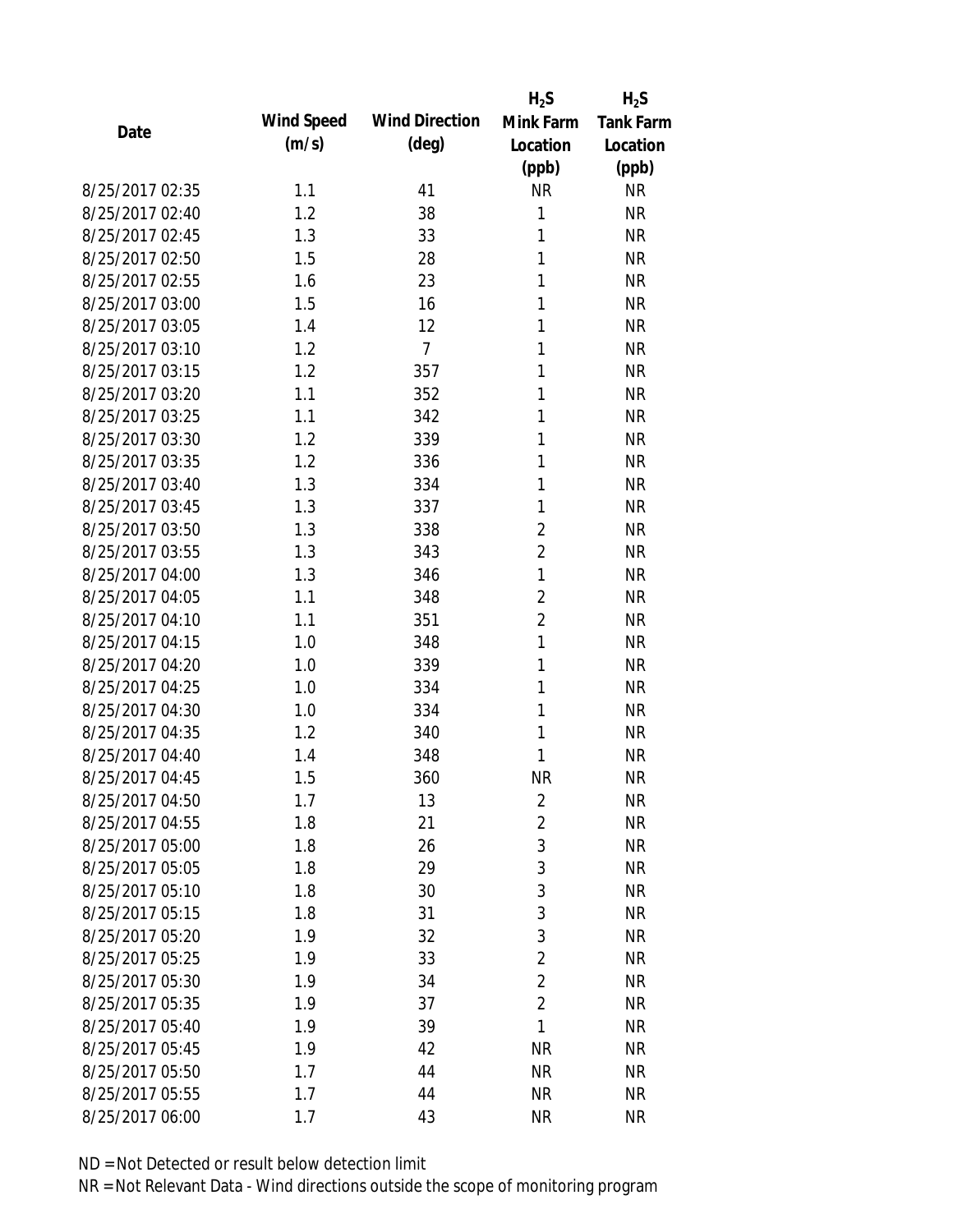|                 |            |                       | $H_2S$         | $H_2S$           |
|-----------------|------------|-----------------------|----------------|------------------|
| Date            | Wind Speed | <b>Wind Direction</b> | Mink Farm      | <b>Tank Farm</b> |
|                 | (m/s)      | $(\text{deg})$        | Location       | Location         |
|                 |            |                       | (ppb)          | (ppb)            |
| 8/25/2017 06:05 | 1.7        | 39                    | 1              | <b>NR</b>        |
| 8/25/2017 06:10 | 1.6        | 36                    | 1              | <b>NR</b>        |
| 8/25/2017 06:15 | 1.6        | 33                    | 1              | <b>NR</b>        |
| 8/25/2017 06:20 | 1.5        | 28                    | $\overline{2}$ | <b>NR</b>        |
| 8/25/2017 06:25 | 1.6        | 26                    | $\overline{c}$ | <b>NR</b>        |
| 8/25/2017 06:30 | 1.5        | 23                    | $\overline{2}$ | <b>NR</b>        |
| 8/25/2017 06:35 | 1.4        | 20                    | $\overline{2}$ | <b>NR</b>        |
| 8/25/2017 06:40 | 1.4        | 20                    | $\overline{2}$ | <b>NR</b>        |
| 8/25/2017 06:45 | 1.5        | 23                    | $\overline{2}$ | <b>NR</b>        |
| 8/25/2017 06:50 | 1.5        | 24                    | $\overline{2}$ | <b>NR</b>        |
| 8/25/2017 06:55 | 1.6        | 24                    | $\overline{2}$ | <b>NR</b>        |
| 8/25/2017 07:00 | 1.6        | 28                    | $\overline{2}$ | <b>NR</b>        |
| 8/25/2017 07:05 | 1.7        | 33                    | 1              | <b>NR</b>        |
| 8/25/2017 07:10 | 1.8        | 35                    | 1              | <b>NR</b>        |
| 8/25/2017 07:15 | 1.8        | 36                    | $\mathbf{1}$   | <b>NR</b>        |
| 8/25/2017 07:20 | 1.8        | 39                    | 1              | <b>NR</b>        |
| 8/25/2017 07:25 | 1.9        | 43                    | <b>NR</b>      | <b>NR</b>        |
| 8/25/2017 07:30 | 2.0        | 43                    | <b>NR</b>      | <b>NR</b>        |
| 8/25/2017 07:35 | 2.1        | 44                    | <b>NR</b>      | <b>NR</b>        |
| 8/25/2017 07:40 | 2.0        | 44                    | <b>NR</b>      | <b>NR</b>        |
| 8/25/2017 07:45 | 2.0        | 43                    | <b>NR</b>      | <b>NR</b>        |
| 8/25/2017 07:50 | 2.0        | 42                    | <b>NR</b>      | <b>NR</b>        |
| 8/25/2017 07:55 | 1.9        | 40                    | <b>ND</b>      | <b>NR</b>        |
| 8/25/2017 08:00 | 1.8        | 39                    | <b>ND</b>      | <b>NR</b>        |
| 8/25/2017 08:05 | 1.7        | 38                    | <b>ND</b>      | <b>NR</b>        |
| 8/25/2017 08:10 | 1.6        | 37                    | <b>ND</b>      | <b>NR</b>        |
| 8/25/2017 08:15 | 1.6        | 37                    | <b>ND</b>      | <b>NR</b>        |
| 8/25/2017 08:20 | 1.5        | 39                    | <b>ND</b>      | <b>NR</b>        |
| 8/25/2017 08:25 | 1.5        | 42                    | <b>NR</b>      | <b>NR</b>        |
| 8/25/2017 08:30 | 1.5        | 44                    | <b>NR</b>      | <b>NR</b>        |
| 8/25/2017 08:35 | 1.4        | 45                    | <b>NR</b>      | <b>NR</b>        |
| 8/25/2017 08:40 | 1.2        | 53                    | <b>NR</b>      | <b>NR</b>        |
| 8/25/2017 08:45 | 1.2        | 64                    | <b>NR</b>      | <b>NR</b>        |
| 8/25/2017 08:50 | 1.1        | 76                    | <b>NR</b>      | <b>NR</b>        |
| 8/25/2017 08:55 | 1.1        | 96                    | <b>NR</b>      | <b>NR</b>        |
| 8/25/2017 09:00 | 1.0        | 115                   | <b>NR</b>      | <b>NR</b>        |
| 8/25/2017 09:05 | 1.2        | 136                   | <b>NR</b>      | <b>NR</b>        |
| 8/25/2017 09:10 | 1.3        | 140                   | <b>NR</b>      | <b>NR</b>        |
| 8/25/2017 09:15 | 1.4        | 147                   | <b>NR</b>      | <b>NR</b>        |
| 8/25/2017 09:20 | 1.5        | 150                   | <b>NR</b>      | <b>NR</b>        |
| 8/25/2017 09:25 | 1.5        | 153                   | <b>NR</b>      | <b>NR</b>        |
| 8/25/2017 09:30 | 1.6        | 152                   | <b>NR</b>      | <b>NR</b>        |
|                 |            |                       |                |                  |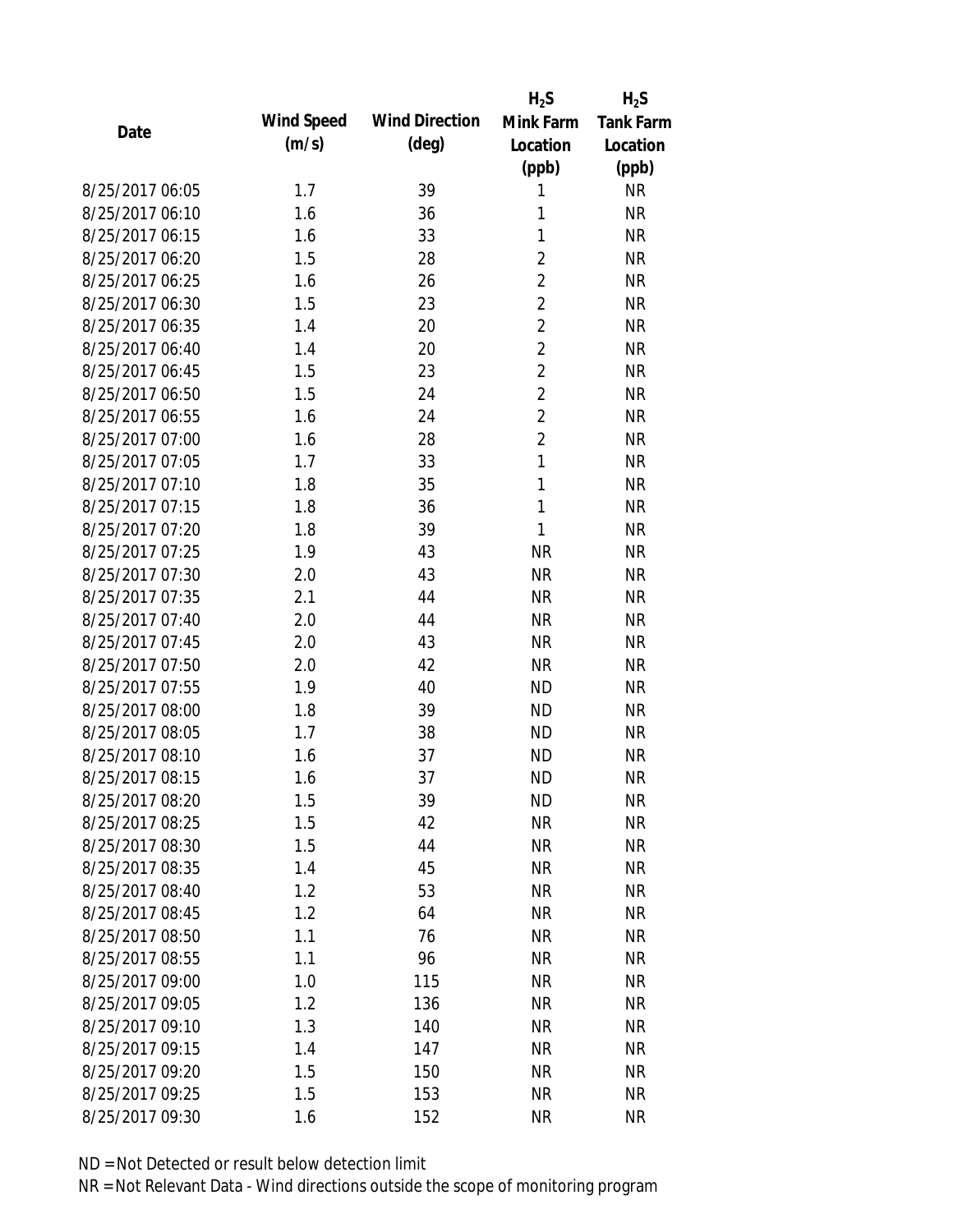|                 |            |                       | $H_2S$    | $H_2S$           |
|-----------------|------------|-----------------------|-----------|------------------|
| Date            | Wind Speed | <b>Wind Direction</b> | Mink Farm | <b>Tank Farm</b> |
|                 | (m/s)      | $(\text{deg})$        | Location  | Location         |
|                 |            |                       | (ppb)     | (ppb)            |
| 8/25/2017 09:35 | 1.6        | 142                   | <b>NR</b> | <b>NR</b>        |
| 8/25/2017 09:40 | 1.6        | 142                   | <b>NR</b> | <b>NR</b>        |
| 8/25/2017 09:45 | 1.5        | 143                   | <b>NR</b> | <b>NR</b>        |
| 8/25/2017 09:50 | 1.6        | 141                   | <b>NR</b> | <b>NR</b>        |
| 8/25/2017 09:55 | 1.8        | 140                   | <b>NR</b> | <b>NR</b>        |
| 8/25/2017 10:00 | 1.8        | 145                   | <b>NR</b> | <b>NR</b>        |
| 8/25/2017 10:05 | 1.9        | 146                   | <b>NR</b> | <b>NR</b>        |
| 8/25/2017 10:10 | 1.9        | 143                   | <b>NR</b> | <b>NR</b>        |
| 8/25/2017 10:15 | 1.9        | 138                   | <b>NR</b> | <b>NR</b>        |
| 8/25/2017 10:20 | 2.0        | 135                   | <b>NR</b> | <b>NR</b>        |
| 8/25/2017 10:25 | 2.1        | 129                   | <b>NR</b> | <b>NR</b>        |
| 8/25/2017 10:30 | 2.2        | 124                   | <b>NR</b> | <b>NR</b>        |
| 8/25/2017 10:35 | 2.3        | 132                   | <b>NR</b> | <b>NR</b>        |
| 8/25/2017 10:40 | 2.5        | 133                   | <b>NR</b> | <b>NR</b>        |
| 8/25/2017 10:45 | 2.5        | 136                   | <b>NR</b> | <b>NR</b>        |
| 8/25/2017 10:50 | 2.6        | 141                   | <b>NR</b> | <b>NR</b>        |
| 8/25/2017 10:55 | 2.4        | 143                   | <b>NR</b> | <b>NR</b>        |
| 8/25/2017 11:00 | 2.2        | 138                   | <b>NR</b> | <b>NR</b>        |
| 8/25/2017 11:05 | 2.3        | 126                   | <b>NR</b> | <b>NR</b>        |
| 8/25/2017 11:10 | 2.1        | 123                   | <b>NR</b> | <b>NR</b>        |
| 8/25/2017 11:15 | 2.0        | 113                   | <b>NR</b> | <b>NR</b>        |
| 8/25/2017 11:20 | 2.0        | 109                   | <b>NR</b> | <b>NR</b>        |
| 8/25/2017 11:25 | 2.2        | 104                   | <b>NR</b> | <b>NR</b>        |
| 8/25/2017 11:30 | 2.3        | 112                   | <b>NR</b> | <b>NR</b>        |
| 8/25/2017 11:35 | 2.1        | 108                   | <b>NR</b> | <b>NR</b>        |
| 8/25/2017 11:40 | 2.1        | 95                    | <b>NR</b> | <b>NR</b>        |
| 8/25/2017 11:45 | 2.3        | 91                    | <b>NR</b> | <b>NR</b>        |
| 8/25/2017 11:50 | 2.3        | 92                    | <b>NR</b> | <b>NR</b>        |
| 8/25/2017 11:55 | 2.1        | 92                    | <b>NR</b> | <b>NR</b>        |
| 8/25/2017 12:00 | 2.2        | 94                    | <b>NR</b> | <b>NR</b>        |
| 8/25/2017 12:05 | 2.4        | 100                   | <b>NR</b> | <b>NR</b>        |
| 8/25/2017 12:10 | 2.3        | 117                   | <b>NR</b> | <b>NR</b>        |
| 8/25/2017 12:15 | 2.3        | 131                   | <b>NR</b> | <b>NR</b>        |
| 8/25/2017 12:20 | 2.4        | 134                   | <b>NR</b> | <b>NR</b>        |
| 8/25/2017 12:25 | 2.4        | 143                   | <b>NR</b> | <b>NR</b>        |
| 8/25/2017 12:30 | 2.2        | 150                   | <b>NR</b> | <b>NR</b>        |
| 8/25/2017 12:35 | 1.9        | 152                   | <b>NR</b> | <b>NR</b>        |
| 8/25/2017 12:40 | 1.9        | 152                   | <b>NR</b> | <b>NR</b>        |
| 8/25/2017 12:45 | 2.0        | 151                   | <b>NR</b> | <b>NR</b>        |
| 8/25/2017 12:50 | 2.2        | 150                   | <b>NR</b> | <b>NR</b>        |
| 8/25/2017 12:55 | 2.2        | 141                   | <b>NR</b> | <b>NR</b>        |
|                 |            |                       |           |                  |
| 8/25/2017 13:00 | 2.3        | 127                   | <b>NR</b> | <b>NR</b>        |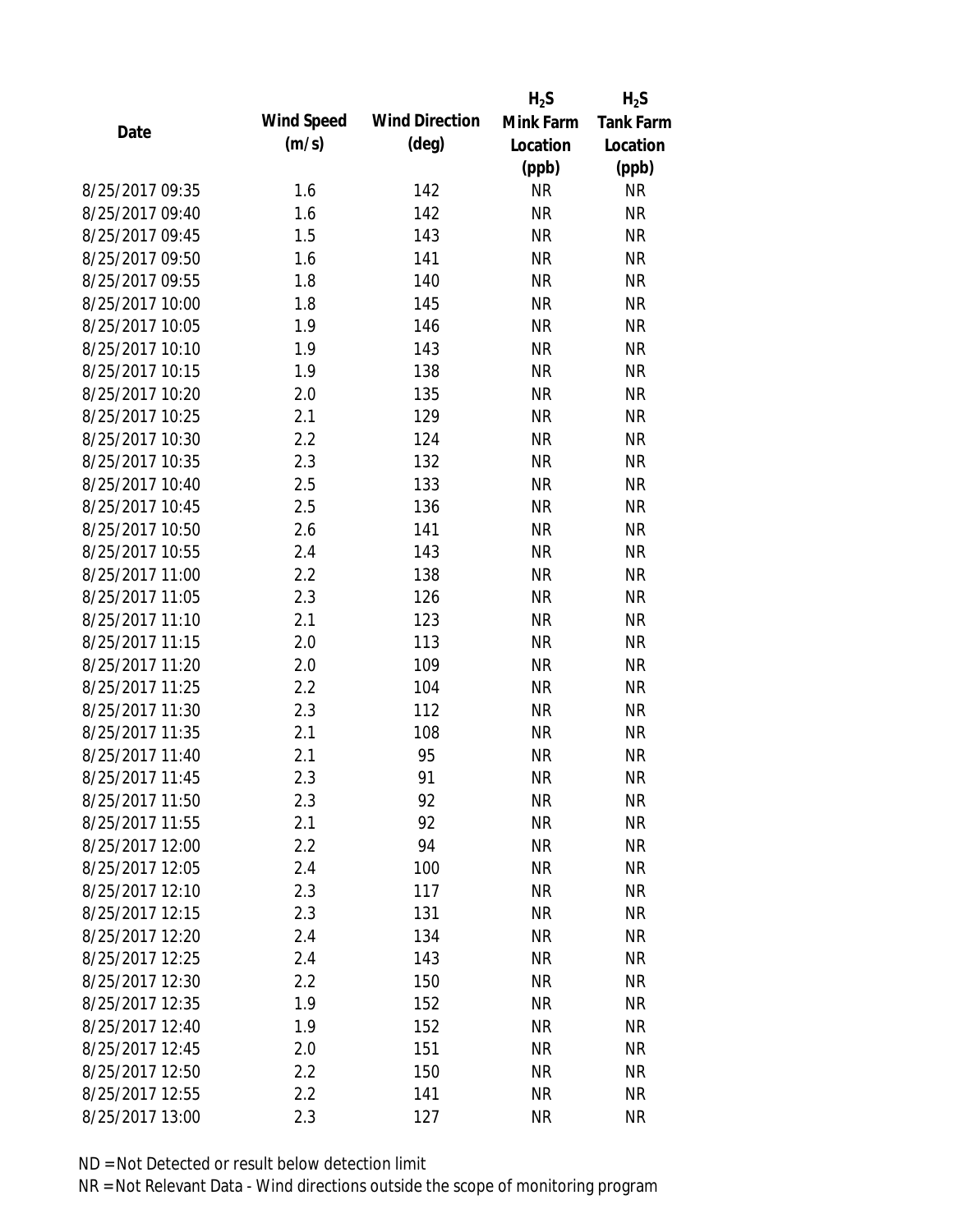|                 |            |                       | $H_2S$    | $H_2S$           |
|-----------------|------------|-----------------------|-----------|------------------|
| Date            | Wind Speed | <b>Wind Direction</b> | Mink Farm | <b>Tank Farm</b> |
|                 | (m/s)      | $(\text{deg})$        | Location  | Location         |
|                 |            |                       | (ppb)     | (ppb)            |
| 8/25/2017 13:05 | 2.2        | 137                   | <b>NR</b> | <b>NR</b>        |
| 8/25/2017 13:10 | 2.2        | 129                   | <b>NR</b> | <b>NR</b>        |
| 8/25/2017 13:15 | 2.0        | 111                   | <b>NR</b> | <b>NR</b>        |
| 8/25/2017 13:20 | 1.6        | 92                    | <b>NR</b> | <b>NR</b>        |
| 8/25/2017 13:25 | 1.7        | 92                    | <b>NR</b> | <b>NR</b>        |
| 8/25/2017 13:30 | 1.7        | 98                    | <b>NR</b> | <b>NR</b>        |
| 8/25/2017 13:35 | 1.9        | 86                    | <b>NR</b> | <b>NR</b>        |
| 8/25/2017 13:40 | 1.9        | 89                    | <b>NR</b> | <b>NR</b>        |
| 8/25/2017 13:45 | 2.1        | 92                    | <b>NR</b> | <b>NR</b>        |
| 8/25/2017 13:50 | 2.1        | 95                    | <b>NR</b> | <b>NR</b>        |
| 8/25/2017 13:55 | 2.0        | 104                   | <b>NR</b> | <b>NR</b>        |
| 8/25/2017 14:00 | 2.0        | 120                   | <b>NR</b> | <b>NR</b>        |
| 8/25/2017 14:05 | 2.0        | 127                   | <b>NR</b> | <b>NR</b>        |
| 8/25/2017 14:10 | 2.0        | 113                   | <b>NR</b> | <b>NR</b>        |
| 8/25/2017 14:15 | 1.9        | 109                   | <b>NR</b> | <b>NR</b>        |
| 8/25/2017 14:20 | 2.2        | 130                   | <b>NR</b> | <b>NR</b>        |
| 8/25/2017 14:25 | 2.3        | 129                   | <b>NR</b> | <b>NR</b>        |
| 8/25/2017 14:30 | 2.2        | 130                   | <b>NR</b> | <b>NR</b>        |
| 8/25/2017 14:35 | 2.3        | 160                   | <b>NR</b> | <b>NR</b>        |
| 8/25/2017 14:40 | 2.5        | 166                   | <b>NR</b> | <b>NR</b>        |
| 8/25/2017 14:45 | 2.6        | 170                   | <b>NR</b> | <b>ND</b>        |
| 8/25/2017 14:50 | 2.5        | 169                   | <b>NR</b> | <b>NR</b>        |
| 8/25/2017 14:55 | 2.1        | 161                   | <b>NR</b> | <b>NR</b>        |
| 8/25/2017 15:00 | 2.3        | 147                   | <b>NR</b> | <b>NR</b>        |
| 8/25/2017 15:05 | 2.3        | 147                   | <b>NR</b> | <b>NR</b>        |
| 8/25/2017 15:10 | 2.1        | 155                   | <b>NR</b> | <b>NR</b>        |
| 8/25/2017 15:15 | 2.0        | 149                   | <b>NR</b> | <b>NR</b>        |
| 8/25/2017 15:20 | 1.8        | 150                   | ΝR        | <b>NR</b>        |
| 8/25/2017 15:25 | 2.1        | 153                   | <b>NR</b> | <b>NR</b>        |
| 8/25/2017 15:30 | 2.1        | 155                   | <b>NR</b> | <b>NR</b>        |
| 8/25/2017 15:35 | 2.2        | 151                   | <b>NR</b> | <b>NR</b>        |
| 8/25/2017 15:40 | 2.4        | 147                   | <b>NR</b> | <b>NR</b>        |
| 8/25/2017 15:45 | 2.6        | 148                   | <b>NR</b> | <b>NR</b>        |
| 8/25/2017 15:50 | 2.8        | 152                   | <b>NR</b> | <b>NR</b>        |
| 8/25/2017 15:55 | 2.8        | 156                   | <b>NR</b> | <b>NR</b>        |
| 8/25/2017 16:00 | 2.6        | 159                   | <b>NR</b> | <b>NR</b>        |
| 8/25/2017 16:05 | 2.4        | 163                   | <b>NR</b> | <b>NR</b>        |
| 8/25/2017 16:10 | 2.2        | 169                   | <b>NR</b> | <b>NR</b>        |
| 8/25/2017 16:15 | 2.1        | 169                   | <b>NR</b> | <b>NR</b>        |
| 8/25/2017 16:20 | 2.1        | 159                   | ΝR        | <b>NR</b>        |
| 8/25/2017 16:25 | 2.2        | 152                   | <b>NR</b> | <b>NR</b>        |
| 8/25/2017 16:30 | 2.6        | 152                   | <b>NR</b> | <b>NR</b>        |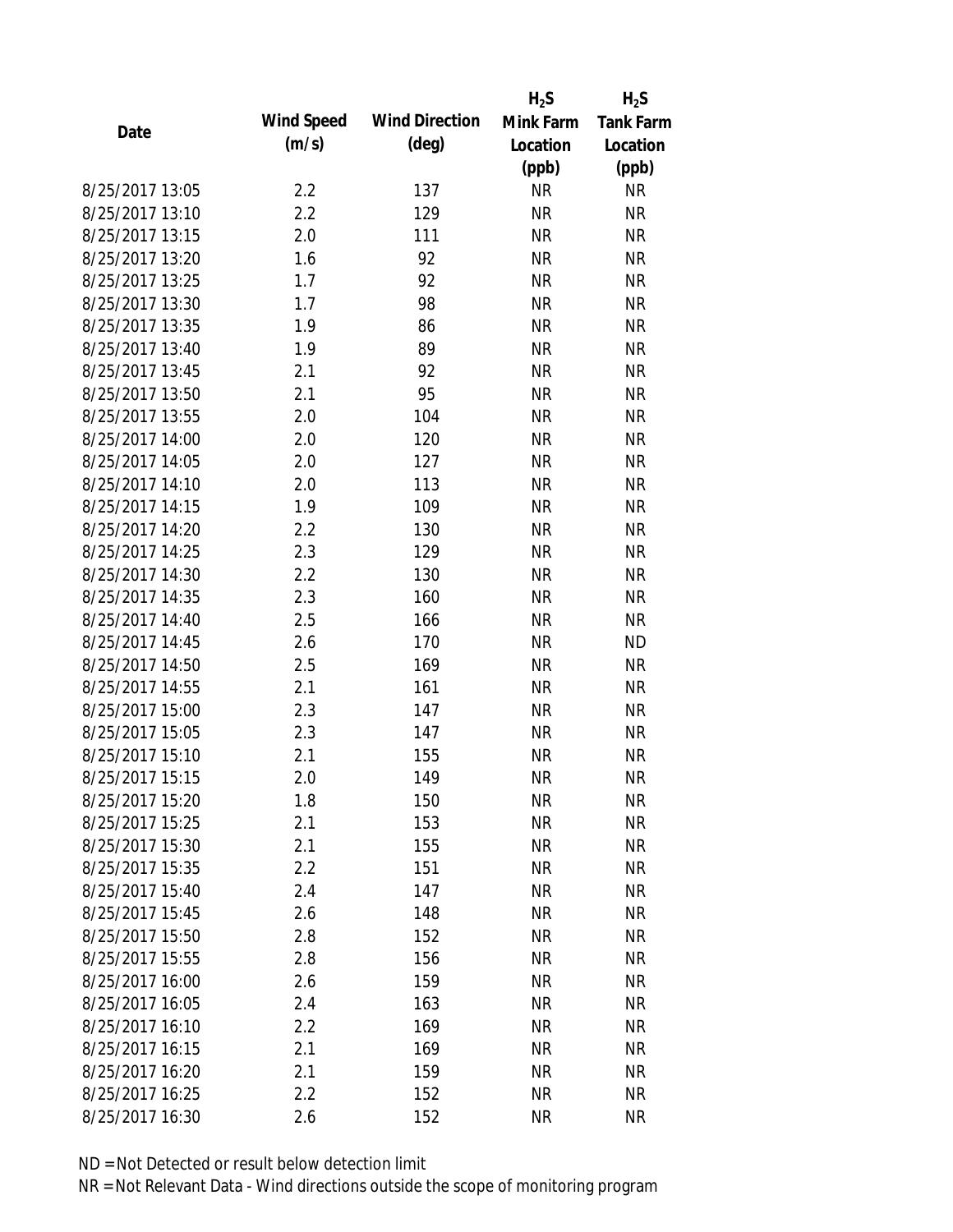|                 |            |                       | $H_2S$    | $H_2S$           |
|-----------------|------------|-----------------------|-----------|------------------|
| Date            | Wind Speed | <b>Wind Direction</b> | Mink Farm | <b>Tank Farm</b> |
|                 | (m/s)      | $(\text{deg})$        | Location  | Location         |
|                 |            |                       | (ppb)     | (ppb)            |
| 8/25/2017 16:35 | 2.7        | 144                   | <b>NR</b> | <b>NR</b>        |
| 8/25/2017 16:40 | 2.8        | 138                   | <b>NR</b> | <b>NR</b>        |
| 8/25/2017 16:45 | 2.9        | 135                   | <b>NR</b> | <b>NR</b>        |
| 8/25/2017 16:50 | 2.9        | 138                   | <b>NR</b> | <b>NR</b>        |
| 8/25/2017 16:55 | 2.6        | 136                   | <b>NR</b> | <b>NR</b>        |
| 8/25/2017 17:00 | 2.5        | 131                   | <b>NR</b> | <b>NR</b>        |
| 8/25/2017 17:05 | 2.5        | 130                   | <b>NR</b> | <b>NR</b>        |
| 8/25/2017 17:10 | 2.4        | 121                   | <b>NR</b> | <b>NR</b>        |
| 8/25/2017 17:15 | 2.4        | 116                   | <b>NR</b> | <b>NR</b>        |
| 8/25/2017 17:20 | 2.3        | 109                   | <b>NR</b> | <b>NR</b>        |
| 8/25/2017 17:25 | 2.5        | 106                   | <b>NR</b> | <b>NR</b>        |
| 8/25/2017 17:30 | 2.4        | 98                    | <b>NR</b> | <b>NR</b>        |
| 8/25/2017 17:35 | 2.4        | 89                    | <b>NR</b> | <b>NR</b>        |
| 8/25/2017 17:40 | 2.4        | 82                    | <b>NR</b> | <b>NR</b>        |
| 8/25/2017 17:45 | 2.4        | 77                    | <b>NR</b> | <b>NR</b>        |
| 8/25/2017 17:50 | 2.2        | 70                    | <b>NR</b> | <b>NR</b>        |
| 8/25/2017 17:55 | 2.1        | 64                    | <b>NR</b> | <b>NR</b>        |
| 8/25/2017 18:00 | 2.2        | 67                    | <b>NR</b> | <b>NR</b>        |
| 8/25/2017 18:05 | 2.2        | 76                    | <b>NR</b> | <b>NR</b>        |
| 8/25/2017 18:10 | 2.2        | 81                    | <b>NR</b> | <b>NR</b>        |
| 8/25/2017 18:15 | 2.0        | 83                    | <b>NR</b> | <b>NR</b>        |
| 8/25/2017 18:20 | 2.0        | 89                    | <b>NR</b> | <b>NR</b>        |
| 8/25/2017 18:25 | 2.0        | 94                    | <b>NR</b> | <b>NR</b>        |
| 8/25/2017 18:30 | 2.0        | 93                    | <b>NR</b> | <b>NR</b>        |
| 8/25/2017 18:35 | 1.9        | 94                    | <b>NR</b> | <b>NR</b>        |
| 8/25/2017 18:40 | 1.9        | 95                    | <b>NR</b> | <b>NR</b>        |
| 8/25/2017 18:45 | 2.1        | 96                    | <b>NR</b> | <b>NR</b>        |
| 8/25/2017 18:50 | 2.2        | 98                    | <b>NR</b> | <b>NR</b>        |
| 8/25/2017 18:55 | 2.4        | 100                   | <b>NR</b> | <b>NR</b>        |
| 8/25/2017 19:00 | 2.5        | 103                   | <b>NR</b> | <b>NR</b>        |
| 8/25/2017 19:05 | 2.6        | 103                   | <b>NR</b> | <b>NR</b>        |
| 8/25/2017 19:10 | 2.7        | 106                   | <b>NR</b> | <b>NR</b>        |
| 8/25/2017 19:15 | 2.7        | 109                   | <b>NR</b> | <b>NR</b>        |
| 8/25/2017 19:20 | 2.7        | 109                   | <b>NR</b> | <b>NR</b>        |
| 8/25/2017 19:25 | 2.6        | 110                   | <b>NR</b> | <b>NR</b>        |
| 8/25/2017 19:30 | 2.5        | 112                   | <b>NR</b> | <b>NR</b>        |
| 8/25/2017 19:35 | 2.5        | 112                   | <b>NR</b> | <b>NR</b>        |
| 8/25/2017 19:40 | 2.6        | 113                   | <b>NR</b> | <b>NR</b>        |
| 8/25/2017 19:45 | 2.7        | 113                   | <b>NR</b> | <b>NR</b>        |
| 8/25/2017 19:50 | 2.8        | 114                   | <b>NR</b> | <b>NR</b>        |
| 8/25/2017 19:55 | 2.8        | 113                   | <b>NR</b> | <b>NR</b>        |
| 8/25/2017 20:00 | 2.9        | 112                   | <b>NR</b> | <b>NR</b>        |
|                 |            |                       |           |                  |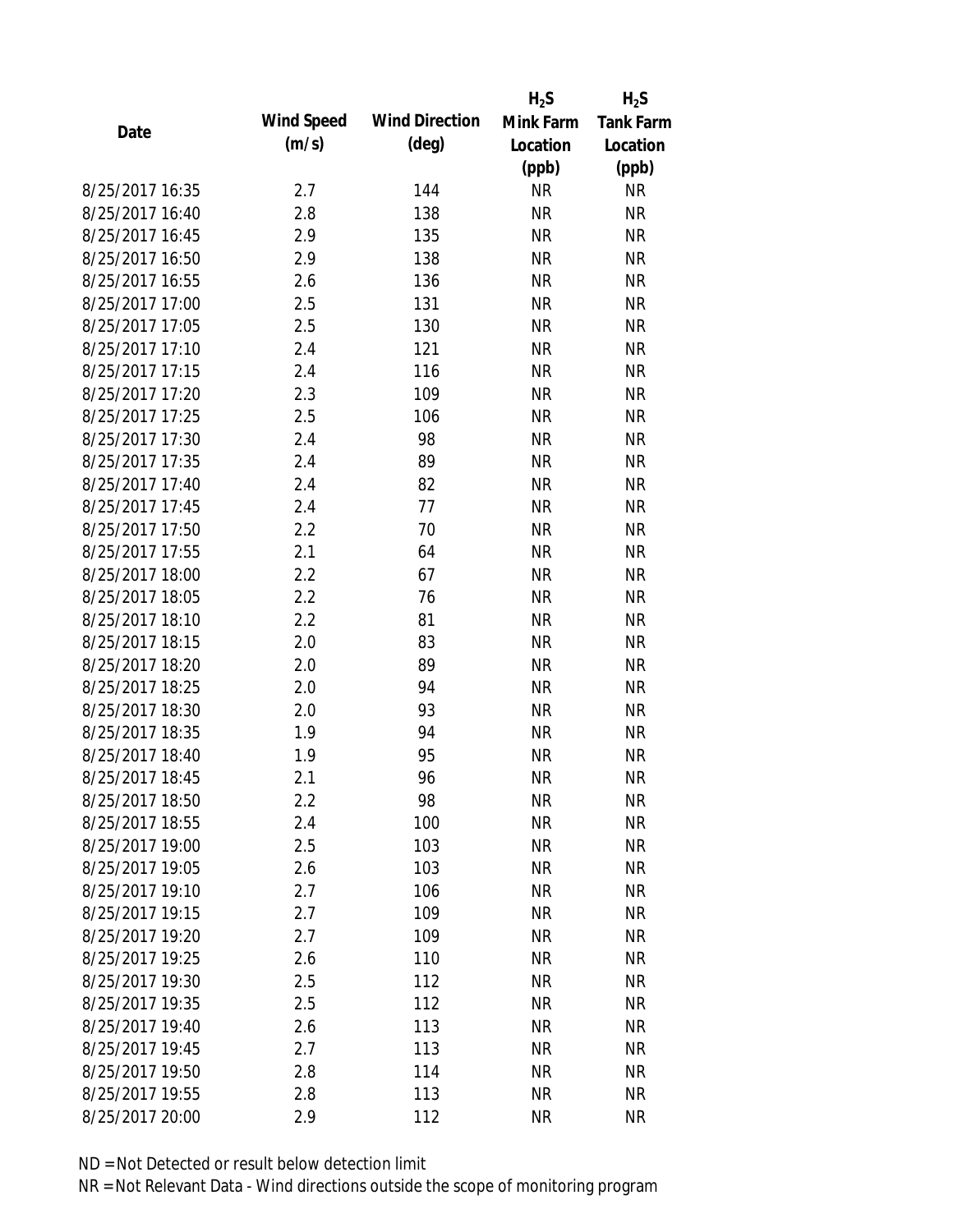|                 |            |                       | $H_2S$    | $H_2S$           |
|-----------------|------------|-----------------------|-----------|------------------|
| Date            | Wind Speed | <b>Wind Direction</b> | Mink Farm | <b>Tank Farm</b> |
|                 | (m/s)      | $(\text{deg})$        | Location  | Location         |
|                 |            |                       | (ppb)     | (ppb)            |
| 8/25/2017 20:05 | 2.9        | 111                   | <b>NR</b> | <b>NR</b>        |
| 8/25/2017 20:10 | 2.9        | 111                   | <b>NR</b> | <b>NR</b>        |
| 8/25/2017 20:15 | 2.8        | 111                   | <b>NR</b> | <b>NR</b>        |
| 8/25/2017 20:20 | 2.8        | 111                   | <b>NR</b> | <b>NR</b>        |
| 8/25/2017 20:25 | 2.8        | 111                   | <b>NR</b> | <b>NR</b>        |
| 8/25/2017 20:30 | 2.8        | 110                   | <b>NR</b> | <b>NR</b>        |
| 8/25/2017 20:35 | 2.7        | 109                   | <b>NR</b> | <b>NR</b>        |
| 8/25/2017 20:40 | 2.6        | 109                   | <b>NR</b> | <b>NR</b>        |
| 8/25/2017 20:45 | 2.5        | 108                   | <b>NR</b> | <b>NR</b>        |
| 8/25/2017 20:50 | 2.5        | 109                   | <b>NR</b> | <b>NR</b>        |
| 8/25/2017 20:55 | 2.3        | 110                   | <b>NR</b> | <b>NR</b>        |
| 8/25/2017 21:00 | 2.3        | 110                   | <b>NR</b> | <b>NR</b>        |
| 8/25/2017 21:05 | 2.3        | 111                   | <b>NR</b> | <b>NR</b>        |
| 8/25/2017 21:10 | 2.3        | 110                   | <b>NR</b> | <b>NR</b>        |
| 8/25/2017 21:15 | 2.2        | 110                   | <b>NR</b> | <b>NR</b>        |
| 8/25/2017 21:20 | 2.1        | 107                   | <b>NR</b> | <b>NR</b>        |
| 8/25/2017 21:25 | 2.1        | 105                   | <b>NR</b> | <b>NR</b>        |
| 8/25/2017 21:30 | 2.0        | 104                   | <b>NR</b> | <b>NR</b>        |
| 8/25/2017 21:35 | 2.0        | 104                   | <b>NR</b> | <b>NR</b>        |
| 8/25/2017 21:40 | 2.2        | 105                   | <b>NR</b> | <b>NR</b>        |
| 8/25/2017 21:45 | 2.3        | 106                   | <b>NR</b> | <b>NR</b>        |
| 8/25/2017 21:50 | 2.4        | 107                   | <b>NR</b> | <b>NR</b>        |
| 8/25/2017 21:55 | 2.5        | 108                   | <b>NR</b> | <b>NR</b>        |
| 8/25/2017 22:00 | 2.5        | 107                   | <b>NR</b> | <b>NR</b>        |
| 8/25/2017 22:05 | 2.4        | 106                   | <b>NR</b> | <b>NR</b>        |
| 8/25/2017 22:10 | 2.2        | 105                   | <b>NR</b> | <b>NR</b>        |
| 8/25/2017 22:15 | 2.1        | 104                   | <b>NR</b> | <b>NR</b>        |
| 8/25/2017 22:20 | 1.9        | 103                   | <b>NR</b> | <b>NR</b>        |
| 8/25/2017 22:25 | 1.8        | 103                   | <b>NR</b> | <b>NR</b>        |
| 8/25/2017 22:30 | 1.8        | 103                   | <b>NR</b> | <b>NR</b>        |
| 8/25/2017 22:35 | 1.8        | 103                   | <b>NR</b> | <b>NR</b>        |
| 8/25/2017 22:40 | 1.8        | 103                   | <b>NR</b> | <b>NR</b>        |
| 8/25/2017 22:45 | 1.8        | 102                   | <b>NR</b> | <b>NR</b>        |
| 8/25/2017 22:50 | 1.8        | 101                   | <b>NR</b> | <b>NR</b>        |
| 8/25/2017 22:55 | 1.8        | 98                    | <b>NR</b> | <b>NR</b>        |
| 8/25/2017 23:00 | 1.8        | 96                    | <b>NR</b> | <b>NR</b>        |
| 8/25/2017 23:05 | 1.7        | 95                    | <b>NR</b> | <b>NR</b>        |
| 8/25/2017 23:10 | 1.6        | 95                    | <b>NR</b> | <b>NR</b>        |
| 8/25/2017 23:15 | 1.6        | 95                    | <b>NR</b> | <b>NR</b>        |
| 8/25/2017 23:20 | 1.5        | 96                    | NR        | <b>NR</b>        |
| 8/25/2017 23:25 | 1.5        | 97                    | <b>NR</b> | <b>NR</b>        |
| 8/25/2017 23:30 | 1.4        | 99                    | <b>NR</b> | <b>NR</b>        |
|                 |            |                       |           |                  |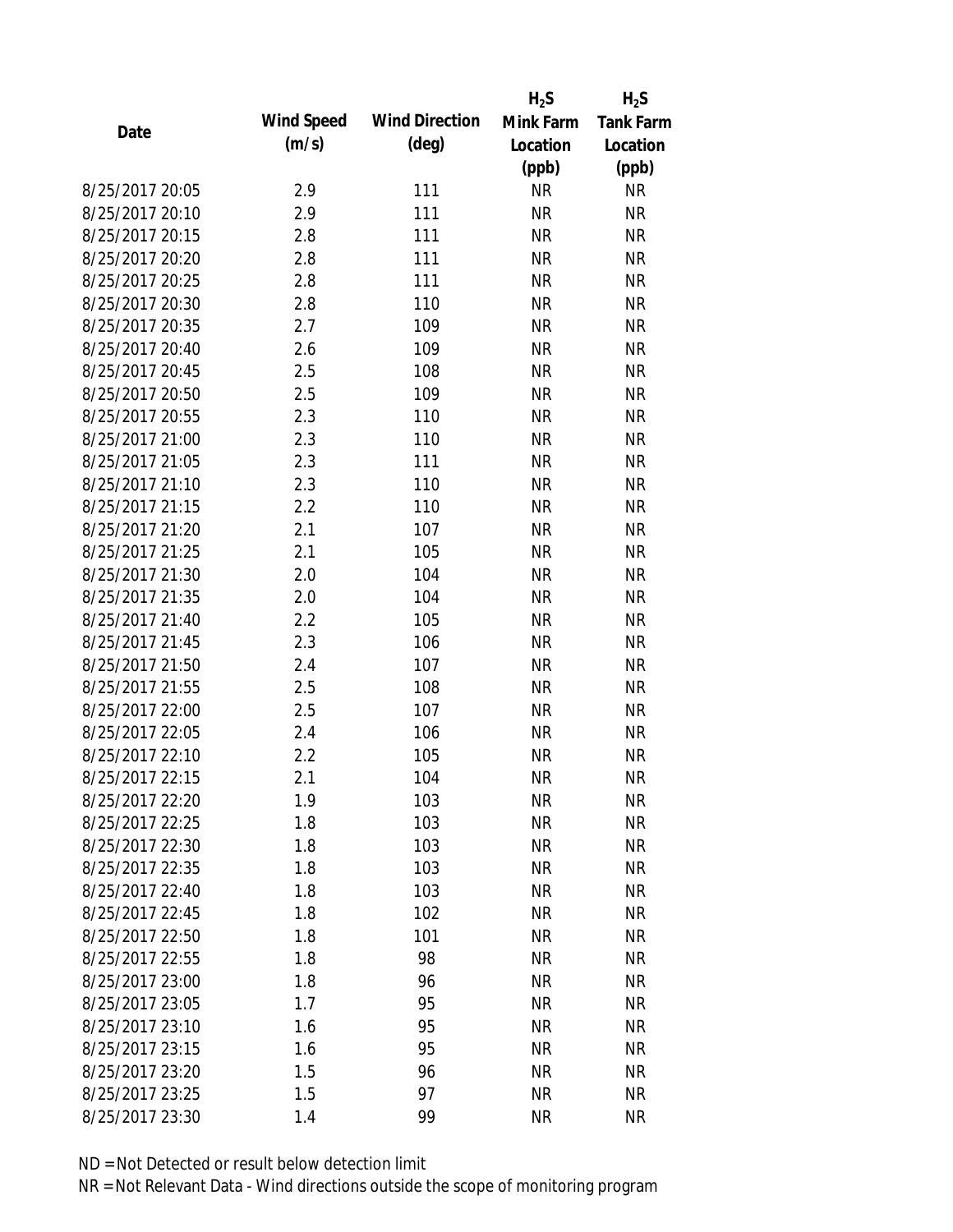|                 |            |                       | $H_2S$    | $H_2S$           |
|-----------------|------------|-----------------------|-----------|------------------|
| Date            | Wind Speed | <b>Wind Direction</b> | Mink Farm | <b>Tank Farm</b> |
|                 | (m/s)      | $(\text{deg})$        | Location  | Location         |
|                 |            |                       | (ppb)     | (ppb)            |
| 8/25/2017 23:35 | 1.5        | 98                    | <b>NR</b> | <b>NR</b>        |
| 8/25/2017 23:40 | 1.4        | 99                    | <b>NR</b> | <b>NR</b>        |
| 8/25/2017 23:45 | 1.6        | 101                   | <b>NR</b> | <b>NR</b>        |
| 8/25/2017 23:50 | 1.7        | 103                   | <b>NR</b> | <b>NR</b>        |
| 8/25/2017 23:55 | 1.8        | 105                   | <b>NR</b> | <b>NR</b>        |
| 8/25/2017 24:00 | 1.9        | 108                   | <b>NR</b> | <b>NR</b>        |
| 8/26/2017 00:05 | 1.9        | 109                   | <b>NR</b> | <b>NR</b>        |
| 8/26/2017 00:10 | 2.0        | 109                   | <b>NR</b> | <b>NR</b>        |
| 8/26/2017 00:15 | 1.9        | 109                   | <b>NR</b> | <b>NR</b>        |
| 8/26/2017 00:20 | 2.0        | 110                   | <b>NR</b> | <b>NR</b>        |
| 8/26/2017 00:25 | 2.1        | 111                   | <b>NR</b> | <b>NR</b>        |
| 8/26/2017 00:30 | 2.2        | 112                   | <b>NR</b> | <b>NR</b>        |
| 8/26/2017 00:35 | 2.5        | 114                   | <b>NR</b> | <b>NR</b>        |
| 8/26/2017 00:40 | 2.8        | 116                   | <b>NR</b> | <b>NR</b>        |
| 8/26/2017 00:45 | 3.1        | 117                   | <b>NR</b> | <b>NR</b>        |
| 8/26/2017 00:50 | 3.4        | 118                   | <b>NR</b> | <b>NR</b>        |
| 8/26/2017 00:55 | 3.4        | 119                   | <b>NR</b> | <b>NR</b>        |
| 8/26/2017 01:00 | 3.4        | 118                   | <b>NR</b> | <b>NR</b>        |
| 8/26/2017 01:05 | 3.3        | 117                   | <b>NR</b> | <b>NR</b>        |
| 8/26/2017 01:10 | 3.2        | 116                   | <b>NR</b> | <b>NR</b>        |
| 8/26/2017 01:15 | 3.0        | 115                   | <b>NR</b> | <b>NR</b>        |
| 8/26/2017 01:20 | 2.9        | 113                   | <b>NR</b> | <b>NR</b>        |
| 8/26/2017 01:25 | 3.0        | 112                   | <b>NR</b> | <b>NR</b>        |
| 8/26/2017 01:30 | 3.1        | 112                   | <b>NR</b> | <b>NR</b>        |
| 8/26/2017 01:35 | 3.2        | 111                   | <b>NR</b> | <b>NR</b>        |
| 8/26/2017 01:40 | 3.3        | 112                   | <b>NR</b> | <b>NR</b>        |
| 8/26/2017 01:45 | 3.4        | 112                   | <b>NR</b> | <b>NR</b>        |
| 8/26/2017 01:50 | 3.3        | 112                   | <b>NR</b> | <b>NR</b>        |
| 8/26/2017 01:55 | 3.3        | 112                   | <b>NR</b> | <b>NR</b>        |
| 8/26/2017 02:00 | 3.2        | 112                   | <b>NR</b> | <b>NR</b>        |
| 8/26/2017 02:05 | 3.1        | 111                   | <b>NR</b> | <b>NR</b>        |
| 8/26/2017 02:10 | 3.0        | 110                   | <b>NR</b> | <b>NR</b>        |
| 8/26/2017 02:15 | 3.0        | 110                   | <b>NR</b> | <b>NR</b>        |
| 8/26/2017 02:20 | 3.0        | 110                   | <b>NR</b> | <b>NR</b>        |
| 8/26/2017 02:25 | 3.0        | 110                   | <b>NR</b> | <b>NR</b>        |
| 8/26/2017 02:30 | 3.0        | 110                   | <b>NR</b> | <b>NR</b>        |
| 8/26/2017 02:35 | 3.0        | 111                   | <b>NR</b> | <b>NR</b>        |
| 8/26/2017 02:40 | 3.1        | 113                   | <b>NR</b> | <b>NR</b>        |
| 8/26/2017 02:45 | 3.2        | 115                   | <b>NR</b> | <b>NR</b>        |
| 8/26/2017 02:50 | 3.3        | 116                   | NR        | <b>NR</b>        |
| 8/26/2017 02:55 | 3.3        | 117                   | <b>NR</b> | <b>NR</b>        |
| 8/26/2017 03:00 | 3.3        | 118                   | <b>NR</b> | <b>NR</b>        |
|                 |            |                       |           |                  |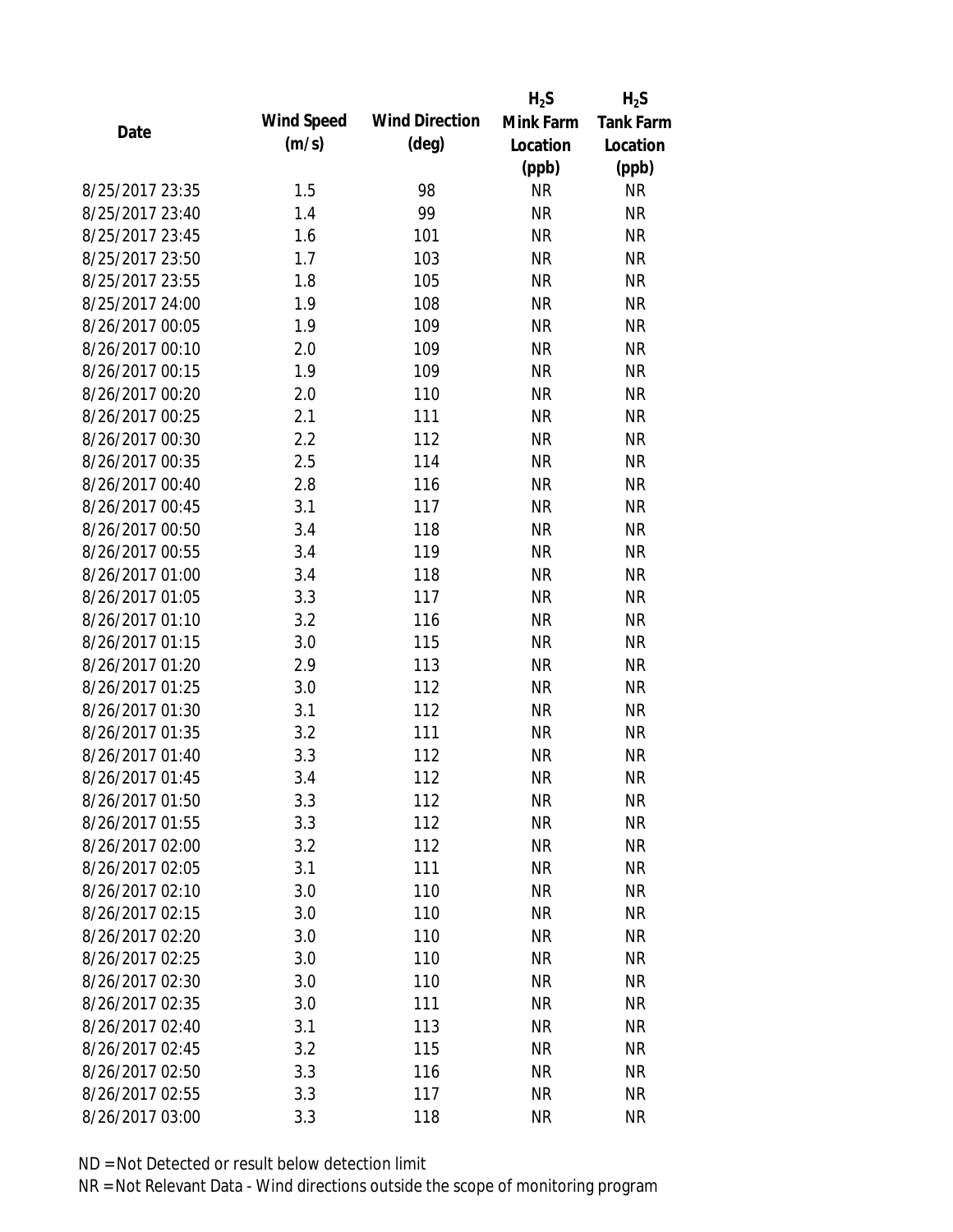|                 |            |                       | $H_2S$    | $H_2S$           |
|-----------------|------------|-----------------------|-----------|------------------|
| Date            | Wind Speed | <b>Wind Direction</b> | Mink Farm | <b>Tank Farm</b> |
|                 | (m/s)      | $(\text{deg})$        | Location  | Location         |
|                 |            |                       | (ppb)     | (ppb)            |
| 8/26/2017 03:05 | 3.2        | 118                   | <b>NR</b> | <b>NR</b>        |
| 8/26/2017 03:10 | 3.1        | 118                   | <b>NR</b> | <b>NR</b>        |
| 8/26/2017 03:15 | 2.9        | 118                   | <b>NR</b> | <b>NR</b>        |
| 8/26/2017 03:20 | 2.8        | 117                   | <b>NR</b> | <b>NR</b>        |
| 8/26/2017 03:25 | 2.8        | 117                   | <b>NR</b> | <b>NR</b>        |
| 8/26/2017 03:30 | 3.0        | 117                   | <b>NR</b> | <b>NR</b>        |
| 8/26/2017 03:35 | 3.3        | 118                   | <b>NR</b> | <b>NR</b>        |
| 8/26/2017 03:40 | 3.3        | 118                   | <b>NR</b> | <b>NR</b>        |
| 8/26/2017 03:45 | 3.4        | 119                   | <b>NR</b> | <b>NR</b>        |
| 8/26/2017 03:50 | 3.6        | 119                   | <b>NR</b> | <b>NR</b>        |
| 8/26/2017 03:55 | 3.6        | 119                   | <b>NR</b> | <b>NR</b>        |
| 8/26/2017 04:00 | 3.3        | 118                   | <b>NR</b> | <b>NR</b>        |
| 8/26/2017 04:05 | 3.1        | 118                   | <b>NR</b> | <b>NR</b>        |
| 8/26/2017 04:10 | 3.1        | 119                   | <b>NR</b> | <b>NR</b>        |
| 8/26/2017 04:15 | 3.2        | 119                   | <b>NR</b> | <b>NR</b>        |
| 8/26/2017 04:20 | 3.0        | 119                   | <b>NR</b> | <b>NR</b>        |
| 8/26/2017 04:25 | 3.0        | 119                   | <b>NR</b> | <b>NR</b>        |
| 8/26/2017 04:30 | 3.2        | 120                   | <b>NR</b> | <b>NR</b>        |
| 8/26/2017 04:35 | 3.3        | 120                   | <b>NR</b> | <b>NR</b>        |
| 8/26/2017 04:40 | 3.3        | 120                   | <b>NR</b> | <b>NR</b>        |
| 8/26/2017 04:45 | 3.3        | 120                   | <b>NR</b> | <b>NR</b>        |
| 8/26/2017 04:50 | 3.3        | 119                   | <b>NR</b> | <b>NR</b>        |
| 8/26/2017 04:55 | 3.4        | 118                   | <b>NR</b> | <b>NR</b>        |
| 8/26/2017 05:00 | 3.2        | 117                   | <b>NR</b> | <b>NR</b>        |
| 8/26/2017 05:05 | 3.0        | 114                   | <b>NR</b> | <b>NR</b>        |
| 8/26/2017 05:10 | 2.8        | 112                   | <b>NR</b> | <b>NR</b>        |
| 8/26/2017 05:15 | 2.5        | 110                   | <b>NR</b> | <b>NR</b>        |
| 8/26/2017 05:20 | 2.3        | 107                   | <b>NR</b> | <b>NR</b>        |
| 8/26/2017 05:25 | 2.1        | 106                   | <b>NR</b> | <b>NR</b>        |
| 8/26/2017 05:30 | 2.0        | 104                   | <b>NR</b> | <b>NR</b>        |
| 8/26/2017 05:35 | 2.0        | 104                   | <b>NR</b> | <b>NR</b>        |
| 8/26/2017 05:40 | 2.1        | 104                   | <b>NR</b> | <b>NR</b>        |
| 8/26/2017 05:45 | 2.2        | 105                   | <b>NR</b> | <b>NR</b>        |
| 8/26/2017 05:50 | 2.4        | 107                   | <b>NR</b> | <b>NR</b>        |
| 8/26/2017 05:55 | 2.5        | 108                   | <b>NR</b> | <b>NR</b>        |
| 8/26/2017 06:00 | 2.7        | 110                   | <b>NR</b> | <b>NR</b>        |
| 8/26/2017 06:05 | 2.9        | 112                   | <b>NR</b> | <b>NR</b>        |
| 8/26/2017 06:10 | 3.1        | 116                   | <b>NR</b> | <b>NR</b>        |
| 8/26/2017 06:15 | 3.0        | 119                   | <b>NR</b> | <b>NR</b>        |
| 8/26/2017 06:20 | 3.0        | 122                   | ΝR        | <b>NR</b>        |
| 8/26/2017 06:25 | 3.0        | 125                   | <b>NR</b> | <b>NR</b>        |
| 8/26/2017 06:30 |            |                       |           | <b>NR</b>        |
|                 | 3.1        | 126                   | <b>NR</b> |                  |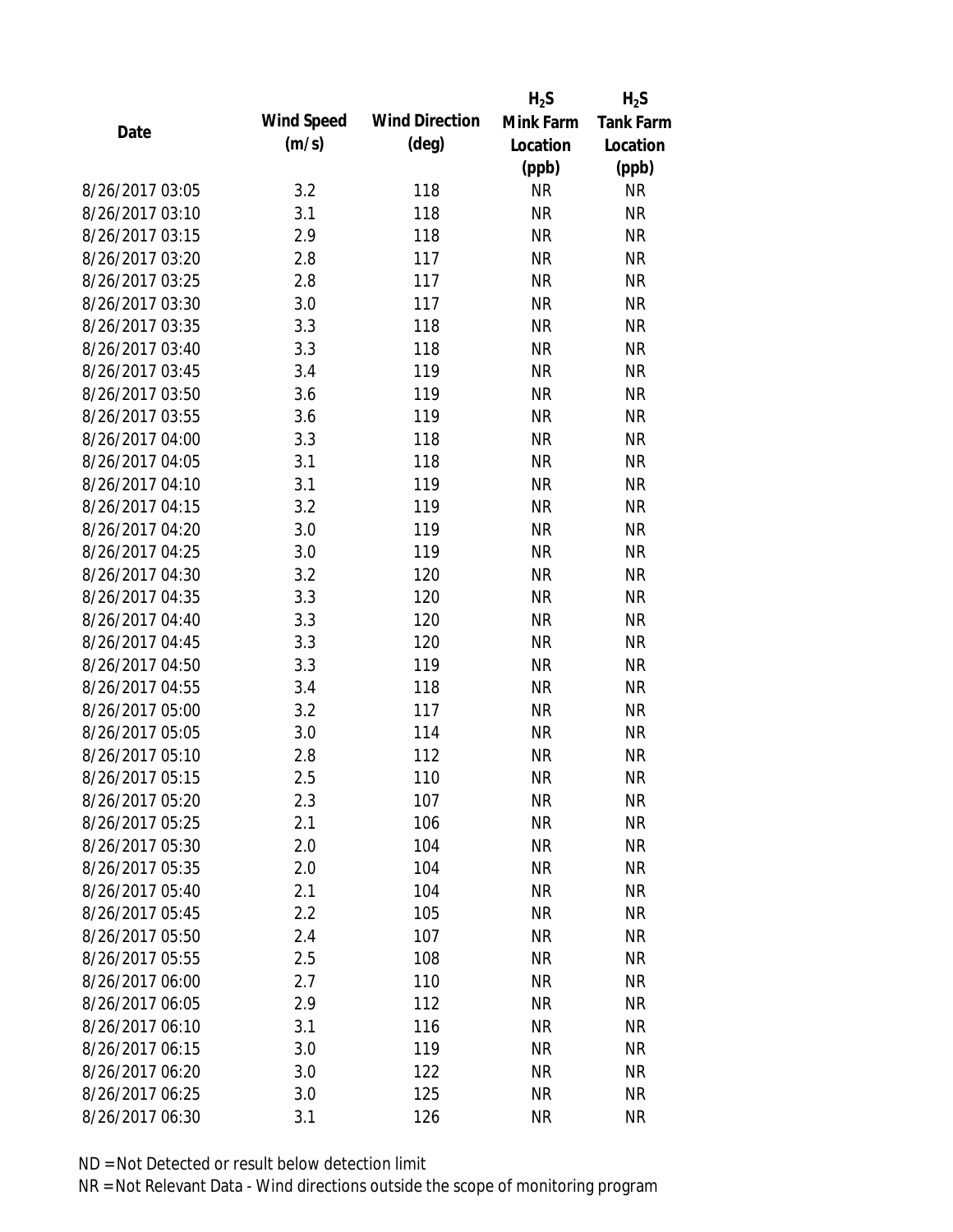|                 |            |                       | $H_2S$    | $H_2S$           |
|-----------------|------------|-----------------------|-----------|------------------|
| Date            | Wind Speed | <b>Wind Direction</b> | Mink Farm | <b>Tank Farm</b> |
|                 | (m/s)      | $(\text{deg})$        | Location  | Location         |
|                 |            |                       | (ppb)     | (ppb)            |
| 8/26/2017 06:35 | 3.0        | 127                   | <b>NR</b> | <b>NR</b>        |
| 8/26/2017 06:40 | 3.1        | 129                   | <b>NR</b> | <b>NR</b>        |
| 8/26/2017 06:45 | 3.3        | 129                   | <b>NR</b> | <b>NR</b>        |
| 8/26/2017 06:50 | 3.6        | 130                   | <b>NR</b> | <b>NR</b>        |
| 8/26/2017 06:55 | 3.7        | 132                   | <b>NR</b> | <b>NR</b>        |
| 8/26/2017 07:00 | 3.5        | 135                   | <b>NR</b> | <b>NR</b>        |
| 8/26/2017 07:05 | 3.5        | 138                   | <b>NR</b> | <b>NR</b>        |
| 8/26/2017 07:10 | 3.4        | 138                   | <b>NR</b> | <b>NR</b>        |
| 8/26/2017 07:15 | 3.4        | 138                   | <b>NR</b> | <b>NR</b>        |
| 8/26/2017 07:20 | 3.3        | 138                   | <b>NR</b> | <b>NR</b>        |
| 8/26/2017 07:25 | 3.2        | 139                   | <b>NR</b> | <b>NR</b>        |
| 8/26/2017 07:30 | 3.1        | 138                   | <b>NR</b> | <b>NR</b>        |
| 8/26/2017 07:35 | 3.0        | 136                   | <b>NR</b> | <b>NR</b>        |
| 8/26/2017 07:40 | 2.9        | 135                   | <b>NR</b> | <b>NR</b>        |
| 8/26/2017 07:45 | 2.7        | 135                   | <b>NR</b> | <b>NR</b>        |
| 8/26/2017 07:50 | 2.6        | 132                   | <b>NR</b> | <b>NR</b>        |
| 8/26/2017 07:55 | 2.6        | 128                   | <b>NR</b> | <b>NR</b>        |
| 8/26/2017 08:00 | 2.7        | 126                   | <b>NR</b> | <b>NR</b>        |
| 8/26/2017 08:05 | 2.7        | 125                   | <b>NR</b> | <b>NR</b>        |
| 8/26/2017 08:10 | 2.7        | 122                   | <b>NR</b> | <b>NR</b>        |
| 8/26/2017 08:15 | 2.8        | 120                   | <b>NR</b> | <b>NR</b>        |
| 8/26/2017 08:20 | 2.8        | 123                   | <b>NR</b> | <b>NR</b>        |
| 8/26/2017 08:25 | 2.7        | 126                   | <b>NR</b> | <b>NR</b>        |
| 8/26/2017 08:30 | 2.6        | 127                   | <b>NR</b> | <b>NR</b>        |
| 8/26/2017 08:35 | 2.6        | 130                   | <b>NR</b> | <b>NR</b>        |
| 8/26/2017 08:40 | 2.6        | 132                   | <b>NR</b> | <b>NR</b>        |
| 8/26/2017 08:45 | 2.4        | 131                   | <b>NR</b> | <b>NR</b>        |
| 8/26/2017 08:50 | 2.3        | 133                   | <b>NR</b> | <b>NR</b>        |
| 8/26/2017 08:55 | 2.2        | 133                   | <b>NR</b> | <b>NR</b>        |
| 8/26/2017 09:00 | 2.3        | 132                   | <b>NR</b> | <b>NR</b>        |
| 8/26/2017 09:05 | 2.4        | 131                   | <b>NR</b> | <b>NR</b>        |
| 8/26/2017 09:10 | 2.6        | 132                   | <b>NR</b> | <b>NR</b>        |
| 8/26/2017 09:15 | 2.8        | 135                   | <b>NR</b> | <b>NR</b>        |
| 8/26/2017 09:20 | 3.0        | 135                   | <b>NR</b> | <b>NR</b>        |
| 8/26/2017 09:25 | 3.1        | 135                   | <b>NR</b> | <b>NR</b>        |
| 8/26/2017 09:30 | 3.2        | 136                   | <b>NR</b> | <b>NR</b>        |
| 8/26/2017 09:35 | 3.2        | 137                   | <b>NR</b> | <b>NR</b>        |
| 8/26/2017 09:40 | 3.2        | 138                   | <b>NR</b> | <b>NR</b>        |
| 8/26/2017 09:45 | 3.1        | 138                   | <b>NR</b> | <b>NR</b>        |
| 8/26/2017 09:50 | 3.1        | 138                   | NR        | <b>NR</b>        |
| 8/26/2017 09:55 | 3.1        | 137                   | <b>NR</b> | <b>NR</b>        |
| 8/26/2017 10:00 | 3.0        | 136                   | <b>NR</b> | <b>NR</b>        |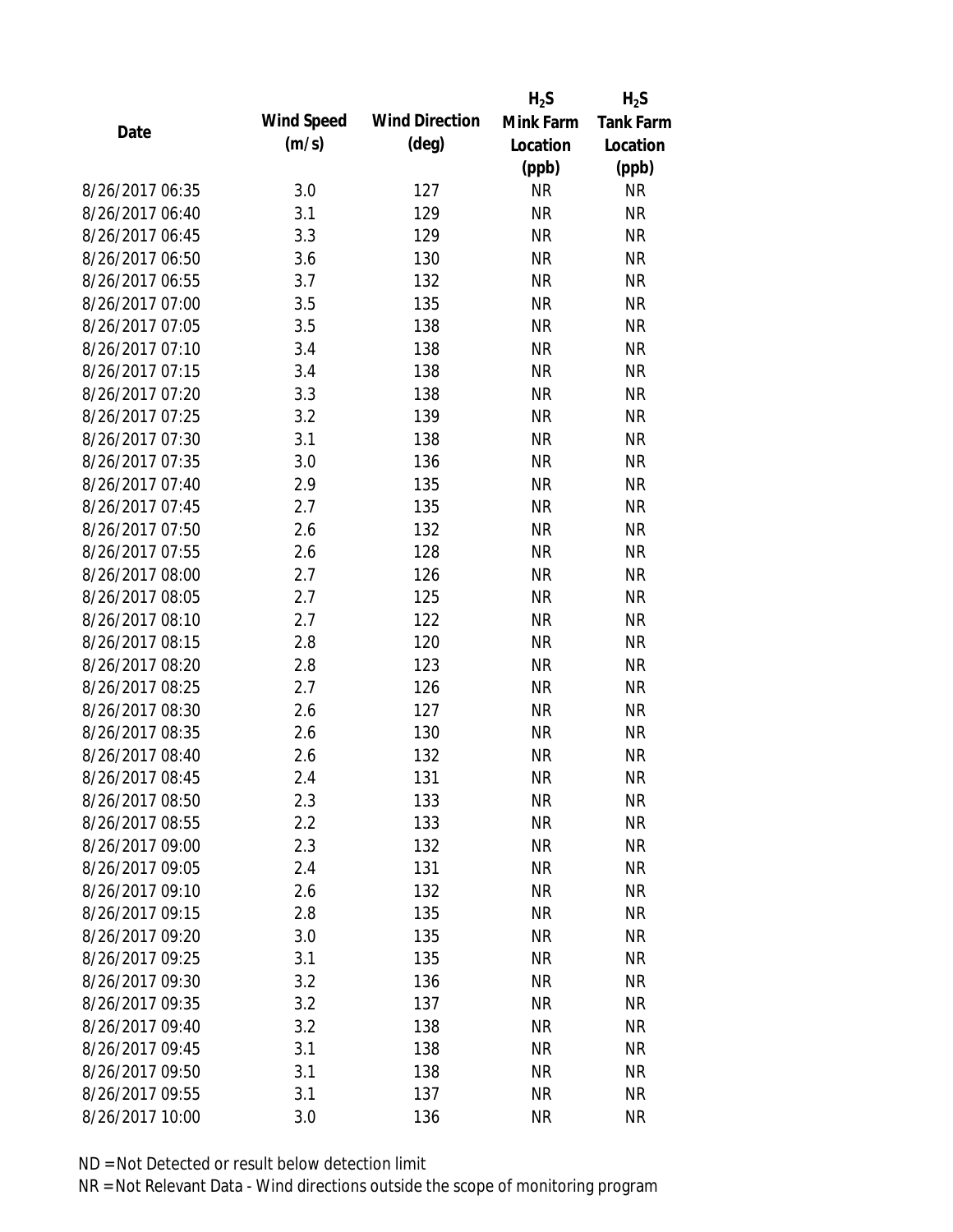|                 |            |                       | $H_2S$    | $H_2S$           |
|-----------------|------------|-----------------------|-----------|------------------|
| Date            | Wind Speed | <b>Wind Direction</b> | Mink Farm | <b>Tank Farm</b> |
|                 | (m/s)      | $(\text{deg})$        | Location  | Location         |
|                 |            |                       | (ppb)     | (ppb)            |
| 8/26/2017 10:05 | 2.9        | 137                   | <b>NR</b> | <b>NR</b>        |
| 8/26/2017 10:10 | 2.9        | 134                   | <b>NR</b> | <b>NR</b>        |
| 8/26/2017 10:15 | 2.8        | 134                   | <b>NR</b> | <b>NR</b>        |
| 8/26/2017 10:20 | 2.8        | 136                   | <b>NR</b> | <b>NR</b>        |
| 8/26/2017 10:25 | 2.9        | 137                   | <b>NR</b> | <b>NR</b>        |
| 8/26/2017 10:30 | 2.9        | 135                   | <b>NR</b> | <b>NR</b>        |
| 8/26/2017 10:35 | 2.9        | 133                   | <b>NR</b> | <b>NR</b>        |
| 8/26/2017 10:40 | 2.7        | 133                   | <b>NR</b> | <b>NR</b>        |
| 8/26/2017 10:45 | 2.7        | 137                   | <b>NR</b> | <b>NR</b>        |
| 8/26/2017 10:50 | 2.8        | 140                   | <b>NR</b> | <b>NR</b>        |
| 8/26/2017 10:55 | 2.9        | 138                   | <b>NR</b> | <b>NR</b>        |
| 8/26/2017 11:00 | 3.0        | 139                   | <b>NR</b> | <b>NR</b>        |
| 8/26/2017 11:05 | 3.0        | 141                   | <b>NR</b> | <b>NR</b>        |
| 8/26/2017 11:10 | 3.1        | 146                   | <b>NR</b> | <b>NR</b>        |
| 8/26/2017 11:15 | 3.1        | 148                   | <b>NR</b> | <b>NR</b>        |
| 8/26/2017 11:20 | 3.0        | 147                   | <b>NR</b> | <b>NR</b>        |
| 8/26/2017 11:25 | 3.0        | 151                   | <b>NR</b> | <b>NR</b>        |
| 8/26/2017 11:30 | 3.0        | 158                   | <b>NR</b> | <b>NR</b>        |
| 8/26/2017 11:35 | 3.2        | 157                   | <b>NR</b> | <b>NR</b>        |
| 8/26/2017 11:40 | 3.4        | 153                   | <b>NR</b> | <b>NR</b>        |
| 8/26/2017 11:45 | 3.5        | 154                   | <b>NR</b> | <b>NR</b>        |
| 8/26/2017 11:50 | 3.5        | 155                   | <b>NR</b> | <b>NR</b>        |
| 8/26/2017 11:55 | 3.5        | 157                   | <b>NR</b> | <b>NR</b>        |
| 8/26/2017 12:00 | 3.6        | 153                   | <b>NR</b> | <b>NR</b>        |
| 8/26/2017 12:05 | 3.5        | 151                   | <b>NR</b> | <b>NR</b>        |
| 8/26/2017 12:10 | 3.5        | 152                   | <b>NR</b> | <b>NR</b>        |
| 8/26/2017 12:15 | 3.6        | 151                   | <b>NR</b> | <b>NR</b>        |
| 8/26/2017 12:20 | 3.6        | 149                   | <b>NR</b> | <b>NR</b>        |
| 8/26/2017 12:25 | 3.6        | 150                   | <b>NR</b> | <b>NR</b>        |
| 8/26/2017 12:30 | 3.5        | 154                   | <b>NR</b> | <b>NR</b>        |
| 8/26/2017 12:35 | 3.6        | 159                   | <b>NR</b> | <b>NR</b>        |
| 8/26/2017 12:40 | 3.7        | 159                   | <b>NR</b> | <b>NR</b>        |
| 8/26/2017 12:45 | 3.7        | 155                   | <b>NR</b> | <b>NR</b>        |
| 8/26/2017 12:50 | 3.8        | 155                   | <b>NR</b> | <b>NR</b>        |
| 8/26/2017 12:55 | 3.8        | 154                   | <b>NR</b> | <b>NR</b>        |
| 8/26/2017 13:00 | 3.9        | 151                   | <b>NR</b> | <b>NR</b>        |
| 8/26/2017 13:05 | 3.8        | 148                   | <b>NR</b> | <b>NR</b>        |
| 8/26/2017 13:10 | 3.6        | 149                   | <b>NR</b> | <b>NR</b>        |
| 8/26/2017 13:15 | 3.5        | 146                   | <b>NR</b> | <b>NR</b>        |
| 8/26/2017 13:20 | 3.5        | 147                   | NR        | <b>NR</b>        |
| 8/26/2017 13:25 | 3.6        | 147                   | <b>NR</b> | <b>NR</b>        |
| 8/26/2017 13:30 | 3.6        | 145                   | <b>NR</b> | <b>NR</b>        |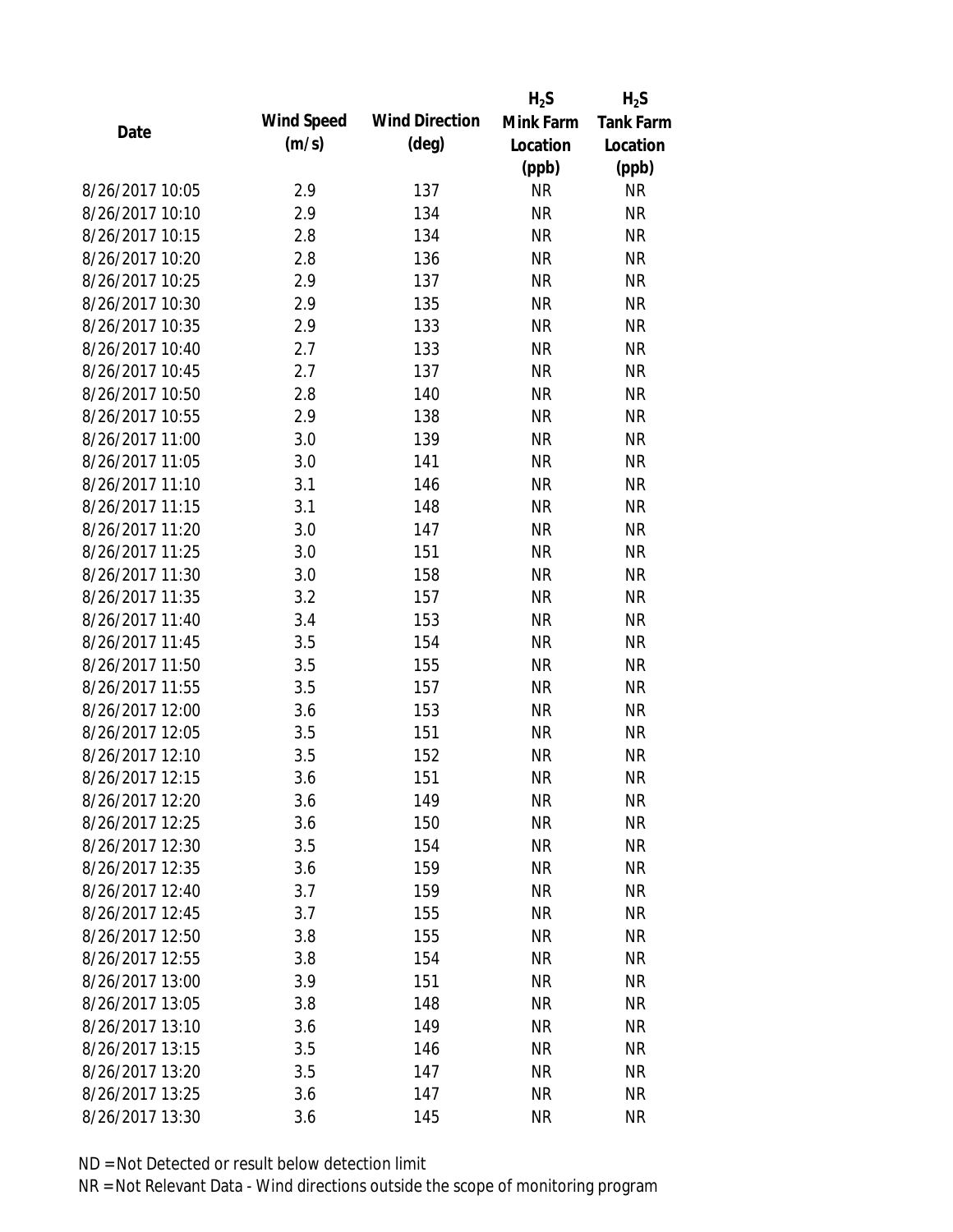|                 |            |                       | $H_2S$    | $H_2S$           |
|-----------------|------------|-----------------------|-----------|------------------|
| Date            | Wind Speed | <b>Wind Direction</b> | Mink Farm | <b>Tank Farm</b> |
|                 | (m/s)      | $(\text{deg})$        | Location  | Location         |
|                 |            |                       | (ppb)     | (ppb)            |
| 8/26/2017 13:35 | 3.6        | 147                   | <b>NR</b> | <b>NR</b>        |
| 8/26/2017 13:40 | 3.7        | 152                   | <b>NR</b> | <b>NR</b>        |
| 8/26/2017 13:45 | 3.8        | 159                   | <b>NR</b> | <b>NR</b>        |
| 8/26/2017 13:50 | 3.9        | 157                   | <b>NR</b> | <b>NR</b>        |
| 8/26/2017 13:55 | 3.7        | 156                   | <b>NR</b> | <b>NR</b>        |
| 8/26/2017 14:00 | 3.6        | 159                   | <b>NR</b> | <b>NR</b>        |
| 8/26/2017 14:05 | 3.7        | 156                   | <b>NR</b> | <b>NR</b>        |
| 8/26/2017 14:10 | 3.6        | 151                   | <b>NR</b> | <b>NR</b>        |
| 8/26/2017 14:15 | 3.6        | 153                   | <b>NR</b> | <b>NR</b>        |
| 8/26/2017 14:20 | 3.5        | 153                   | <b>NR</b> | <b>NR</b>        |
| 8/26/2017 14:25 | 3.7        | 155                   | <b>NR</b> | <b>NR</b>        |
| 8/26/2017 14:30 | 3.7        | 152                   | <b>NR</b> | <b>NR</b>        |
| 8/26/2017 14:35 | 3.7        | 156                   | <b>NR</b> | <b>NR</b>        |
| 8/26/2017 14:40 | 3.9        | 157                   | <b>NR</b> | <b>NR</b>        |
| 8/26/2017 14:45 | 3.8        | 150                   | <b>NR</b> | <b>NR</b>        |
| 8/26/2017 14:50 | 3.8        | 147                   | <b>NR</b> | <b>NR</b>        |
| 8/26/2017 14:55 | 3.8        | 148                   | <b>NR</b> | <b>NR</b>        |
| 8/26/2017 15:00 | 3.8        | 153                   | <b>NR</b> | <b>NR</b>        |
| 8/26/2017 15:05 | 3.7        | 151                   | <b>NR</b> | <b>NR</b>        |
| 8/26/2017 15:10 | 3.4        | 149                   | <b>NR</b> | <b>NR</b>        |
| 8/26/2017 15:15 | 3.5        | 151                   | <b>NR</b> | <b>NR</b>        |
| 8/26/2017 15:20 | 3.4        | 154                   | <b>NR</b> | <b>NR</b>        |
| 8/26/2017 15:25 | 3.1        | 151                   | <b>NR</b> | <b>NR</b>        |
| 8/26/2017 15:30 | 2.9        | 146                   | <b>NR</b> | <b>NR</b>        |
| 8/26/2017 15:35 | 2.7        | 145                   | <b>NR</b> | <b>NR</b>        |
| 8/26/2017 15:40 | 2.8        | 148                   | <b>NR</b> | <b>NR</b>        |
| 8/26/2017 15:45 | 2.8        | 145                   | <b>NR</b> | <b>NR</b>        |
| 8/26/2017 15:50 | 2.8        | 143                   | <b>NR</b> | <b>NR</b>        |
| 8/26/2017 15:55 | 2.7        | 144                   | <b>NR</b> | <b>NR</b>        |
| 8/26/2017 16:00 | 2.9        | 147                   | <b>NR</b> | <b>NR</b>        |
| 8/26/2017 16:05 | 2.8        | 150                   | <b>NR</b> | <b>NR</b>        |
| 8/26/2017 16:10 | 2.7        | 148                   | <b>NR</b> | <b>NR</b>        |
| 8/26/2017 16:15 | 2.6        | 152                   | <b>NR</b> | <b>NR</b>        |
| 8/26/2017 16:20 | 2.6        | 154                   | <b>NR</b> | <b>NR</b>        |
| 8/26/2017 16:25 | 2.5        | 155                   | NR        | <b>NR</b>        |
| 8/26/2017 16:30 | 2.5        | 153                   | <b>NR</b> | <b>NR</b>        |
| 8/26/2017 16:35 | 2.6        | 153                   | <b>NR</b> | <b>NR</b>        |
| 8/26/2017 16:40 | 2.6        | 155                   | NR        | <b>NR</b>        |
| 8/26/2017 16:45 | 2.5        | 155                   | <b>NR</b> | <b>NR</b>        |
| 8/26/2017 16:50 | 2.5        | 154                   | ΝR        | <b>NR</b>        |
| 8/26/2017 16:55 | 2.5        | 156                   | <b>NR</b> | <b>NR</b>        |
| 8/26/2017 17:00 | 2.5        | 158                   | <b>NR</b> | <b>NR</b>        |
|                 |            |                       |           |                  |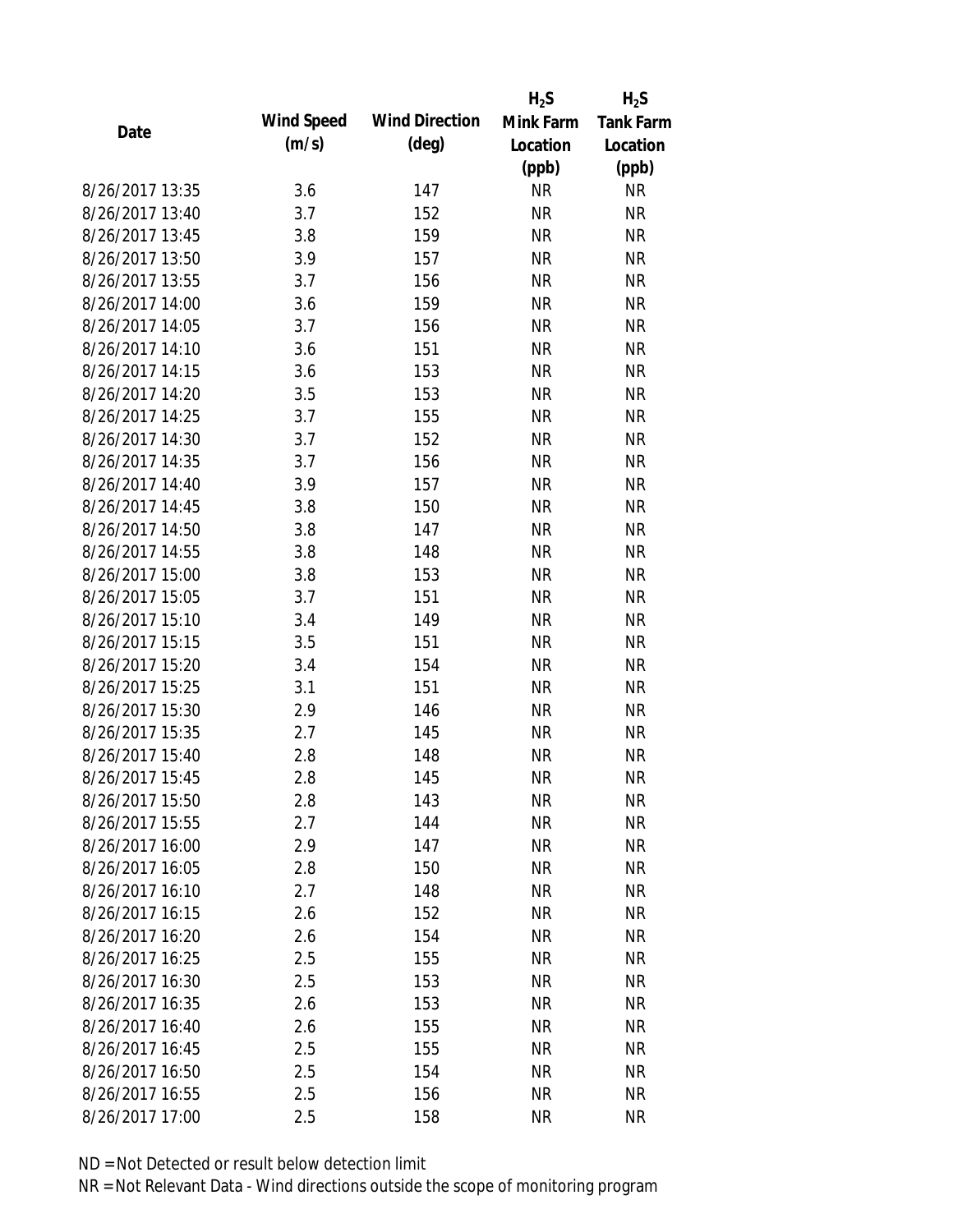|                 |                   |                       | $H_2S$    | $H_2S$           |
|-----------------|-------------------|-----------------------|-----------|------------------|
| Date            | <b>Wind Speed</b> | <b>Wind Direction</b> | Mink Farm | <b>Tank Farm</b> |
|                 | (m/s)             | $(\text{deg})$        | Location  | Location         |
|                 |                   |                       | (ppb)     | (ppb)            |
| 8/26/2017 17:05 | 2.5               | 158                   | <b>NR</b> | <b>NR</b>        |
| 8/26/2017 17:10 | 2.5               | 158                   | <b>NR</b> | <b>NR</b>        |
| 8/26/2017 17:15 | 2.5               | 158                   | <b>NR</b> | <b>NR</b>        |
| 8/26/2017 17:20 | 2.5               | 160                   | <b>NR</b> | <b>NR</b>        |
| 8/26/2017 17:25 | 2.5               | 158                   | <b>NR</b> | <b>NR</b>        |
| 8/26/2017 17:30 | 2.5               | 157                   | <b>NR</b> | <b>NR</b>        |
| 8/26/2017 17:35 | 2.4               | 156                   | <b>NR</b> | <b>NR</b>        |
| 8/26/2017 17:40 | 2.4               | 156                   | <b>NR</b> | <b>NR</b>        |
| 8/26/2017 17:45 | 2.3               | 156                   | <b>NR</b> | <b>NR</b>        |
| 8/26/2017 17:50 | 2.2               | 154                   | <b>NR</b> | <b>NR</b>        |
| 8/26/2017 17:55 | 2.1               | 151                   | <b>NR</b> | <b>NR</b>        |
| 8/26/2017 18:00 | 2.1               | 146                   | <b>NR</b> | <b>NR</b>        |
| 8/26/2017 18:05 | 2.2               | 140                   | <b>NR</b> | <b>NR</b>        |
| 8/26/2017 18:10 | 2.5               | 133                   | <b>NR</b> | <b>NR</b>        |
| 8/26/2017 18:15 | 2.6               | 126                   | <b>NR</b> | <b>NR</b>        |
| 8/26/2017 18:20 | 2.8               | 120                   | <b>NR</b> | <b>NR</b>        |
| 8/26/2017 18:25 | 2.9               | 117                   | <b>NR</b> | <b>NR</b>        |
| 8/26/2017 18:30 | 2.9               | 116                   | <b>NR</b> | <b>NR</b>        |
| 8/26/2017 18:35 | 2.8               | 117                   | <b>NR</b> | <b>NR</b>        |
| 8/26/2017 18:40 | 2.6               | 117                   | <b>NR</b> | <b>NR</b>        |
| 8/26/2017 18:45 | 2.5               | 118                   | <b>NR</b> | <b>NR</b>        |
| 8/26/2017 18:50 | 2.4               | 120                   | <b>NR</b> | <b>NR</b>        |
| 8/26/2017 18:55 | 2.3               | 121                   | <b>NR</b> | <b>NR</b>        |
| 8/26/2017 19:00 | 2.2               | 122                   | <b>NR</b> | <b>NR</b>        |
| 8/26/2017 19:05 | 2.1               | 124                   | <b>NR</b> | <b>NR</b>        |
| 8/26/2017 19:10 | 2.0               | 126                   | <b>NR</b> | <b>NR</b>        |
| 8/26/2017 19:15 | 1.8               | 128                   | <b>NR</b> | <b>NR</b>        |
| 8/26/2017 19:20 | 1.8               | 129                   | ΝR        | <b>NR</b>        |
| 8/26/2017 19:25 | 1.6               | 131                   | <b>NR</b> | <b>NR</b>        |
| 8/26/2017 19:30 | 1.6               | 132                   | <b>NR</b> | <b>NR</b>        |
| 8/26/2017 19:35 | 1.7               | 131                   | <b>NR</b> | <b>NR</b>        |
| 8/26/2017 19:40 | 1.8               | 131                   | <b>NR</b> | <b>NR</b>        |
| 8/26/2017 19:45 | 1.9               | 131                   | <b>NR</b> | <b>NR</b>        |
| 8/26/2017 19:50 | 2.0               | 132                   | <b>NR</b> | <b>NR</b>        |
| 8/26/2017 19:55 | 2.2               | 131                   | <b>NR</b> | <b>NR</b>        |
| 8/26/2017 20:00 | 2.4               | 129                   | <b>NR</b> | <b>NR</b>        |
| 8/26/2017 20:05 | 2.5               | 128                   | <b>NR</b> | <b>NR</b>        |
| 8/26/2017 20:10 | 2.5               | 127                   | <b>NR</b> | <b>NR</b>        |
| 8/26/2017 20:15 | 2.5               | 125                   | <b>NR</b> | <b>NR</b>        |
| 8/26/2017 20:20 | 2.6               | 124                   | ΝR        | <b>NR</b>        |
| 8/26/2017 20:25 | 2.6               | 124                   | <b>NR</b> | <b>NR</b>        |
| 8/26/2017 20:30 | 2.6               | 127                   | <b>NR</b> | <b>NR</b>        |
|                 |                   |                       |           |                  |